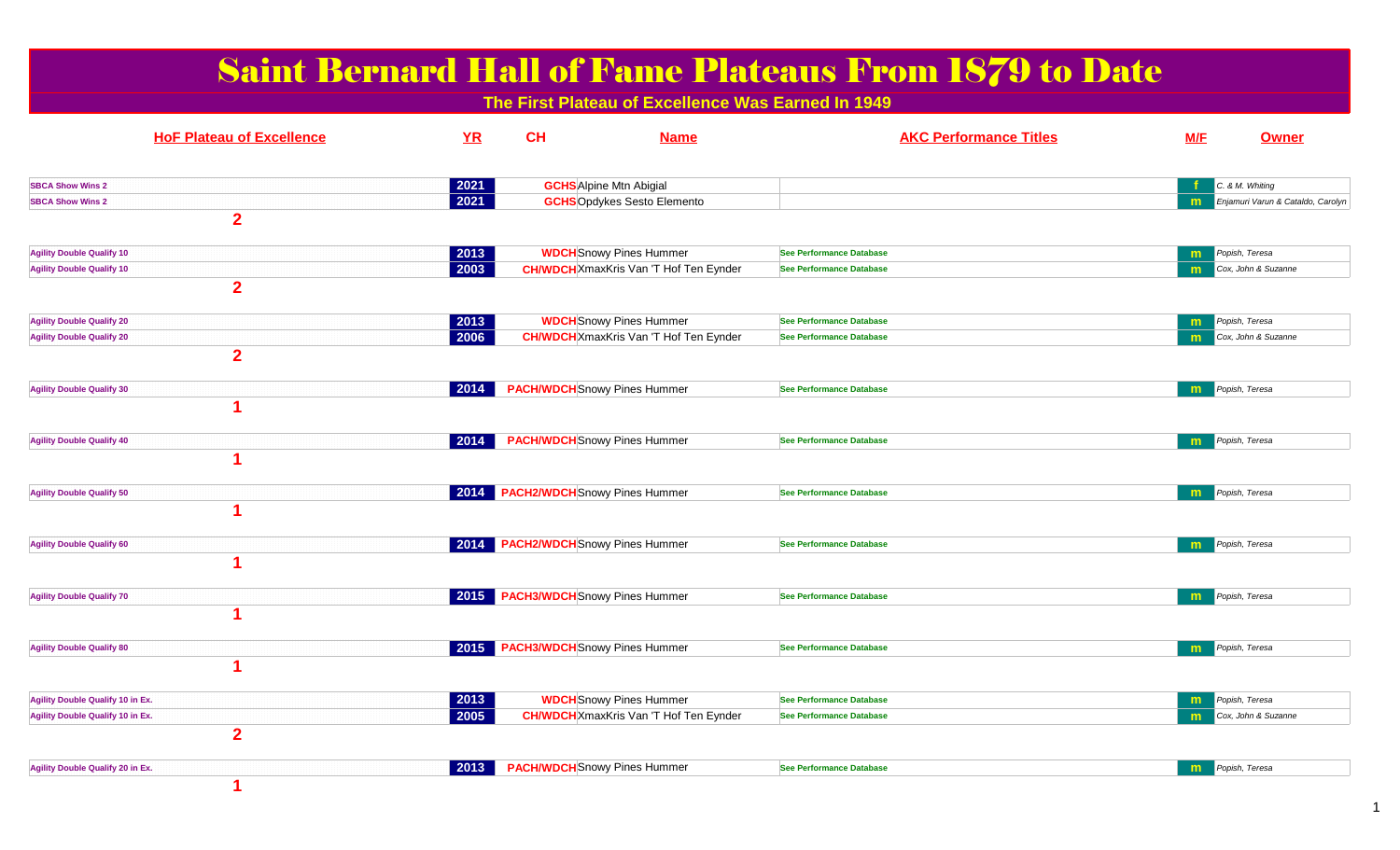| <b>HoF Plateau of Excellence</b>                    | YR   | CH                                  | <b>Name</b>                                   |                                 | <b>AKC Performance Titles</b> | <b>M/F</b>              | Owner               |
|-----------------------------------------------------|------|-------------------------------------|-----------------------------------------------|---------------------------------|-------------------------------|-------------------------|---------------------|
| Agility Double Qualify 30 in Ex.                    |      | <b>PACH/WDCH</b> Snowy Pines Hummer |                                               | <b>See Performance Database</b> |                               | <b>m</b> Popish, Teresa |                     |
|                                                     |      |                                     |                                               |                                 |                               |                         |                     |
| Agility Double Qualify 40 in Ex.                    |      | 2014 PACH2/WDCH Snowy Pines Hummer  |                                               | <b>See Performance Database</b> |                               | m                       | Popish, Teresa      |
|                                                     |      |                                     |                                               |                                 |                               |                         |                     |
| Agility Double Qualify 50 in Ex.                    |      | 2014 PACH2/WDCH Snowy Pines Hummer  |                                               | <b>See Performance Database</b> |                               | m                       | Popish, Teresa      |
|                                                     |      | 2015 PACH3/WDCH Snowy Pines Hummer  |                                               | <b>See Performance Database</b> |                               |                         | Popish, Teresa      |
| Agility Double Qualify 60 in Ex.                    |      |                                     |                                               |                                 |                               | m                       |                     |
| Agility Double Qualify 70 in Ex.                    |      | 2015 PACH3/WDCH Snowy Pines Hummer  |                                               | See Performance Database        |                               | m                       | Popish, Teresa      |
|                                                     |      |                                     |                                               |                                 |                               |                         |                     |
| <b>Agility Advanced Scores 25</b>                   | 2012 |                                     | <b>WDCH</b> Snowy Pines Hummer                | <b>See Performance Database</b> |                               | m                       | Popish, Teresa      |
| <b>Agility Advanced Scores 25</b>                   | 2014 |                                     | Snowy Pines Tundra                            | <b>CDX GN RE MXP2 AJP OFP</b>   |                               |                         | Popish, Teresa      |
| <b>Agility Advanced Scores 25</b>                   | 2003 |                                     | <b>CH/WDCH</b> XmaxKris Van 'T Hof Ten Eynder | <b>See Performance Database</b> |                               | m                       | Cox, John & Suzanne |
| $\mathbf{3}$                                        |      |                                     |                                               |                                 |                               |                         |                     |
| <b>Agility Advanced Scores 50</b>                   | 2013 |                                     | <b>WDCH</b> Snowy Pines Hummer                | <b>See Performance Database</b> |                               | m                       | Popish, Teresa      |
| <b>Agility Advanced Scores 50</b><br>$\overline{2}$ | 2005 |                                     | <b>CH/WDCH</b> XmaxKris Van 'T Hof Ten Eynder | <b>See Performance Database</b> |                               | m                       | Cox, John & Suzanne |
|                                                     |      |                                     |                                               |                                 |                               |                         |                     |
| <b>Agility Advanced Scores 75</b>                   | 2013 |                                     | <b>WDCH</b> Snowy Pines Hummer                | <b>See Performance Database</b> |                               | m                       | Popish, Teresa      |
| <b>Agility Advanced Scores 75</b><br>$\overline{2}$ | 2006 |                                     | <b>CH/WDCH</b> XmaxKris Van 'T Hof Ten Eynder | <b>See Performance Database</b> |                               | m                       | Cox, John & Suzanne |
| <b>Agility Advanced Scores 100</b>                  | 2013 |                                     | <b>WDCH</b> Snowy Pines Hummer                | <b>See Performance Database</b> |                               | m                       | Popish, Teresa      |
| <b>Agility Advanced Scores 100</b>                  | 2007 |                                     | <b>CH/WDCH</b> XmaxKris Van 'T Hof Ten Eynder | See Performance Database        |                               | m                       | Cox, John & Suzanne |
| $\mathbf{2}$                                        |      |                                     |                                               |                                 |                               |                         |                     |
| <b>Agility Advanced Scores 125</b>                  | 2014 | <b>PACH/WDCH</b> Snowy Pines Hummer |                                               | See Performance Database        |                               | m                       | Popish, Teresa      |
|                                                     |      |                                     |                                               |                                 |                               |                         |                     |
| <b>Agility Advanced Scores 150</b>                  |      | 2014 PACH2/WDCH Snowy Pines Hummer  |                                               | <b>See Performance Database</b> |                               | m                       | Popish, Teresa      |
|                                                     |      |                                     |                                               |                                 |                               |                         |                     |
| <b>Agility Advanced Scores 175</b>                  |      | 2014 PACH2/WDCH Snowy Pines Hummer  |                                               | <b>See Performance Database</b> |                               | m                       | Popish, Teresa      |
|                                                     |      |                                     |                                               |                                 |                               |                         |                     |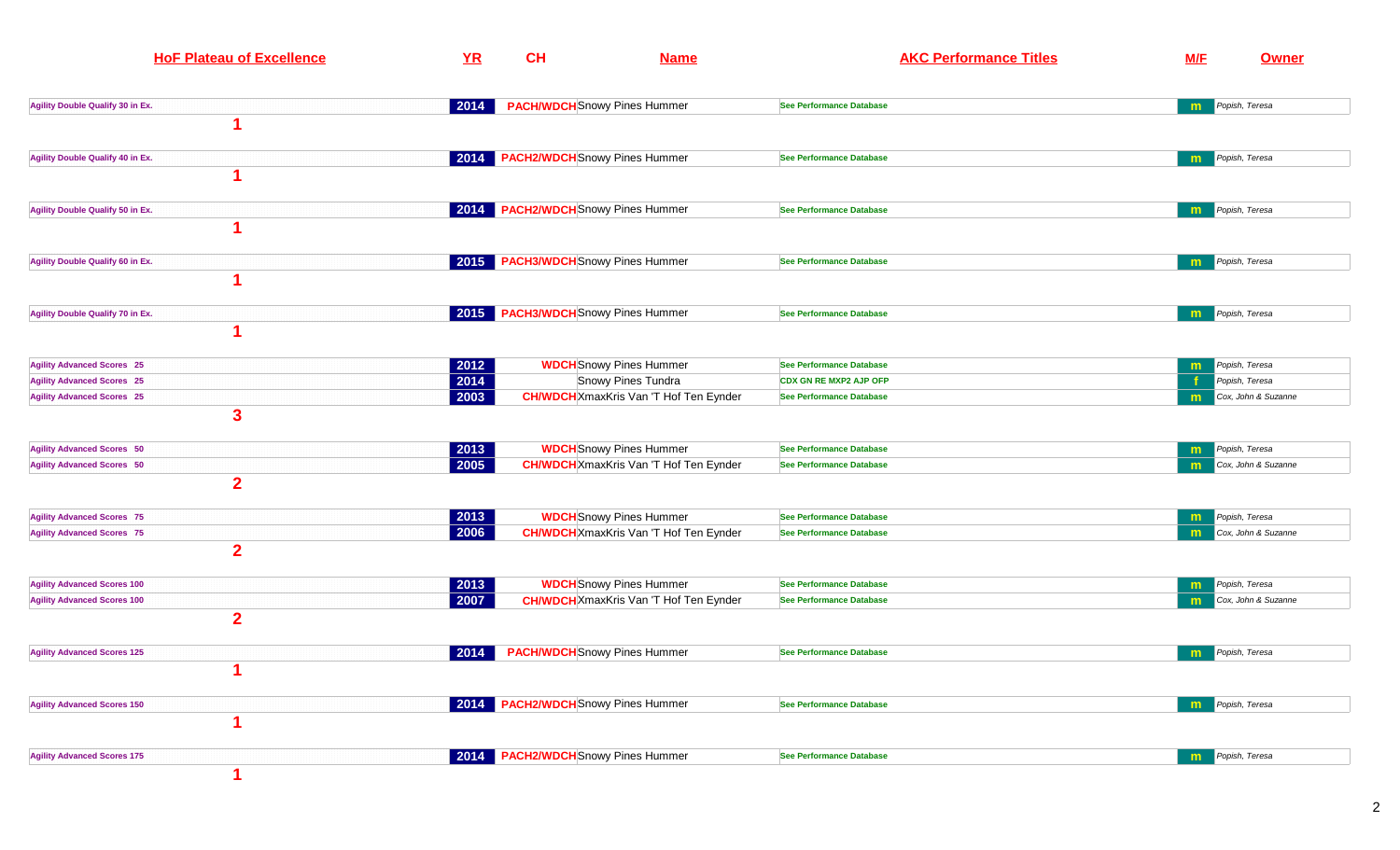| <b>HoF Plateau of Excellence</b>   | <b>YR</b> | CH                                   | <b>Name</b> |                                 | <b>AKC Performance Titles</b> | <b>M/F</b>          | <b>Owner</b> |
|------------------------------------|-----------|--------------------------------------|-------------|---------------------------------|-------------------------------|---------------------|--------------|
| <b>Agility Advanced Scores 200</b> | 2014      | <b>PACH2/WDCH</b> Snowy Pines Hummer |             | See Performance Database        |                               | Popish, Teresa<br>m |              |
|                                    |           |                                      |             |                                 |                               |                     |              |
| <b>Agility Advanced Scores 225</b> |           | 2015 PACH3/WDCH Snowy Pines Hummer   |             | <b>See Performance Database</b> |                               | Popish, Teresa<br>m |              |
| <b>Agility Advanced Scores 250</b> |           | 2015 PACH3/WDCH Snowy Pines Hummer   |             | <b>See Performance Database</b> |                               | Popish, Teresa<br>m |              |
| <b>Agility Advanced Scores 275</b> |           | 2016 PACH4/WDCH Snowy Pines Hummer   |             | <b>See Performance Database</b> |                               | Popish, Teresa<br>m |              |

| <b>Best In Shows 06</b>  | 1976 | <b>CH</b> Da-Lu's Red Eagle            |                   | $W$ olf, $J & C$                  |
|--------------------------|------|----------------------------------------|-------------------|-----------------------------------|
| <b>Best In Shows 06</b>  | 2019 | <b>GCHP</b> Elbas Aristo Presto        | <b>BN RN CGCA</b> | Baker, Edward & Linda<br><b>m</b> |
| <b>Best In Shows 06</b>  | 1984 | <b>CH</b> Elbas Simeon V Mallen        |                   | Baker, Branden                    |
| <b>Best In Shows 06</b>  | 1949 | <b>CH</b> Gerd V D Lueg V Edelweiss    |                   | Fleischli, Joe                    |
| <b>Best In Shows 06</b>  | 1965 | <b>CH</b> Gero Christopher Skycroft    |                   | Cox, Shirley                      |
| <b>Best In Shows 06</b>  | 1996 | <b>CH</b> Lynchcreeks Executive        |                   | Dunphy, C                         |
| <b>Best In Shows 06</b>  | 2001 | <b>CH</b> Majestics Cenicienta         |                   | Salmi-Kirkbride, Melody           |
| <b>Best In Shows 06</b>  | 1979 | <b>CH</b> Mar-Dons Buckpasser V Opdyke |                   | Carter/Brezaeale                  |
| <b>Best In Shows 06</b>  | 1984 | <b>CH</b> RRR's Super Samson           |                   | Rush, Mr. & Mrs.<br>m             |
| <b>Best In Shows 06</b>  | 1961 | <b>CH</b> Sanctuary Woods Better Times |                   | Gilley, Bruce                     |
| <b>Best In Shows 06</b>  | 1995 | <b>CH</b> Slatons Piece of The Action  | <b>CD</b>         | $W$ olf, $J & S$                  |
| <b>Best In Shows 06</b>  | 2000 | <b>CH</b> Trusts Gentle Ben V Slaton   |                   | Bulicz, Linda/Wolf, J & S<br>m    |
| $\overline{\phantom{a}}$ |      |                                        |                   |                                   |

| <b>Best In Shows 09</b> | 1978 | <b>CH</b> Da-Lu's Red Eagle            |                   | $W$ olf, $J & C$                   |
|-------------------------|------|----------------------------------------|-------------------|------------------------------------|
| <b>Best In Shows 09</b> | 2019 | <b>GCHP</b> Elbas Aristo Presto        | <b>BN RN CGCA</b> | <b>na</b> Baker, Edward & Linda    |
| <b>Best In Shows 09</b> | 1985 | <b>CH</b> Elbas Simeon V Mallen        |                   | Baker, Branden                     |
| <b>Best In Shows 09</b> | 1950 | <b>CH</b> Gerd V D Lueg V Edelweiss    |                   | Fleischli, Joe<br>m.               |
| <b>Best In Shows 09</b> | 1985 | <b>CH</b> RRR's Super Samson           |                   | Rush, Mr. & Mrs.<br>m.             |
| <b>Best In Shows 09</b> | 1961 | <b>CH</b> Sanctuary Woods Better Times |                   | <b>n Gilley, Bruce</b>             |
| <b>Best In Shows 09</b> | 1995 | <b>CH</b> Slatons Piece of The Action  |                   | $W$ olf, $J & S$<br><b>THE</b>     |
| <b>Best In Shows 09</b> | 2000 | <b>CH</b> Trusts Gentle Ben V Slaton   |                   | <b>m</b> Bulicz, Linda/Wolf, J & S |
|                         |      |                                        |                   |                                    |

**Best In Shows 12 1950 CH**Gerd V D Lueg V Edelweisss and the contract of the contract of the contract of the contract of the contract of the contract of the contract of the contract of the contract of the contract of the contract of the contract of the contract of the cont **m** Fleischli, Joe **Best In Shows 12CH**Slatons Piece of The Action **n cD m**  $\frac{W \text{olf}, \text{J} \& S}{P \text{olf} \cdot \text{J} \cdot \text{J} \cdot \text{J} \cdot \text{J} \cdot \text{J} \cdot \text{J} \cdot \text{J} \cdot \text{J}}$ **Best In Shows 12CH**Trusts Gentle Ben V Slaton **n m** Bulicz, Linda/Wolf, J & S **3** 

| <b>Best In Shows 15</b> | 1950 | Lueg V Edelweiss<br>CH[Gerd V D] |  |
|-------------------------|------|----------------------------------|--|
|                         |      |                                  |  |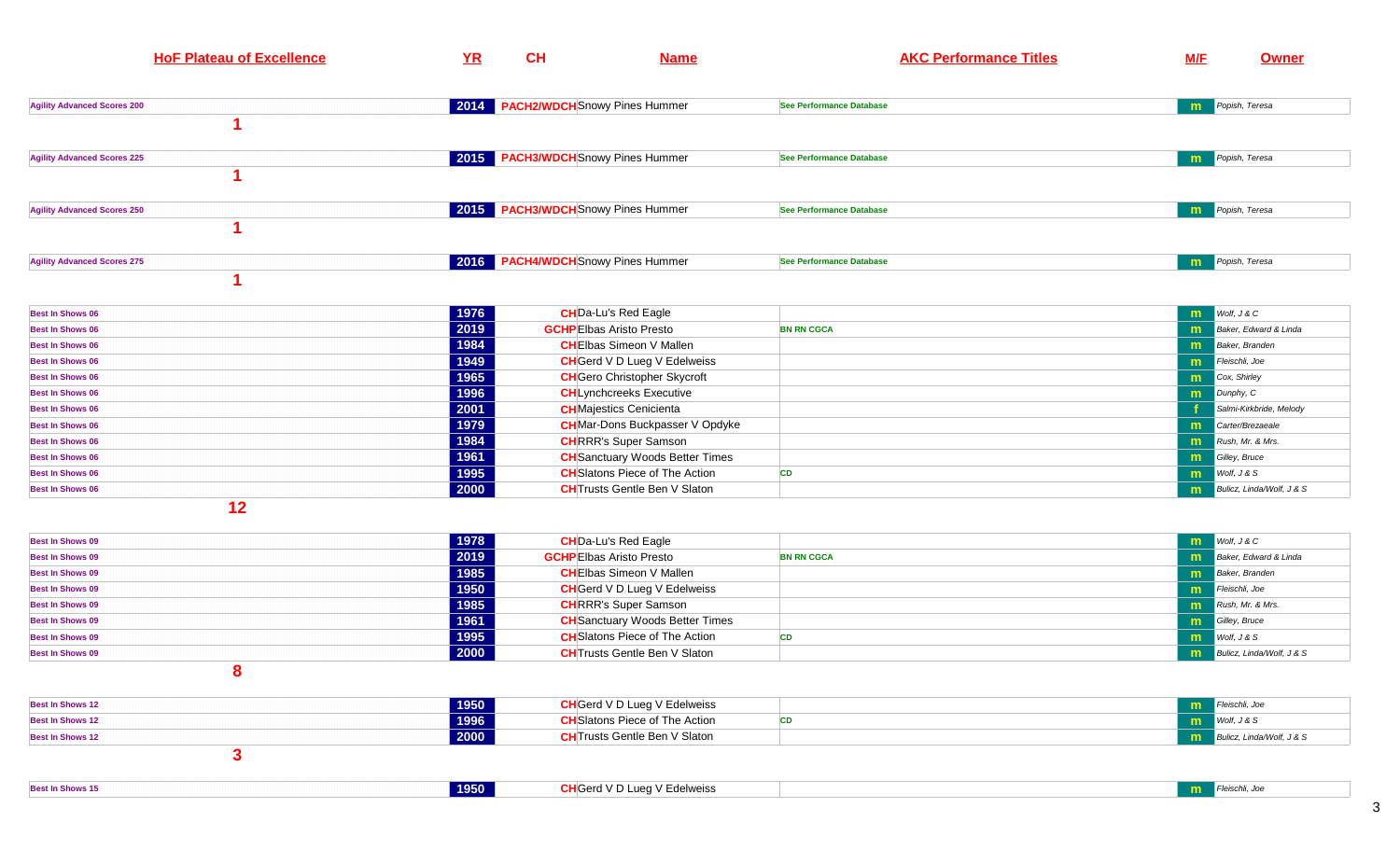|                         | <b>HoF Plateau of Excellence</b> | YR                   | CH | <b>Name</b>                           |    | <b>AKC Performance Titles</b> | <b>M/F</b> | Owner                     |
|-------------------------|----------------------------------|----------------------|----|---------------------------------------|----|-------------------------------|------------|---------------------------|
| <b>Best In Shows 15</b> |                                  | 1996                 |    | <b>CH</b> Slatons Piece of The Action | CD |                               | m          | Wolf, J & S               |
| <b>Best In Shows 15</b> |                                  | $\boxed{2000}$       |    | <b>CH</b> Trusts Gentle Ben V Slaton  |    |                               | m          | Bulicz, Linda/Wolf, J & S |
|                         | $\mathbf{3}$                     |                      |    |                                       |    |                               |            |                           |
| <b>Best In Shows 18</b> |                                  | 1952                 |    | <b>CH</b> Gerd V D Lueg V Edelweiss   |    |                               | m          | Fleischli, Joe            |
| <b>Best In Shows 18</b> |                                  | 1996                 |    | <b>CH</b> Slatons Piece of The Action | CD |                               | m          | Wolf, J & S               |
| <b>Best In Shows 18</b> |                                  | 2000                 |    | <b>CH</b> Trusts Gentle Ben V Slaton  |    |                               | m          | Bulicz, Linda/Wolf, J & S |
|                         | $\mathbf{3}$                     |                      |    |                                       |    |                               |            |                           |
| <b>Best In Shows 21</b> |                                  | 1952                 |    | <b>CH</b> Gerd V D Lueg V Edelweiss   |    |                               | m          | Fleischli, Joe            |
| <b>Best In Shows 21</b> |                                  | 1996                 |    | <b>CH</b> Slatons Piece of The Action | CD |                               | m          | Wolf, J & S               |
| <b>Best In Shows 21</b> |                                  | $\boxed{2000}$       |    | <b>CH</b> Trusts Gentle Ben V Slaton  |    |                               | m          | Bulicz, Linda/Wolf, J & S |
|                         | $\mathbf{3}$                     |                      |    |                                       |    |                               |            |                           |
| <b>Best In Shows 24</b> |                                  | 1996                 |    | <b>CH</b> Slatons Piece of The Action | CD |                               | m          | Wolf, J & S               |
| <b>Best In Shows 24</b> |                                  | $\boxed{2000}$       |    | <b>CH</b> Trusts Gentle Ben V Slaton  |    |                               | m          | Bulicz, Linda/Wolf, J & S |
|                         | $\overline{2}$                   |                      |    |                                       |    |                               |            |                           |
| <b>Best In Shows 27</b> |                                  | $ 2000\rangle$       |    | <b>CH</b> Trusts Gentle Ben V Slaton  |    |                               | m          | Bulicz, Linda/Wolf, J & S |
|                         | 1                                |                      |    |                                       |    |                               |            |                           |
| <b>Best In Shows 30</b> |                                  | $ 2000\rangle$       |    | <b>CH</b> Trusts Gentle Ben V Slaton  |    |                               | m          | Bulicz, Linda/Wolf, J & S |
|                         |                                  |                      |    |                                       |    |                               |            |                           |
| <b>Best In Shows 33</b> |                                  | $ 2001\rangle$       |    | <b>CH</b> Trusts Gentle Ben V Slaton  |    |                               | m          | Bulicz, Linda/Wolf, J & S |
|                         |                                  |                      |    |                                       |    |                               |            |                           |
| <b>Best In Shows 36</b> |                                  | $ 2001\rangle$       |    | <b>CH</b> Trusts Gentle Ben V Slaton  |    |                               | m          | Bulicz, Linda/Wolf, J & S |
|                         | и                                |                      |    |                                       |    |                               |            |                           |
| <b>Best In Shows 39</b> |                                  | $\sqrt{2001}$        |    | <b>CH</b> Trusts Gentle Ben V Slaton  |    |                               | m          | Bulicz, Linda/Wolf, J & S |
|                         |                                  |                      |    |                                       |    |                               |            |                           |
| <b>Best In Shows 42</b> |                                  | 2001                 |    | <b>CH</b> Trusts Gentle Ben V Slaton  |    |                               | m          | Bulicz, Linda/Wolf, J & S |
|                         | $\mathbf 1$                      |                      |    |                                       |    |                               |            |                           |
| <b>Best In Shows 45</b> |                                  | $ 2001\rangle$       |    | <b>CH</b> Trusts Gentle Ben V Slaton  |    |                               | m          | Bulicz, Linda/Wolf, J & S |
|                         | 1                                |                      |    |                                       |    |                               |            |                           |
| <b>Best In Shows 48</b> |                                  | $\vert$ 2001 $\vert$ |    | <b>CH</b> Trusts Gentle Ben V Slaton  |    |                               | m          | Bulicz, Linda/Wolf, J & S |
|                         |                                  |                      |    |                                       |    |                               |            |                           |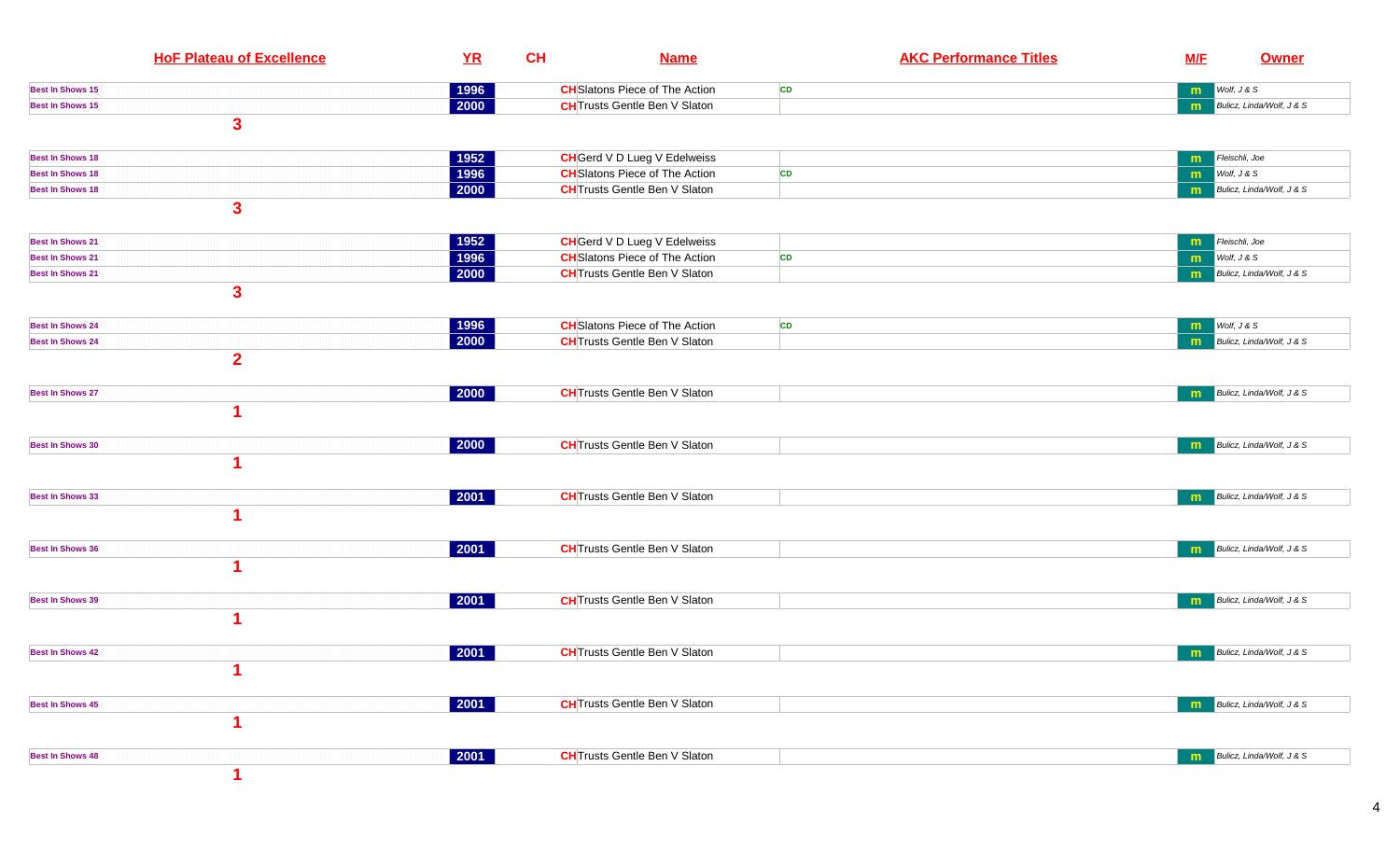| <b>HoF Plateau of Excellence</b> | YR                   | CH | <b>Name</b>                          | <b>AKC Performance Titles</b> | M/E | <b>Owner</b>              |
|----------------------------------|----------------------|----|--------------------------------------|-------------------------------|-----|---------------------------|
| <b>Best In Shows 51</b>          | $ 2001\rangle$       |    | <b>CH</b> Trusts Gentle Ben V Slaton |                               | m   | Bulicz, Linda/Wolf, J & S |
|                                  |                      |    |                                      |                               |     |                           |
| <b>Best In Shows 54</b>          | 2002                 |    | <b>CH</b> Trusts Gentle Ben V Slaton |                               | m   | Bulicz, Linda/Wolf, J & S |
|                                  |                      |    |                                      |                               |     |                           |
| <b>Best In Shows 57</b>          | $ 2002\rangle$       |    | <b>CH</b> Trusts Gentle Ben V Slaton |                               | m   | Bulicz, Linda/Wolf, J & S |
| <b>Best In Shows 60</b>          | 2002                 |    | <b>CH</b> Trusts Gentle Ben V Slaton |                               | m   | Bulicz, Linda/Wolf, J & S |
|                                  |                      |    |                                      |                               |     |                           |
| <b>Best In Shows 63</b>          | 2002                 |    | <b>CH</b> Trusts Gentle Ben V Slaton |                               | m   | Bulicz, Linda/Wolf, J & S |
| <b>Best In Shows 66</b>          | $ 2002\rangle$       |    | <b>CH</b> Trusts Gentle Ben V Slaton |                               | m   | Bulicz, Linda/Wolf, J & S |
|                                  |                      |    |                                      |                               |     |                           |
| <b>Best In Shows 69</b>          | 2002                 |    | <b>CH</b> Trusts Gentle Ben V Slaton |                               | m   | Bulicz, Linda/Wolf, J & S |
| <b>Best In Shows 72</b>          | 2003                 |    | <b>CH</b> Trusts Gentle Ben V Slaton |                               | m   | Bulicz, Linda/Wolf, J & S |
|                                  |                      |    |                                      |                               |     |                           |
| <b>Best In Shows 75</b>          | 2003                 |    | <b>CH</b> Trusts Gentle Ben V Slaton |                               | m   | Bulicz, Linda/Wolf, J & S |
| <b>Best In Shows 78</b>          | 2003                 |    | <b>CH</b> Trusts Gentle Ben V Slaton |                               | m   | Bulicz, Linda/Wolf, J & S |
| <b>Best In Shows 81</b>          | 2003                 |    | <b>CH</b> Trusts Gentle Ben V Slaton |                               | m   | Bulicz, Linda/Wolf, J & S |
|                                  |                      |    |                                      |                               |     |                           |
| Champions 05 + CDX 1             | 1982                 |    | <b>CH</b> Serendipitys Molly Brown   |                               |     | Steinberger, R            |
|                                  |                      |    |                                      |                               |     |                           |
| Champions 05 + TD 1<br>1         | 1995                 |    | Mont D'or Halley of Sand Creek       |                               | -f  | Barnes, Sue               |
| <b>Champions 06</b>              | $\vert$ 2010 $\vert$ |    | Aribus Faith                         |                               |     | Penner J. & G.            |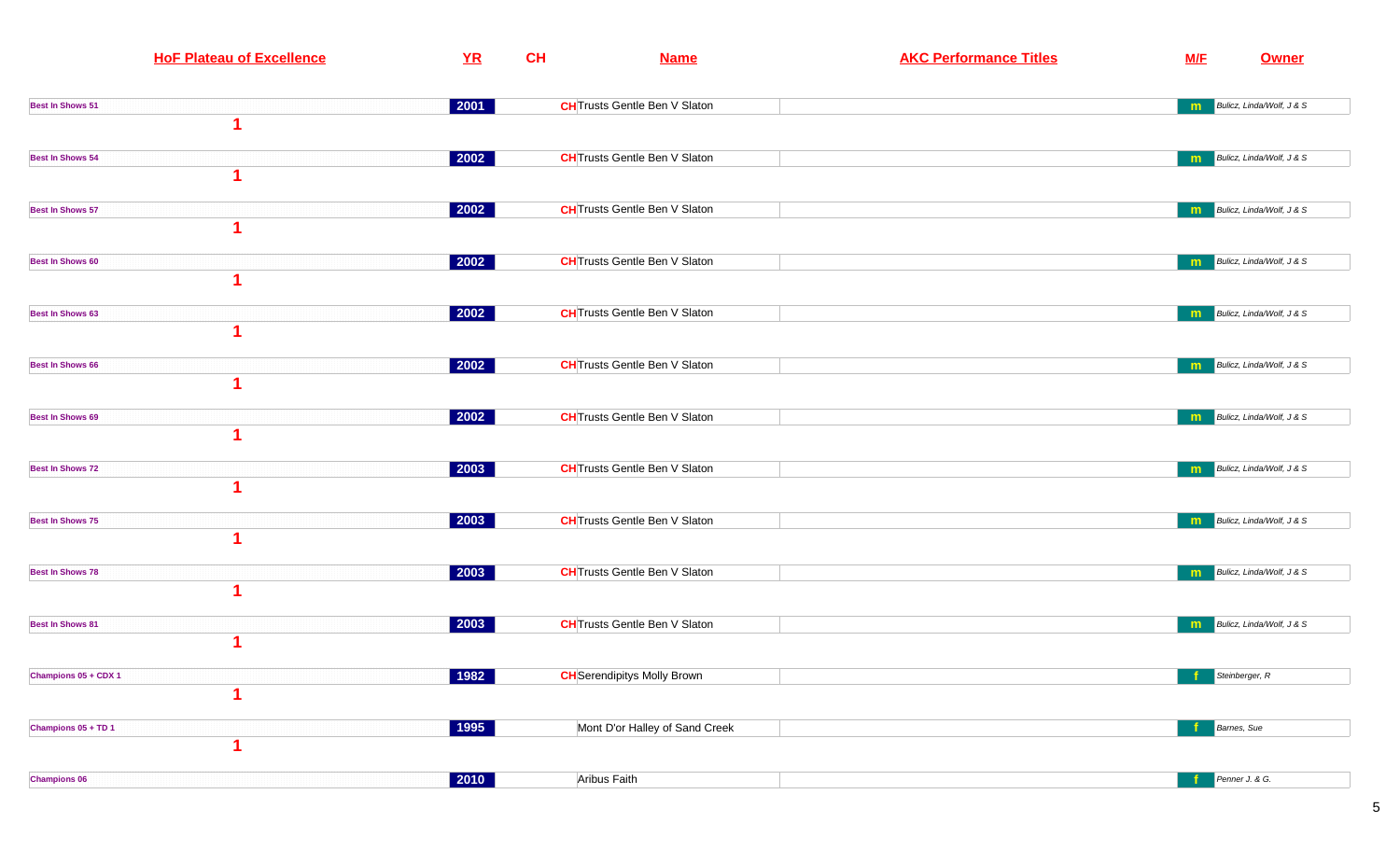| <b>HoF Plateau of Excellence</b> | YR   | CH | <b>Name</b>                              | <b>AKC Performance Titles</b> | <b>M/F</b> | <b>Owner</b>                       |
|----------------------------------|------|----|------------------------------------------|-------------------------------|------------|------------------------------------|
| <b>Champions 06</b>              | 1989 |    | <b>CH</b> Belyns Georgia V Exchequer     |                               |            | Mahon, D & P                       |
| <b>Champions 06</b>              | 1986 |    | <b>CH</b> Belyns Grendle V Exchequer     |                               |            | Blancher, B & C                    |
| <b>Champions 06</b>              | 1997 |    | <b>CH</b> Belyns Sara O'Lynchcreek       | <b>CDX</b>                    |            | Robinson, Melody, Mahon, P         |
| <b>Champions 06</b>              | 2007 |    | Benbarons Nifty And Nice                 |                               |            | Beninger, B&T & Sorensen, A&M      |
| <b>Champions 06</b>              | 2014 |    | <b>CH</b> Benbarons Veronica of Eddie    |                               |            | Denis, Bruno & Deborah             |
| <b>Champions 06</b>              | 1967 |    | <b>CH</b> Brandy of Skycroft             |                               |            | Cox, Shirley                       |
| <b>Champions 06</b>              | 2001 |    | <b>CH</b> Cache Retreat Academy          |                               |            | Palmblad, Ivan                     |
| <b>Champions 06</b>              | 2003 |    | <b>CH</b> Cache Retreat Annie Oakley     |                               |            | Palmblad, Ivan                     |
| <b>Champions 06</b>              | 2007 |    | Cache Retreat Gin Ricky                  |                               |            | Palmblad, Ivan                     |
| <b>Champions 06</b>              | 2004 |    | <b>CH</b> Cache Retreat Harvest Moon     |                               |            | Palmblad, Ivan                     |
| <b>Champions 06</b>              | 2008 |    | Cache Retreat Iron Lace                  |                               |            | Hathaway, Pam & Palmblad, Ivan     |
| <b>Champions 06</b>              | 2000 |    | <b>CH</b> Cache Retreat Ivana RRR        |                               |            | Rush, Georgia                      |
| <b>Champions 06</b>              | 1996 |    | <b>CH</b> Cache Retreat Join My Fan Club |                               |            | Palmblad, Ivan                     |
| <b>Champions 06</b>              | 1995 |    | <b>CH</b> Cache Retreat Partly Sunny     |                               |            | Palmblad, Ivan                     |
| <b>Champions 06</b>              | 1994 |    | <b>CH</b> Cache Retreat Remember Me      |                               |            | Palmblad, Ivan                     |
| <b>Champions 06</b>              | 1998 |    | <b>CH</b> Cache Retreat Touch of Class   |                               |            | Palmblad, Ivan                     |
| <b>Champions 06</b>              | 1997 |    | <b>CH</b> Caravans Initial Spark         |                               |            | Cataldo, C                         |
| <b>Champions 06</b>              | 1994 |    | <b>CH</b> Chads Katarina                 |                               |            | Terrio, J & C                      |
| <b>Champions 06</b>              | 2017 |    | <b>CH</b> Chaparrals Diva of Kings Row   |                               |            | Hardisty, K & Tsagris, W & S       |
| <b>Champions 06</b>              | 1990 |    | <b>CH</b> Crownepoints Miss Molly        |                               |            | Bostrom, R & K                     |
| <b>Champions 06</b>              | 1976 |    | Des Neiges Eternelles Kati-Did           |                               |            | Zappala, C & C                     |
| <b>Champions 06</b>              | 1990 |    | <b>CH</b> Dustyacres Reckless Robin      |                               |            | Douglas, Judy                      |
| <b>Champions 06</b>              | 1987 |    | <b>CH</b> Dustyacres Sweet Serenade      | <b>CDX</b>                    |            | Murphy, Marilyn                    |
| <b>Champions 06</b>              | 2011 |    | <b>CH</b> Eastgates The Diva             |                               |            | Serresseque, P & Cooper, E         |
| <b>Champions 06</b>              | 1980 |    | <b>CH</b> Echos Cari-Me Von Bonus        |                               |            | Thom, W & C                        |
| <b>Champions 06</b>              | 2018 |    | <b>GCH</b> Epic Seduction                |                               |            | Hatch, Valerie                     |
| <b>Champions 06</b>              | 1970 |    | <b>CH</b> Fraustys Honey Bun             |                               |            |                                    |
| <b>Champions 06</b>              | 1997 |    | Freya Van Rijn                           |                               |            | Cole/Sykora                        |
| <b>Champions 06</b>              | 1963 |    | <b>CH</b> Golden Gal of Shady Hollow     |                               |            | Smith, Phyllis                     |
| <b>Champions 06</b>              | 2002 |    | <b>CH</b> Golden Heart Lil Lulu O'Raine  |                               |            | <b>Blackwell</b> , Sharon          |
| <b>Champions 06</b>              | 2006 |    | <b>CH</b> Golden Heart Sassy Selena      |                               |            | <b>Blackwell</b> , Sharon          |
| <b>Champions 06</b>              | 2005 |    | <b>CH</b> Halo St. Bevin From Heaven     |                               |            | Thompson, Delores                  |
| <b>Champions 06</b>              | 1963 |    | <b>CH</b> Heilmans Katy Von Gero         |                               |            | Graves, Don                        |
| <b>Champions 06</b>              | 1957 |    | <b>CH</b> Hildas Helga of Brownhelm      |                               |            |                                    |
| <b>Champions 06</b>              | 1987 |    | <b>CH</b> Hospiswinger Cully Flower      |                               |            | Thurman, R & M                     |
| <b>Champions 06</b>              | 2013 |    | Jamelles U R My Destiny                  |                               |            | Mulligan, J & M                    |
| <b>Champions 06</b>              | 1951 |    | Jung Frau V Luthy                        |                               |            |                                    |
| <b>Champions 06</b>              | 1983 |    | Kelkers Pandora Swisswood                |                               | đ.         |                                    |
| <b>Champions 06</b>              | 2021 |    | Kris Kountry Platinum Edition V Orlando  |                               |            | Libsack, Gregory, Glover, Hennagin |
| <b>Champions 06</b>              | 2018 |    | <b>CH</b> Kris Kounty Kretan Kat Von D   |                               |            | Libsack, Kristi                    |
| <b>Champions 06</b>              | 1964 |    | <b>CH</b> Kristina Annabelle             |                               |            | Taylor, Sue                        |
| <b>Champions 06</b>              | 1991 |    | <b>CH</b> K-Rods Gretchen of Cedarbrook  |                               |            | Francis, R & K                     |
| <b>Champions 06</b>              | 1999 |    | La Casas Catherine                       |                               |            | Mansfield, Janet                   |
| <b>Champions 06</b>              | 1961 |    | Lady Victoria of St Lane                 |                               |            |                                    |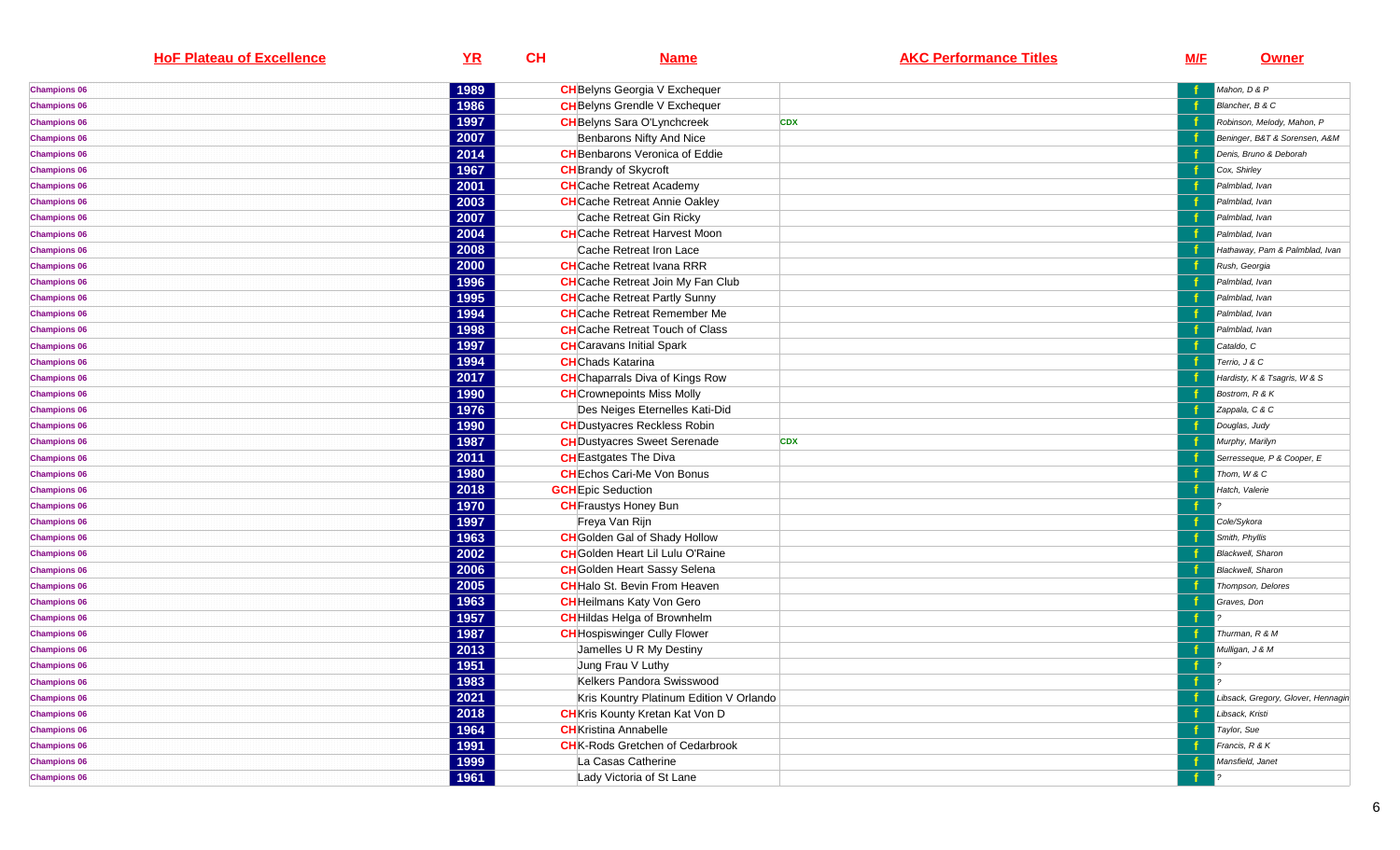| <b>HoF Plateau of Excellence</b> | YR   | CH | <b>Name</b>                               | <b>AKC Performance Titles</b> | <u>M/F</u> | <b>Owner</b>                     |
|----------------------------------|------|----|-------------------------------------------|-------------------------------|------------|----------------------------------|
| <b>Champions 06</b>              | 2015 |    | <b>CH</b> Lasquites Rowan V Hans          |                               |            | McCarthy, Beth & Smith, Mlynn    |
| <b>Champions 06</b>              | 1965 |    | Leika Vom Schwarzwald Hof                 |                               |            |                                  |
| <b>Champions 06</b>              | 1954 |    | <b>CH</b> Maida V Alpine Plateau          |                               |            | Heilman, Hubert                  |
| <b>Champions 06</b>              | 1980 |    | Mardonofs Echoette V Image                |                               |            |                                  |
| <b>Champions 06</b>              | 1980 |    | <b>CH</b> Mar-Dons Missy Moe Bud          |                               |            | Dingus, Victor                   |
| <b>Champions 06</b>              | 2010 |    | Melon City Ferragamo                      |                               |            | Thompson, R & D                  |
| <b>Champions 06</b>              | 2002 |    | <b>CH</b> Mickeys Kup Kake                |                               |            | Gardner, Mike & Honey            |
| <b>Champions 06</b>              | 1985 |    | <b>CH</b> Mill Creeks Mariah              |                               |            | Lloyd, Shirley                   |
| <b>Champions 06</b>              | 1969 |    | <b>CH</b> Miss Muffet L'ourse Alpine      |                               | f          |                                  |
| <b>Champions 06</b>              | 1993 |    | <b>CH</b> Morris Holly V Mik-Lin          |                               |            | Morris, L & J                    |
| <b>Champions 06</b>              | 1963 |    | <b>CH</b> Nelda of Birchwood              |                               |            | Buell, W & L                     |
| <b>Champions 06</b>              | 2006 |    | <b>CH</b> New Sage Hospice Conifer CRK    |                               |            | McKague, D. & Mauk, M.           |
| <b>Champions 06</b>              | 2009 |    | New Sage J Walkin' At Windpt              |                               |            | Thompkinson, Stephanie           |
| <b>Champions 06</b>              | 1995 |    | <b>CHO</b> pdykes Britton                 |                               |            | Radcliffe, G & L                 |
| <b>Champions 06</b>              | 1988 |    | <b>CH</b> Opdykes Chardonnay              |                               |            | Peterson, A & D                  |
| <b>Champions 06</b>              | 1984 |    | <b>CH</b> Opdykes Cheesecake              |                               |            | Radcliffe, G                     |
| <b>Champions 06</b>              | 1990 |    | <b>CHO</b> pdykes Phoenix                 |                               |            | Radcliffe, G & T                 |
| <b>Champions 06</b>              | 1982 |    | Opdykes Soul Sister                       |                               |            |                                  |
| <b>Champions 06</b>              | 1986 |    | <b>CH</b> Opdykes Winameg                 |                               |            | Radcliffe, G                     |
| <b>Champions 06</b>              | 1995 |    | <b>CH</b> Osages Bionic Bunny             |                               |            | Sykora, B & S                    |
| <b>Champions 06</b>              | 2000 |    | <b>CHOsages Kathel</b>                    |                               |            | Sykora, B & S                    |
| <b>Champions 06</b>              | 1977 |    | Prairieaire Jeepers V Rox                 |                               |            | Martin, W                        |
| <b>Champions 06</b>              | 1999 |    | <b>CH</b> Princess Nacoma Cheyenne        |                               |            | Welch, Shirley                   |
| <b>Champions 06</b>              | 1995 |    | <b>CH</b> Ridgewoods Amy of Liveoak       |                               |            | GIII, D & S                      |
| <b>Champions 06</b>              | 1994 |    | <b>CH</b> Rosa Van Rijn                   |                               |            | Hudson/Sykora                    |
| <b>Champions 06</b>              | 1979 |    | <b>CH</b> Saintsville North Star V Barrie |                               |            | Wolf, J & C                      |
| <b>Champions 06</b>              | 1965 |    | Sanctuary Woods Bornastar                 |                               |            | Knight, Bea                      |
| <b>Champions 06</b>              | 1977 |    | <b>CH</b> Sara V Burgenstock              |                               |            | Baker, R & P                     |
| <b>Champions 06</b>              | 2012 |    | <b>CH</b> Scandias Freya                  |                               |            | Balikowski, M & Boorsma, P       |
| <b>Champions 06</b>              | 2008 |    | Scandias Tranquility                      |                               |            | Shook, Art                       |
| <b>Champions 06</b>              | 1989 |    | <b>CH</b> Schnitzers Marya The Spy        | <b>CD</b>                     |            | Stark, E & C                     |
| <b>Champions 06</b>              | 2019 |    | <b>CH</b> Shadow Mtn Yabba-Dabba-Do       |                               |            | Bodeving, Paul & Karen           |
| <b>Champions 06</b>              | 1993 |    | <b>CH</b> Shar-D's Venus In Blu Jeans     |                               |            | Thomas, D & S                    |
| <b>Champions 06</b>              | 2007 |    | <b>CH</b> Skydancers Chandelle            |                               |            | Latimer, L./Smith, R./Glover, M. |
| <b>Champions 06</b>              | 1999 |    | <b>CH</b> Slatons Executive Sweet         |                               |            | Tucker, 1 & K                    |
| <b>Champions 06</b>              | 1989 |    | <b>CH</b> Slatons Harlow Jean V Smalley   | <b>CD</b>                     |            | Smalley, F & S                   |
| <b>Champions 06</b>              | 1993 |    | <b>CH</b> Slatons Just Between Friends    |                               |            | Saffo, V & V                     |
| <b>Champions 06</b>              | 1999 |    | <b>CH</b> Stars Marcella                  | <b>CD</b>                     |            | Varner, Carol                    |
| <b>Champions 06</b>              | 1996 |    | <b>CH</b> Stoans Isabelle V Encore        |                               |            | Mansfield/Zielinski              |
| <b>Champions 06</b>              | 2006 |    | <b>CH</b> Stoans Quesadilla New           |                               |            | New, Gary & Carloyn              |
| <b>Champions 06</b>              | 2005 |    | <b>CH</b> Stoans Tessie                   |                               |            | Zielinski, S & J                 |
| <b>Champions 06</b>              | 1995 |    | <b>CH</b> Stoans Ze Encore                |                               |            | Rush, Georgia                    |
| <b>Champions 06</b>              | 1993 |    | <b>CH</b> Subira Lady Jughead             |                               |            | Dees, H & J                      |
| <b>Champions 06</b>              | 1987 |    | <b>CH</b> Sugar Runs A Frosty Reflection  |                               |            | Buffalo/Hamisch                  |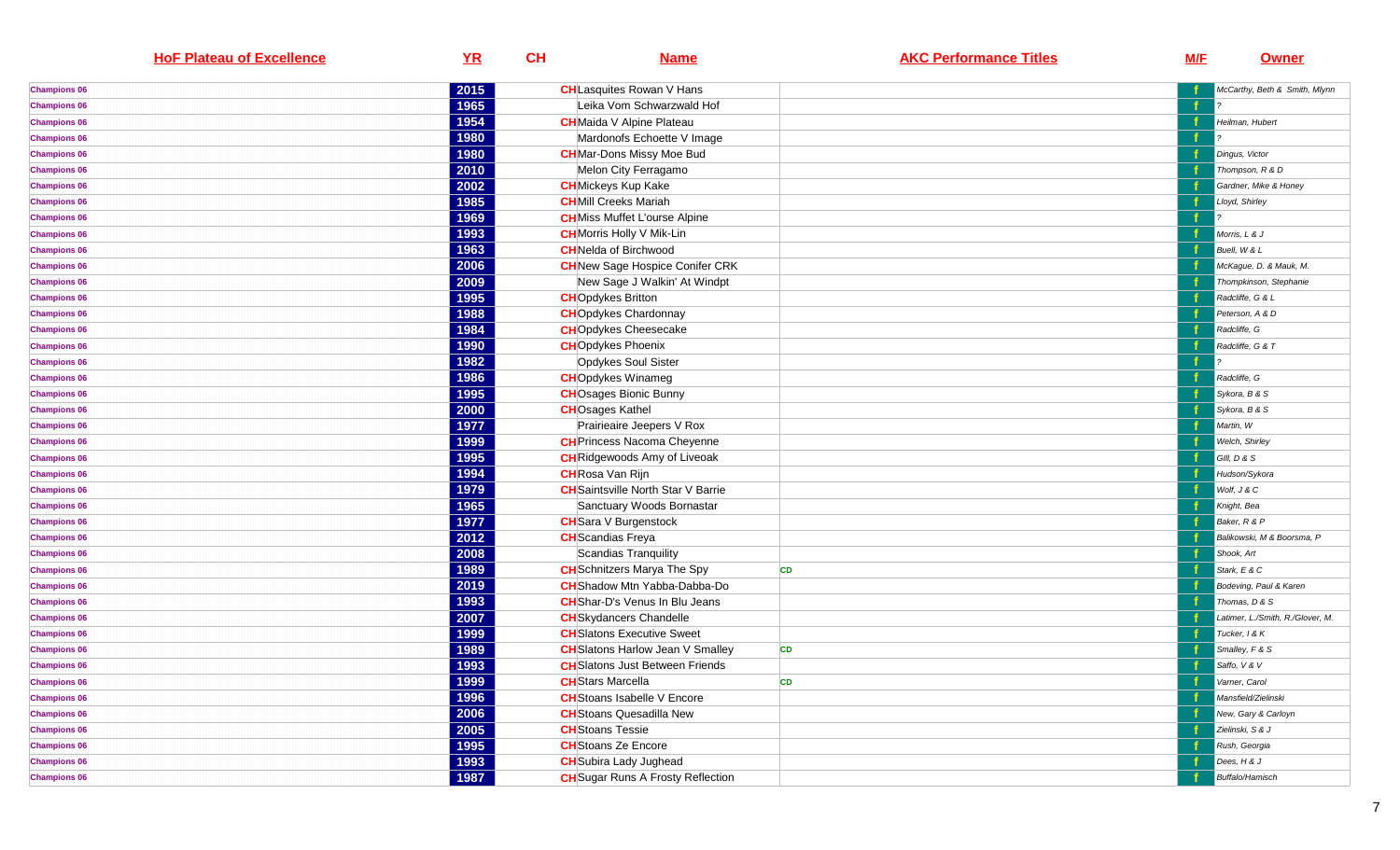| <b>HoF Plateau of Excellence</b> | <u>YR</u> | CH<br><b>Name</b>                               | <b>AKC Performance Titles</b> | M/F | Owner                         |
|----------------------------------|-----------|-------------------------------------------------|-------------------------------|-----|-------------------------------|
|                                  |           |                                                 |                               |     |                               |
| <b>Champions 06</b>              | 1986      | Sugar Runs Heritage To Morris                   |                               |     | Morris, L & J                 |
| <b>Champions 06</b>              | 1983      | <b>CH</b> Sugar Runs I Love Lucy                |                               |     | Hamisch, P & M                |
| <b>Champions 06</b>              | 2014      | <b>GCH</b> Swisstars Acting Out Lea             |                               |     | Ghering, George & Carol       |
| <b>Champions 06</b>              | 2019      | <b>CH</b> Swisstars Lyric                       |                               |     | George & Carol Ghering        |
| <b>Champions 06</b>              | 2020      | <b>GCH</b> Sylvans Loveconquersall V Ramblewood |                               |     | Costa, Monica & Shook, Art    |
| <b>Champions 06</b>              | 1967      | <b>CH</b> Tolly of Shagg Bark                   |                               |     | Roberts, Betty                |
| <b>Champions 06</b>              | 2001      | <b>CH</b> Valintas Wanna Dance V Stoan          | CD                            |     | Graves/Jaeger/ Zielinski      |
| <b>Champions 06</b>              | 2022      | <b>CH</b> Vicdorys Vanity Fair For Revilo       |                               |     | Martin, Sarah & Graves, Vicki |
| <b>Champions 06</b>              | 1966      | Victoria III                                    |                               |     |                               |
| <b>Champions 06</b>              | 2008      | <b>CH</b> Westhavens Firebird                   |                               |     | West. S & Werner, D           |
| <b>Champions 06</b>              | 2010      | Who Da Knews Cuppcake                           |                               |     | Wagner, W & Smith, Robert     |
| <b>Champions 06</b>              | 1970      | <b>CH</b> Wilhelmina of Shagg Bark              |                               |     | Krook, J & S                  |
| <b>Champions 06</b>              | 1985      | <b>CH</b> Woodstocks Patience                   |                               |     | Graves, S & D                 |

| <b>Champions 08</b> | 1990 | <b>CH</b> Belyns Georgia V Exchequer    | Mahon, D & P               |
|---------------------|------|-----------------------------------------|----------------------------|
| <b>Champions 08</b> | 1987 | <b>CH</b> Belyns Grendle V Exchequer    | Blancher, B & C            |
| <b>Champions 08</b> | 2017 | <b>CH</b> Benbarons Veronica of Eddie   | Denis, Bruno & Deborah     |
| <b>Champions 08</b> | 2003 | <b>CH</b> Cache Retreat Academy         | Palmblad, Ivan             |
| <b>Champions 08</b> | 2006 | <b>CH</b> Cache Retreat Annie Oakley    | Palmblad, Ivan             |
| <b>Champions 08</b> | 2006 | <b>CH</b> Cache Retreat Harvest Moon    | Palmblad, Ivan             |
| <b>Champions 08</b> | 1998 | <b>CH</b> Cache Retreat Partly Sunny    | Palmblad, Ivan             |
| <b>Champions 08</b> | 1998 | <b>CH</b> Cache Retreat Touch of Class  | Palmblad, Ivan             |
| <b>Champions 08</b> | 1995 | <b>CH</b> Chads Katarina                | Terrio, J & C              |
| <b>Champions 08</b> | 1978 | Des Neiges Eternelles Kati-Did          | Zappala, C & C             |
| <b>Champions 08</b> | 1982 | <b>CH</b> Echos Cari-Me Von Bonus       | Thom, W & C                |
| <b>Champions 08</b> | 1998 | Freya Van Rijn                          | Cole/Sykora                |
| <b>Champions 08</b> | 1964 | <b>CH</b> Golden Gal of Shady Hollow    | Smith, Phyllis             |
| <b>Champions 08</b> | 2003 | <b>CH</b> Golden Heart Lil Lulu O'Raine | <b>Blackwell</b> , Sharon  |
| <b>Champions 08</b> | 2014 | Jamelles U R My Destiny                 | Mulligan, J & M            |
| <b>Champions 08</b> | 1992 | <b>CH</b> K-Rods Gretchen of Cedarbrook | Francis, R & K             |
| <b>Champions 08</b> | 1999 | La Casas Catherine                      | Mansfield, Janet           |
| <b>Champions 08</b> | 1956 | <b>CH</b> Maida V Alpine Plateau        | Heilman, Hubert            |
| <b>Champions 08</b> | 1964 | <b>CH</b> Nelda of Birchwood            | Cocanour, Paul & Jo        |
| <b>Champions 08</b> | 1995 | <b>CH</b> Opdykes Britton               | Radcliffe, G & L           |
| <b>Champions 08</b> | 1989 | <b>CH</b> Opdykes Chardonnay            | Peterson, A & D            |
| <b>Champions 08</b> | 1985 | <b>CH</b> Opdykes Cheesecake            | Radcliffe, G               |
| <b>Champions 08</b> | 1991 | <b>CH</b> Opdykes Phoenix               | Radcliffe, G & T           |
| <b>Champions 08</b> | 1987 | <b>CH</b> Opdykes Winameg               | Radcliffe, G               |
| <b>Champions 08</b> | 1995 | <b>CH</b> Osages Bionic Bunny           | Sykora, B & S              |
| <b>Champions 08</b> | 1995 | <b>CH</b> Rosa Van Rijn                 | Hudson/Sykora              |
| <b>Champions 08</b> | 1978 | <b>CH</b> Sara V Burgenstock            | Baker, R & P               |
| <b>Champions 08</b> | 2012 | <b>CH</b> Scandias Freya                | Balikowski, M & Boorsma, P |
| <b>Champions 08</b> | 2021 | <b>CH</b> Shadow Mtn Yabba-Dabba-Do     | Bodeving, Paul & Karen     |
|                     |      |                                         |                            |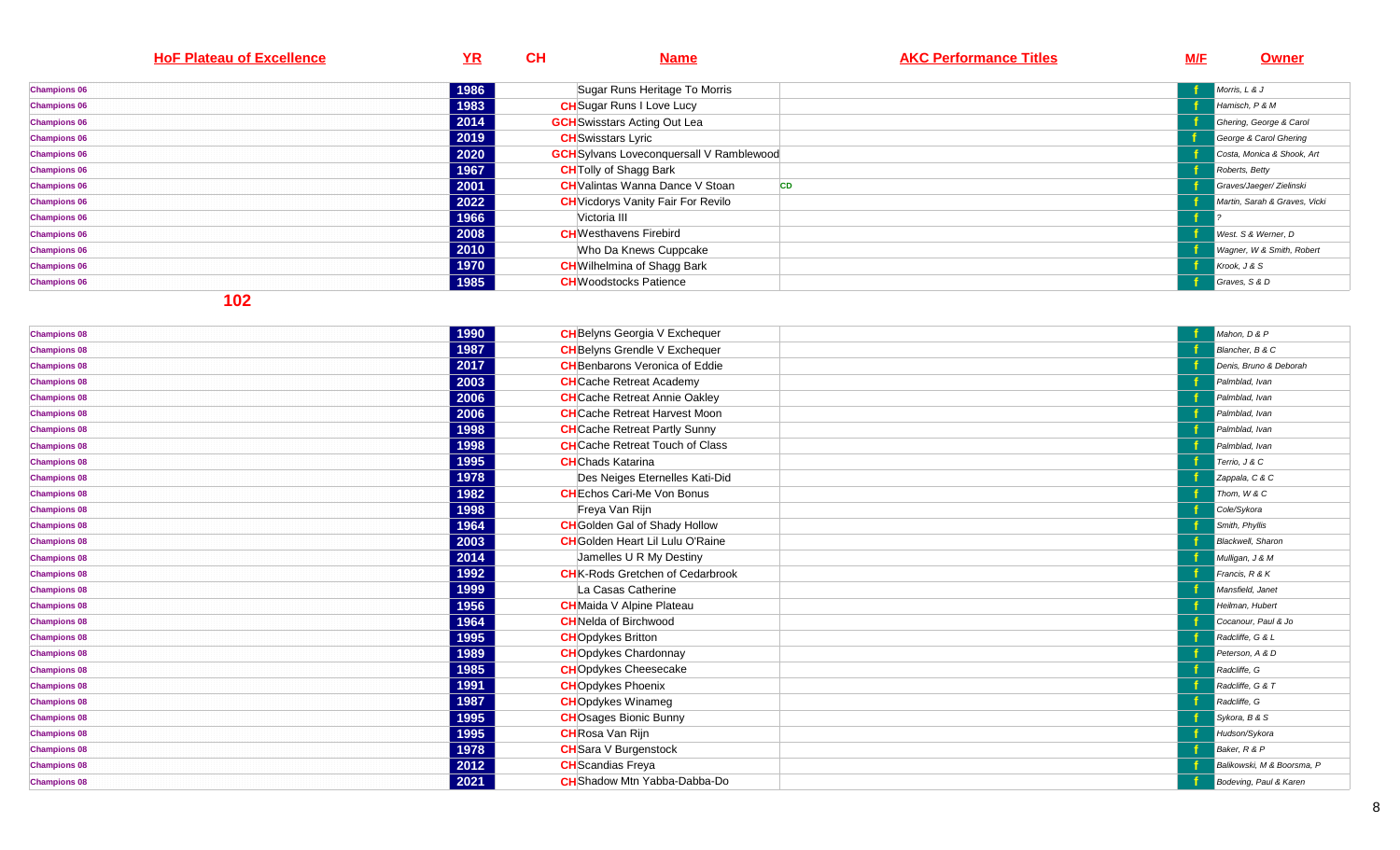| <b>HoF Plateau of Excellence</b> | YR   | CH<br><b>Name</b>                                    | <b>AKC Performance Titles</b> | M/F | <b>Owner</b>                   |
|----------------------------------|------|------------------------------------------------------|-------------------------------|-----|--------------------------------|
| <b>Champions 08</b>              | 2000 | <b>CH</b> Slatons Executive Sweet                    |                               |     | Tucker, I & K                  |
| <b>Champions 08</b>              | 1990 | <b>CH</b> Slatons Harlow Jean V Smalley<br><b>CD</b> |                               |     | Smalley, F & S                 |
| <b>Champions 08</b>              | 1994 | <b>CH</b> Slatons Just Between Friends               |                               |     | Saffo, V & V                   |
| <b>Champions 08</b>              | 1997 | <b>CH</b> Stoans Isabelle V Encore                   |                               |     | Mansfield/Zielinski            |
| <b>Champions 08</b>              | 1997 | <b>CH</b> Stoans Ze Encore                           |                               |     | Rush, Georgia                  |
| <b>Champions 08</b>              | 1987 | Sugar Runs Heritage To Morris                        |                               |     | Morris, L & J                  |
| <b>Champions 08</b>              | 2015 | <b>GCH</b> Swisstars Acting Out Lea                  |                               |     | Ghering, George & Carol        |
| <b>Champions 08</b>              | 2020 | <b>GCH</b> Sylvans Loveconquersall V Ramblewood      |                               |     | Costa, Monica & Shook, Art     |
| <b>Champions 08</b>              | 2008 | <b>CH</b> Westhavens Firebird                        |                               |     | West, S & Werner, D            |
| <b>Champions 08</b>              | 2013 | Who Da Knews Cuppcake                                |                               |     | Wagner, W & Smith, Robert      |
| <b>Champions 08</b>              | 1972 | <b>CH</b> Wilhelmina of Shagg Bark                   |                               |     | Krook, J & S                   |
| 40                               |      |                                                      |                               |     |                                |
| Champions 08 + CDX 2             | 1981 | <b>CH</b> Echos Heathcliff Von Yondo                 |                               | m   | Thom, W & C                    |
|                                  |      |                                                      |                               |     |                                |
| Champions 09 + CDX 1             | 1983 | <b>CH</b> Brutus-Lingenfelter                        |                               | m   | <b>Blackman, Ricky</b>         |
| Champions 09 + CDX 1             | 1972 | <b>CH</b> Denoncourts Barney                         |                               | m.  | Tull, R & D                    |
| Champions 09 + CDX 1             | 1993 | <b>CH</b> Morris Hawkeye                             |                               | m   | Morris, L & J                  |
| Champions 09 + CDX 1             | 1969 | <b>CH</b> Sanctuary Woods You Lucky Boy              |                               | m   | Knight, Bea                    |
|                                  | 1974 | <b>CH</b> Stanridges Hugo V Habsburg                 |                               |     |                                |
| Champions 09 + TD 1              |      |                                                      |                               | m   | Ridgway/Stanek                 |
|                                  |      |                                                      |                               |     |                                |
| <b>Champions 10</b>              | 1986 | <b>CH</b> Abbeyshires Mork                           |                               | m   | Hamisch, P & M                 |
| <b>Champions 10</b>              | 2004 | <b>CH</b> AImshaus Double The Pleasure               |                               | m   | Surface, L. & Diaz, M.         |
| <b>Champions 10</b>              | 1968 | <b>CH</b> Basko Von Salmegg                          |                               | m   | Martin, W                      |
| <b>Champions 10</b>              | 1988 | <b>CH</b> Belyns Exchequer                           |                               | m   | Mahon, D & P                   |
| <b>Champions 10</b>              | 1996 | <b>CH</b> Belyns Quarter Master                      |                               | m   | Mahon, D & P                   |
| <b>Champions 10</b>              | 1994 | <b>CH</b> Benbarons Abraham Von Yondo                |                               | m   | Postma, J & P                  |
| <b>Champions 10</b>              | 1989 | <b>CH</b> Benbarons Yondo Von Gizer                  |                               | m   | Beninger, B & A                |
| <b>Champions 10</b>              | 1996 | <b>CH</b> Berics Ishmael                             |                               | m   | Nosiglia, R & B                |
| <b>Champions 10</b>              | 2006 | <b>CH</b> Bernegardens Ragtime                       |                               | m   | Halvorsen, Britt               |
| <b>Champions 10</b>              | 2007 | <b>CH</b> Bruton Van Rijn                            |                               | m   | Sykora, B & S                  |
| <b>Champions 10</b>              | 2004 | <b>CH</b> Cache Retreat Academy Host                 |                               | m   | Hathaway, Pam & Palmblad, Ivan |
| <b>Champions 10</b>              | 1995 | <b>CH</b> Cache Retreat Dakota Dr. of LT             |                               | m   | Palmblad, Ivan                 |
| <b>Champions 10</b>              | 2004 | <b>CH</b> Cache Retreat Flying Ace                   |                               | m   | Bevins, Leslie                 |
| <b>Champions 10</b>              | 2007 | <b>CH</b> Cache Retreat Harvest Moon                 |                               |     | Palmblad, Ivan                 |
| <b>Champions 10</b>              | 2003 | <b>CH</b> Cache Retreat Malone                       |                               | m   | Hathaway, Pam & Palmblad, Ivan |
| <b>Champions 10</b>              | 2004 | <b>CH</b> Cache Retreat North Platte                 |                               | m   | Palmblad, Ivan                 |
| <b>Champions 10</b>              |      |                                                      |                               |     |                                |
|                                  | 2007 | <b>CH</b> Cache Retreat Quest For Gold               |                               | m   | Hathaway, Pam & Palmblad, Ivan |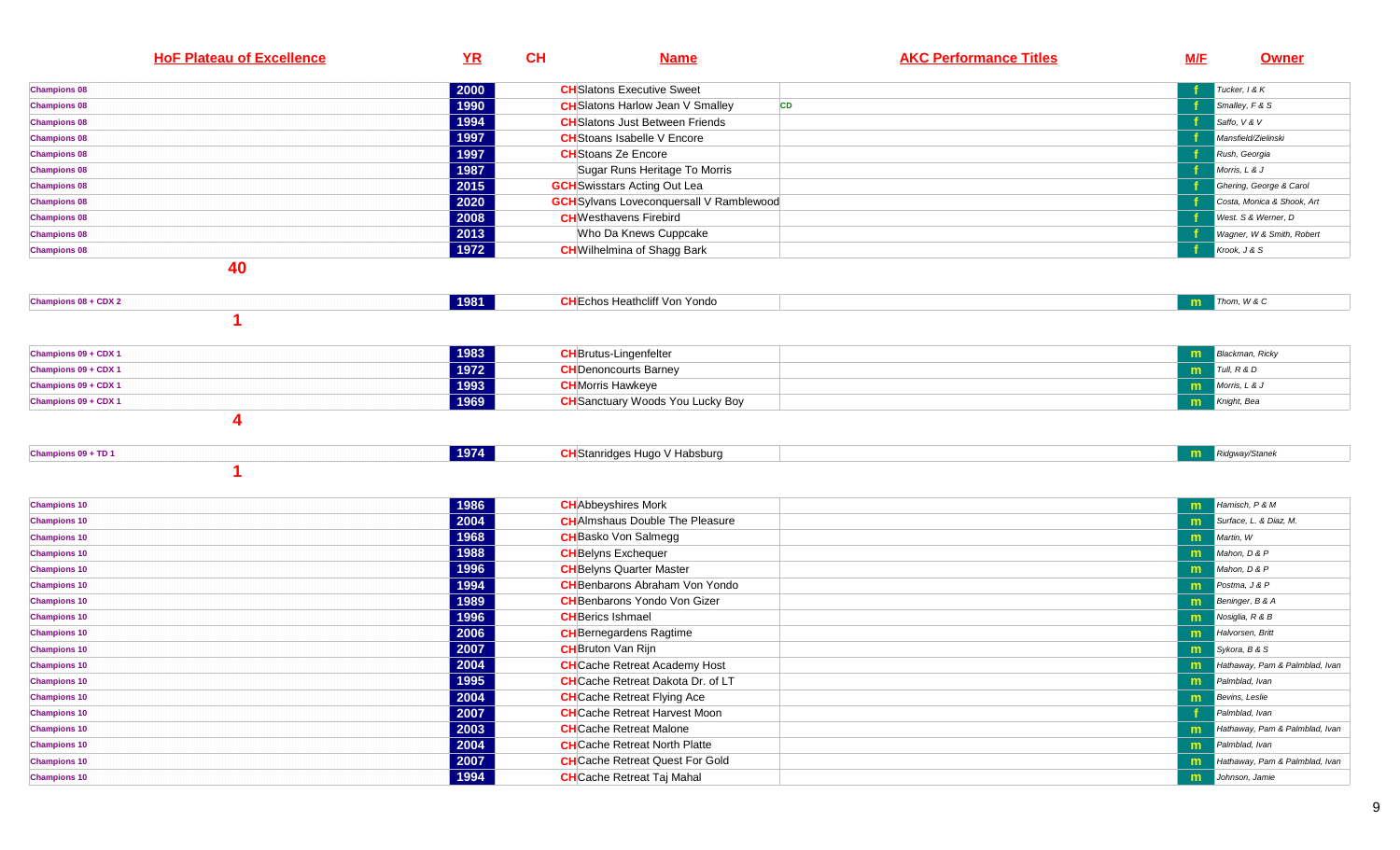| <b>HoF Plateau of Excellence</b> | YR   | CH | <b>Name</b>                             | <b>AKC Performance Titles</b> | <u>M/F</u> | <b>Owner</b>                       |
|----------------------------------|------|----|-----------------------------------------|-------------------------------|------------|------------------------------------|
| <b>Champions 10</b>              | 1999 |    | <b>CH</b> Cache Retreat Targhee         |                               |            | Palmblad, Ivan                     |
| <b>Champions 10</b>              | 2015 |    | <b>GCH</b> Cache Retreat Taxman         |                               | m          | Allen, Armel & Barbara             |
| <b>Champions 10</b>              | 1986 |    | <b>CH</b> Cache Retreat Zipcode         |                               | m          | Simons, Joyce                      |
| <b>Champions 10</b>              | 1997 |    | <b>CH</b> Castor Van Rijn               |                               | m          | Sykora, Sherry                     |
| <b>Champions 10</b>              | 1996 |    | <b>CH</b> Chads Katarina                |                               |            | Terrio, J & C                      |
| <b>Champions 10</b>              | 1968 |    | Coca Hills Brutus                       |                               | m          | Cocanour, Paul & Jo                |
| <b>Champions 10</b>              | 2016 |    | <b>GCHB</b> Cornerstones O Henry        |                               | m          | <b>Balikowski</b> , Marilyn        |
| <b>Champions 10</b>              | 1979 |    | <b>CH</b> Crocks Aiming Hi Double Eagle |                               | m          | Crock, H & J                       |
| <b>Champions 10</b>              | 1981 |    | <b>CH</b> Cronus V D Seekbacher-Ho      |                               | m          | Hamisch, P & M                     |
| <b>Champions 10</b>              | 1995 |    | <b>CH</b> Dilettantes Linger On         |                               | m          | Perez, Patricia                    |
| <b>Champions 10</b>              | 2003 |    | <b>CH</b> Eastgates Baron V Lite        |                               | m          | Cooper, Elaine                     |
| <b>Champions 10</b>              | 2012 |    | <b>CH</b> Ebenezer Van Rijn             |                               | m          | Sykora, Bob                        |
| <b>Champions 10</b>              | 1975 |    | <b>CH</b> Englers Champagne Quint       |                               | m          | Tull, R & D                        |
| <b>Champions 10</b>              | 1965 |    | <b>CH</b> Friedas Al-Ver-Don-Frausty    |                               | m          | Roberts, Betty                     |
| <b>Champions 10</b>              | 1953 |    | <b>CH</b> Gerd V D Lueg V Edelweiss     |                               | m          | Fleischli, Joe                     |
| <b>Champions 10</b>              | 1953 |    | <b>CH</b> Gero Oenz V Edelweiss         |                               | m          | Fleischli, Joe                     |
| <b>Champions 10</b>              | 2003 |    | <b>CH</b> Golden Heart Lil Lulu O'Raine |                               |            | Blackwell, Sharon                  |
| <b>Champions 10</b>              | 2013 |    | <b>CH</b> Hamlet Van 'T Hof Ten Eynder  |                               | m          | Cole Sykora, Sherry                |
| <b>Champions 10</b>              | 1961 |    | <b>CH</b> Harveys Zwingo Barri V Banz   |                               | m          | Harvey, Grace                      |
| <b>Champions 10</b>              | 2008 |    | <b>CH</b> High Chateaus Alarich         |                               | m          | Vogel, Horst                       |
| <b>Champions 10</b>              | 1993 |    | <b>CH</b> High Chateaus Faust           |                               | m          | Vogel, H & W                       |
| <b>Champions 10</b>              | 1990 |    | <b>CH</b> High Chateaus Kris            |                               | m          | Vogel, H & W                       |
| <b>Champions 10</b>              | 1985 |    | High Chateaus Neptune                   |                               | m          | Vogel, H & W                       |
| <b>Champions 10</b>              | 1993 |    | <b>CH</b> High Chateaus Octavius        |                               | m          | Hudson/Vogel                       |
| <b>Champions 10</b>              | 1975 |    | <b>CH</b> Hunk Von Mardonof             |                               | m          | Hagel, William                     |
| <b>Champions 10</b>              | 1956 |    | <b>CH</b> Joggi Oenz Von Edelweiss      |                               | m          |                                    |
| <b>Champions 10</b>              | 2002 |    | <b>CH</b> Kennebank Theodore Von Linc   | <b>CD</b>                     | m          | Postma, Joost & Patricia           |
| <b>Champions 10</b>              | 2008 |    | <b>CH</b> Kings Row Daily Double        |                               | m          | Latimer, Lori                      |
| <b>Champions 10</b>              | 2021 |    | <b>GCHS</b> Kris Kountry Poker Face     | <b>CGCA TKN</b>               | m          | Libsack, Gregory, Glover, Hennagin |
| <b>Champions 10</b>              | 1991 |    | <b>CH</b> K-Rods Hefty                  |                               | m          | Francis, R & K                     |
| <b>Champions 10</b>              | 1979 |    | <b>CH</b> Kutus Little Boy Brandy       |                               | m          | Carter, D & M                      |
| <b>Champions 10</b>              | 2000 |    | La Casas Catherine                      |                               |            | Mansfield, Janet                   |
| <b>Champions 10</b>              | 2000 |    | <b>CH</b> La Casas Fabio V Stoan        |                               | m          | Mansfield, Janet                   |
| <b>Champions 10</b>              | 2008 |    | <b>CH</b> Lasquites Eddie The Iceman    |                               | m          | Beninger, B & T                    |
| <b>Champions 10</b>              | 2018 |    | <b>CH</b> Lasquites Orlando V Hans      |                               | m          | Smith Mlynn                        |
| <b>Champions 10</b>              | 2021 |    | <b>CH</b> Lasquites Rolando V Horace    |                               | m          | Smith, Mlynn                       |
| <b>Champions 10</b>              | 1990 |    | <b>CH</b> Lenwardofs Garfield           |                               | m          | Palmblad/Colby                     |
| <b>Champions 10</b>              | 1981 |    | <b>CH</b> Locust Runs Eric              |                               | m          | Paup, W & C                        |
| <b>Champions 10</b>              | 1991 |    | <b>CH</b> Lynchcreeks Ace V Stoan       |                               | m          | Blancher, B & C                    |
| <b>Champions 10</b>              | 1996 |    | <b>CH</b> Lynchcreeks Executive         |                               | m          | Dunphy, C                          |
| <b>Champions 10</b>              | 1963 |    | <b>CH</b> Ma-Bobs Mighty Moe V Zwingo   |                               | m          | Cloyd, Bob                         |
| <b>Champions 10</b>              | 1981 |    | Mar-Dons Quarterback                    |                               | m          | Carter, D & M                      |
| <b>Champions 10</b>              | 2004 |    | <b>CH</b> Matterhorns Bugsy Malone      |                               | m          | Emery, Gerald & Cheryl             |
| <b>Champions 10</b>              | 2007 |    | <b>CH</b> Montana Mtns Lynch Posse      |                               | m.         | Swanson, Brenda                    |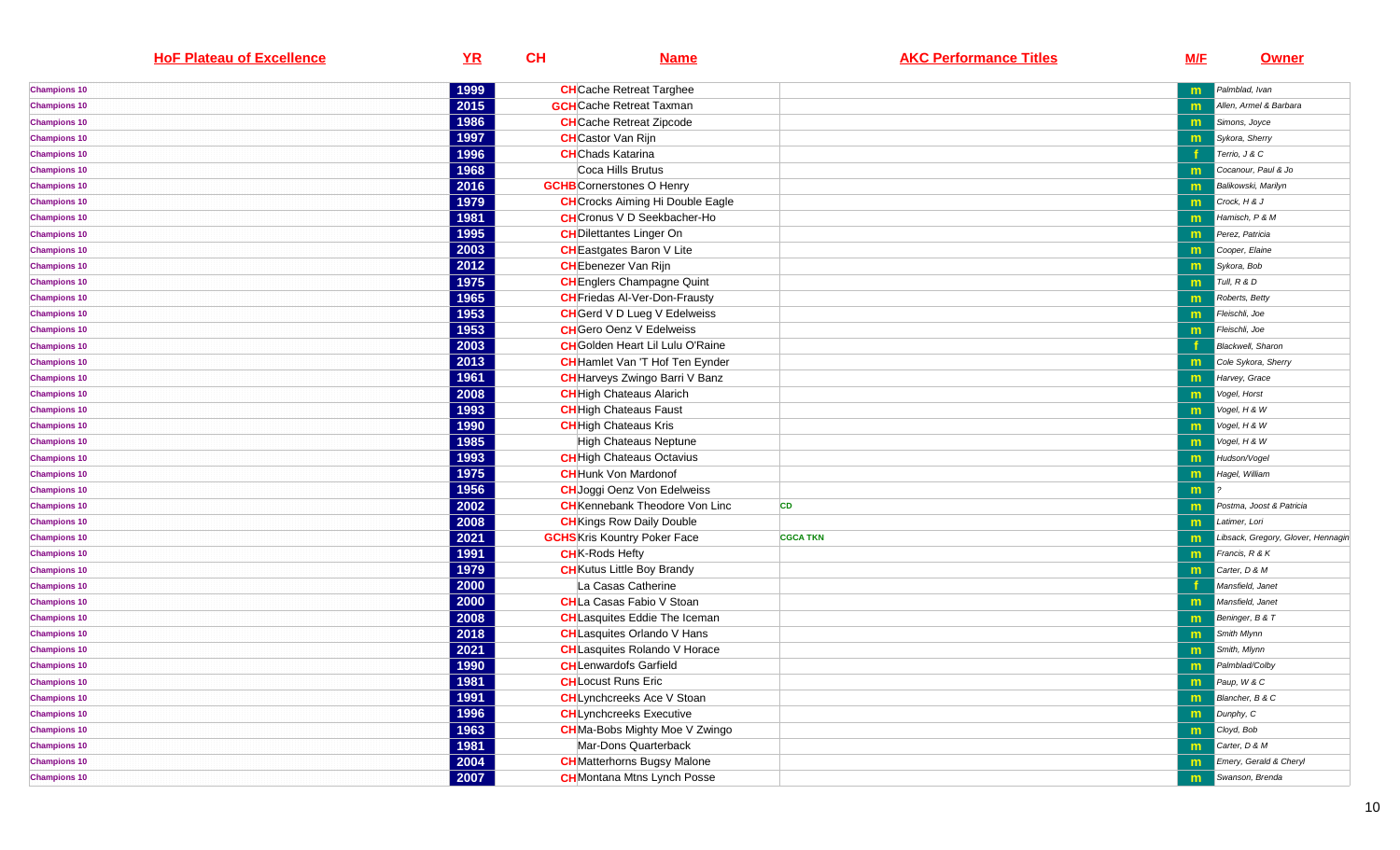| <b>HoF Plateau of Excellence</b> | YR   | CH | <b>Name</b>                                                         | <b>AKC Performance Titles</b> | <u>M/F</u> | <b>Owner</b>                       |
|----------------------------------|------|----|---------------------------------------------------------------------|-------------------------------|------------|------------------------------------|
| <b>Champions 10</b>              | 1966 |    | <b>CH</b> Morgans Echo of Hillcrest                                 |                               | m          | Powell, Larry                      |
| <b>Champions 10</b>              | 1985 |    | Mt Chalets Touche'                                                  |                               | m          | Gainsley, Anna                     |
| <b>Champions 10</b>              | 2019 |    | <b>CH</b> Napoleo Indingo Blue De Slaton                            |                               | m          | Wolf, J & S                        |
| <b>Champions 10</b>              | 1964 |    | <b>CH</b> Nelda of Birchwood                                        |                               |            | Buell, W & L                       |
| <b>Champions 10</b>              | 2009 |    | <b>CH</b> Nerthus Rebel Without A Cause                             | <b>CD RA</b>                  | m          | Walker, Andy & Angie               |
| <b>Champions 10</b>              | 2012 |    | <b>CH</b> New Sage Lucas II Lasquite                                |                               | m          | Smith, M. & New, G.& C             |
| <b>Champions 10</b>              | 2008 |    | <b>CH</b> New Sage The Right Stuff                                  |                               | m          | Pevahouse, Tucker & New            |
| <b>Champions 10</b>              | 2000 |    | <b>CH</b> Opdykes Anthony                                           |                               | m          | Radcliffe, G                       |
| <b>Champions 10</b>              | 1996 |    | <b>CHO</b> pdykes Britton                                           |                               |            | Radcliffe, G & L                   |
| <b>Champions 10</b>              | 1985 |    | <b>CH</b> Opdykes Cheesecake                                        |                               |            | Radcliffe, G                       |
| <b>Champions 10</b>              | 2013 |    | <b>GCH</b> Opdykes Drives Me To Drink                               |                               | m          | Carolyn Cataldo & Radcliffe, Glenn |
| <b>Champions 10</b>              | 1995 |    | <b>CH</b> Opdykes Fair Warning                                      |                               | m          | Radcliffe, G                       |
| <b>Champions 10</b>              | 2006 |    | <b>CHO</b> pdykes Far Out                                           |                               | m          | Carolyn Cataldo & Radcliffe, Glenn |
| <b>Champions 10</b>              | 1992 |    | <b>CHO</b> pdykes Lancaster                                         |                               | m          | Radcliffe, G                       |
| <b>Champions 10</b>              | 1992 |    | <b>CH</b> Opdykes Phoenix                                           |                               |            | Radcliffe, G & T                   |
| <b>Champions 10</b>              | 1988 |    | <b>CHO</b> pdykes Rascal                                            |                               | m          | Radcliffe, G                       |
| <b>Champions 10</b>              | 2002 |    | <b>CH</b> Opdykes Roosevelt                                         |                               | m          | Radcliffe, Glenn & Leslie          |
| <b>Champions 10</b>              | 1989 |    | <b>CH</b> Opdykes Winameg                                           |                               |            | Radcliffe, G                       |
| <b>Champions 10</b>              | 1985 |    | <b>CH</b> Orovales Kramer V Opdyke                                  |                               | m          | Radcliffe, G                       |
| <b>Champions 10</b>              | 1994 |    | <b>CH</b> Osages Bridge To Cache Retreat                            |                               | m          | Palmblad, Ivan                     |
| <b>Champions 10</b>              | 1999 |    | <b>CH</b> Osages Native Son                                         |                               | m          | Colby, Edward & Helen              |
| <b>Champions 10</b>              | 1997 |    | Osages Taurus                                                       |                               | m          | Radcliffe, G                       |
| <b>Champions 10</b>              | 1986 |    | <b>CH</b> Patrels Brass Tacks V Mar-Don                             |                               | m          | Carter, D & M                      |
| <b>Champions 10</b>              | 1970 |    | <b>CH</b> Prairieaire Rox V Zwing Basko                             |                               | m          | Rayburn, H & S                     |
| <b>Champions 10</b>              | 1995 |    | <b>CH</b> Raphael Van Rijn                                          |                               | m          | Sykora, B & S                      |
| <b>Champions 10</b>              | 2009 |    | <b>CH</b> Revilos Evening In Seattle                                |                               | m          | Oliver, Bill & Diana               |
| <b>Champions 10</b>              | 1998 |    | <b>CH</b> Revilos Houston V Dolly                                   | CD                            | m          | Oliver, Bill & Diana               |
| <b>Champions 10</b>              | 2001 |    | <b>CH</b> Revilos Quincy                                            | <b>CD</b>                     | m          | Oliver, Bill & Diana               |
| <b>Champions 10</b>              | 2004 |    | <b>CH</b> Revilos XLNT Adventure                                    |                               | m          | Tucker, 1 & K                      |
| <b>Champions 10</b>              | 1996 |    | <b>CH</b> Rosa Van Rijn                                             |                               |            | Hudson/Sykora                      |
| <b>Champions 10</b>              | 1971 |    | <b>CH</b> San Subira                                                |                               | m          | Buell, W & L                       |
| <b>Champions 10</b>              | 1969 |    | <b>CH</b> Sanctuary Woods Fantabulous                               |                               | m          | Knight, Bea                        |
| <b>Champions 10</b>              | 1968 |    | <b>CH</b> Sanctuary Woods Gulliver                                  |                               | m          | Knight, Bea                        |
| <b>Champions 10</b>              | 1976 |    | Sanctuary Woods Yondo U Ole                                         |                               | m          | Wilson, R & C                      |
| <b>Champions 10</b>              | 1982 |    | <b>CH</b> Sara V Burgenstock                                        |                               |            | Baker, R & P                       |
| <b>Champions 10</b>              | 2013 |    | <b>CH</b> Saviours Roll Da Bunko Dice                               |                               | m          | Thompson, R & D                    |
| <b>Champions 10</b>              | 2008 |    | <b>CH</b> Scandias Edison                                           |                               | m          | Buell, S & Pierce, M               |
| <b>Champions 10</b>              | 2005 |    | <b>CH</b> Scandias Simon                                            |                               | m          | Boorsma, Paul                      |
| <b>Champions 10</b>              | 1983 |    | <b>CH</b> Siegfrieds Hans Brinker                                   |                               | m          | Fuller, Susan                      |
| <b>Champions 10</b>              | 1983 |    | <b>CH</b> Siegfrieds Nero                                           |                               |            | Rodrigo, J & S                     |
| <b>Champions 10</b>              | 1999 |    | <b>CH</b> Sky Meadows Renegade                                      |                               | m          | Landgraf, J & D                    |
|                                  | 1971 |    |                                                                     |                               | m          | Weber, F & V                       |
| <b>Champions 10</b>              |      |    | <b>CH</b> Skycrofts Hamilcar Barca<br><b>CH</b> Slatons Artful Move |                               | m          |                                    |
| <b>Champions 10</b>              | 2016 |    |                                                                     |                               | m          | Wolf, J & S                        |
| <b>Champions 10</b>              | 2001 |    | <b>CH</b> Slatons Executive Sweet                                   |                               |            | Tucker, 1 & K                      |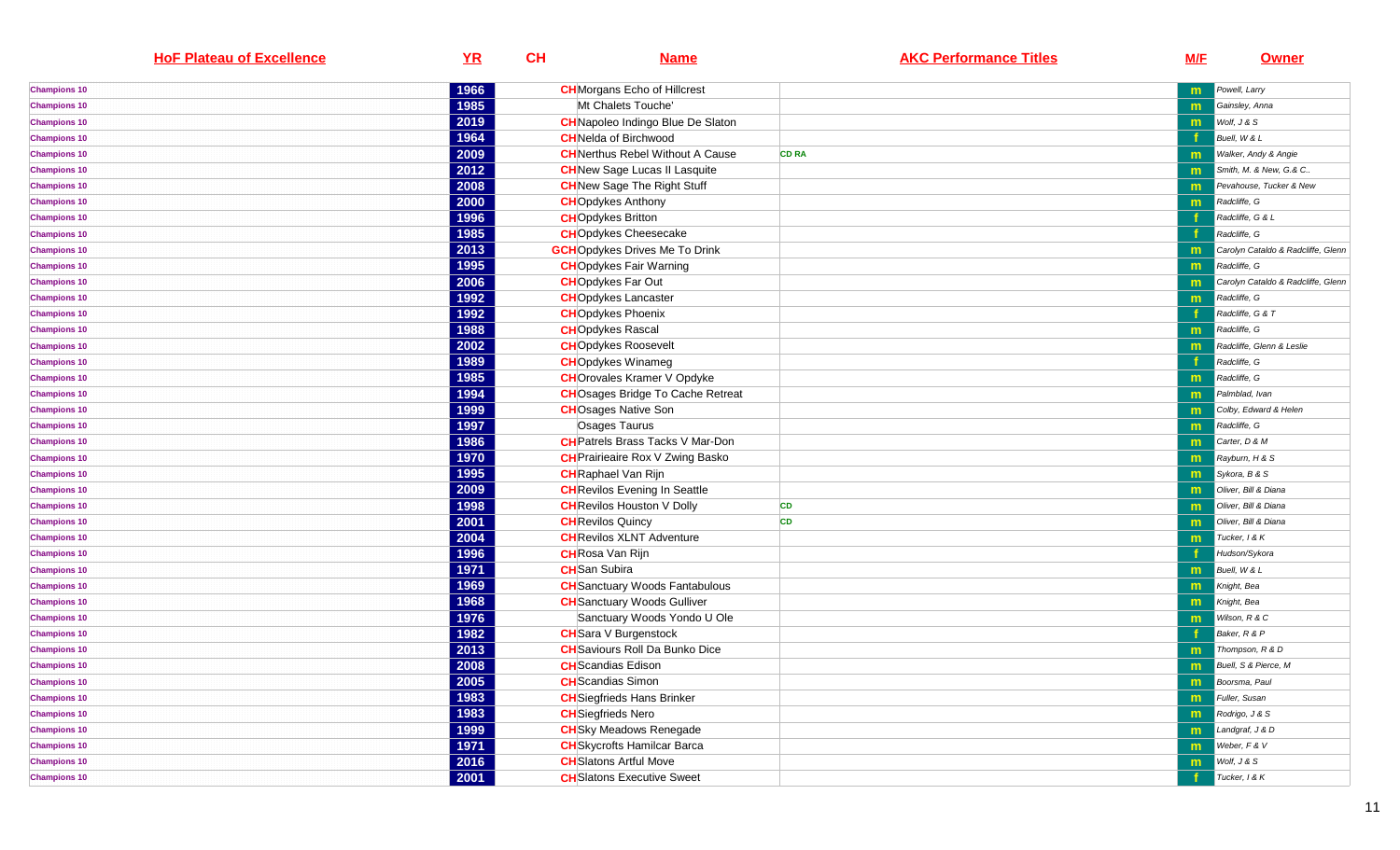| <b>HoF Plateau of Excellence</b>             | YR   | CH | <b>Name</b>                                     | <b>AKC Performance Titles</b> | <b>M/F</b> | <b>Owner</b>                |
|----------------------------------------------|------|----|-------------------------------------------------|-------------------------------|------------|-----------------------------|
| <b>Champions 10</b>                          | 1990 |    | <b>CH</b> Slatons Harlow Jean V Smalley         | <b>CD</b>                     |            | Smalley, F & S              |
| <b>Champions 10</b>                          | 1996 |    | <b>CH</b> Slatons Just Between Friends          |                               |            | Saffo, V & V                |
| <b>Champions 10</b>                          | 1997 |    | <b>CH</b> Slatons Lite-Weight He Aint           |                               | m.         | Salewsky, B & Bulica, L     |
| <b>Champions 10</b>                          | 2012 |    | <b>CH</b> Slatons Piece of The Action           | <b>CD</b>                     | m          | Wolf, J & S                 |
| <b>Champions 10</b>                          | 2012 |    | <b>CH</b> Slatons Ready Aim Fire                |                               | m          | McWhorter, Brenda & Quentin |
| <b>Champions 10</b>                          | 1991 |    | <b>CH</b> Snowsage Rasputin Van Rijn            |                               | m          | Sykora, B & S               |
| <b>Champions 10</b>                          | 1996 |    | <b>CH</b> Stoans Fortuno of Copper Mtn          |                               | m          | Smith/Zielinski             |
| <b>Champions 10</b>                          | 1995 |    | <b>CH</b> Stoans Knute of Jaz                   |                               | m          | Kytola/Zielinski            |
| <b>Champions 10</b>                          | 1987 |    | <b>CH</b> Stoans Nicholas of Klafa              |                               | m          | Zielinski, S & J            |
| <b>Champions 10</b>                          | 2001 |    | <b>CH</b> Stoans Valiant Bart of Mica           |                               | m          | Zielinski, S & J            |
| <b>Champions 10</b>                          | 1973 |    | <b>CH</b> Subira Casper The Viking              |                               | m.         | Lentz, $R$ & $P$            |
| <b>Champions 10</b>                          | 1997 |    | <b>CH</b> Subira Claim To Fame                  |                               | m          | Dees/Buell/Sato             |
| <b>Champions 10</b>                          | 1964 |    | <b>CH</b> Subira Crackerjak                     |                               | m.         | Buell, W & L                |
| <b>Champions 10</b>                          | 1985 |    | <b>CH</b> Sugar Runs Barracuda                  |                               | m          | Hamisch, P & M              |
| <b>Champions 10</b>                          | 2012 |    | <b>CH</b> Summerlyns Lucius                     |                               | m          | Schart, J. & Peirce, M.     |
| <b>Champions 10</b>                          | 1990 |    | <b>CH</b> Sweetholms Dakota V Astro             |                               | m          | Palmblad/Colby              |
| <b>Champions 10</b>                          | 1995 |    | <b>CH</b> Sweetholms Gad A Bout                 |                               | m          | Tsagris, W & S              |
| <b>Champions 10</b>                          | 1996 |    | <b>CH</b> Sweetholms Heartbreak Kid             |                               | m          | Surface, L. & Diaz, M.      |
| <b>Champions 10</b>                          | 1994 |    | <b>CH</b> Swissviews Charlemore                 |                               | m.         | Wright, F & J               |
| <b>Champions 10</b>                          | 2021 |    | <b>GCH</b> Sylvans Loveconquersall V Ramblewood |                               |            | Costa, Monica & Shook, Art  |
| <b>Champions 10</b>                          | 1981 |    | Titans Figaro Von Mallen                        |                               | m          |                             |
| <b>Champions 10</b>                          | 2002 |    | <b>CH</b> Trusts Gentle Ben V Slaton            |                               | m          | Bulicz, Linda/Wolf, J & S   |
| <b>Champions 10</b>                          | 2004 |    | <b>CH</b> Trusts Gentle Ben V Slaton            |                               | m          | Bulicz, Linda/Wolf, J & S   |
| <b>Champions 10</b>                          | 2000 |    | <b>CH</b> Tuckers Hey Blocker V Morris          |                               | m          | Tucker, I & K               |
| <b>Champions 10</b>                          | 1991 |    | <b>CH</b> Windwards Aint No Saint               | <b>CD</b>                     | m          | Queener, E                  |
| <b>Champions 10</b>                          | 2005 |    | <b>CH</b> Woodhavens Agamemnon                  |                               | m          | Cole-Sykora, Sherry         |
| <b>Champions 10</b>                          | 1969 |    | <b>CH</b> Yogi L'Ourse Alpin                    |                               | m.         |                             |
| <b>Champions 10</b>                          | 1965 |    | <b>CH</b> Zwinghof Xesbo V Gero Wonna           |                               | m          | Harvey, Grace               |
| $\overline{A}$ $\overline{A}$ $\overline{A}$ |      |    |                                                 |                               |            |                             |

| <b>Champions 12</b> | 2005 | <b>CH</b> Golden Heart Lil Lulu O'Raine |           | <b>Blackwell</b> , Sharon |
|---------------------|------|-----------------------------------------|-----------|---------------------------|
| <b>Champions 12</b> | 1965 | <b>CH</b> Nelda of Birchwood            |           | Buell, W & L              |
| <b>Champions 12</b> | 1986 | <b>CHO</b> pdykes Cheesecake            |           | Radcliffe, G              |
| <b>Champions 12</b> | 1989 | <b>CH</b> Opdykes Winameg               |           | Radcliffe, G              |
| <b>Champions 12</b> | 1996 | <b>CH</b> Rosa Van Rijn                 |           | Hudson/Sykora             |
| <b>Champions 12</b> | 1990 | <b>CH</b> Slatons Harlow Jean V Smalley | <b>CD</b> | Smally, F & S             |
|                     |      |                                         |           |                           |

| <b>Champions 14</b> | 1965 | <b>CH</b> Nelda of Birchwood            |  | Buell, W & L  |
|---------------------|------|-----------------------------------------|--|---------------|
| <b>Champions 14</b> | 1986 | <b>CH</b> Opdykes Cheesecake            |  | Radcliffe, G  |
| <b>Champions 14</b> | 1991 | <b>CH</b> Slatons Harlow Jean V Smalley |  | Smally, F & S |
|                     |      |                                         |  |               |

| Champions 14 + CDX | 1974 | <b>CH</b> Prairieaire Rox V Zwing Basko | . H & |
|--------------------|------|-----------------------------------------|-------|
|                    |      |                                         |       |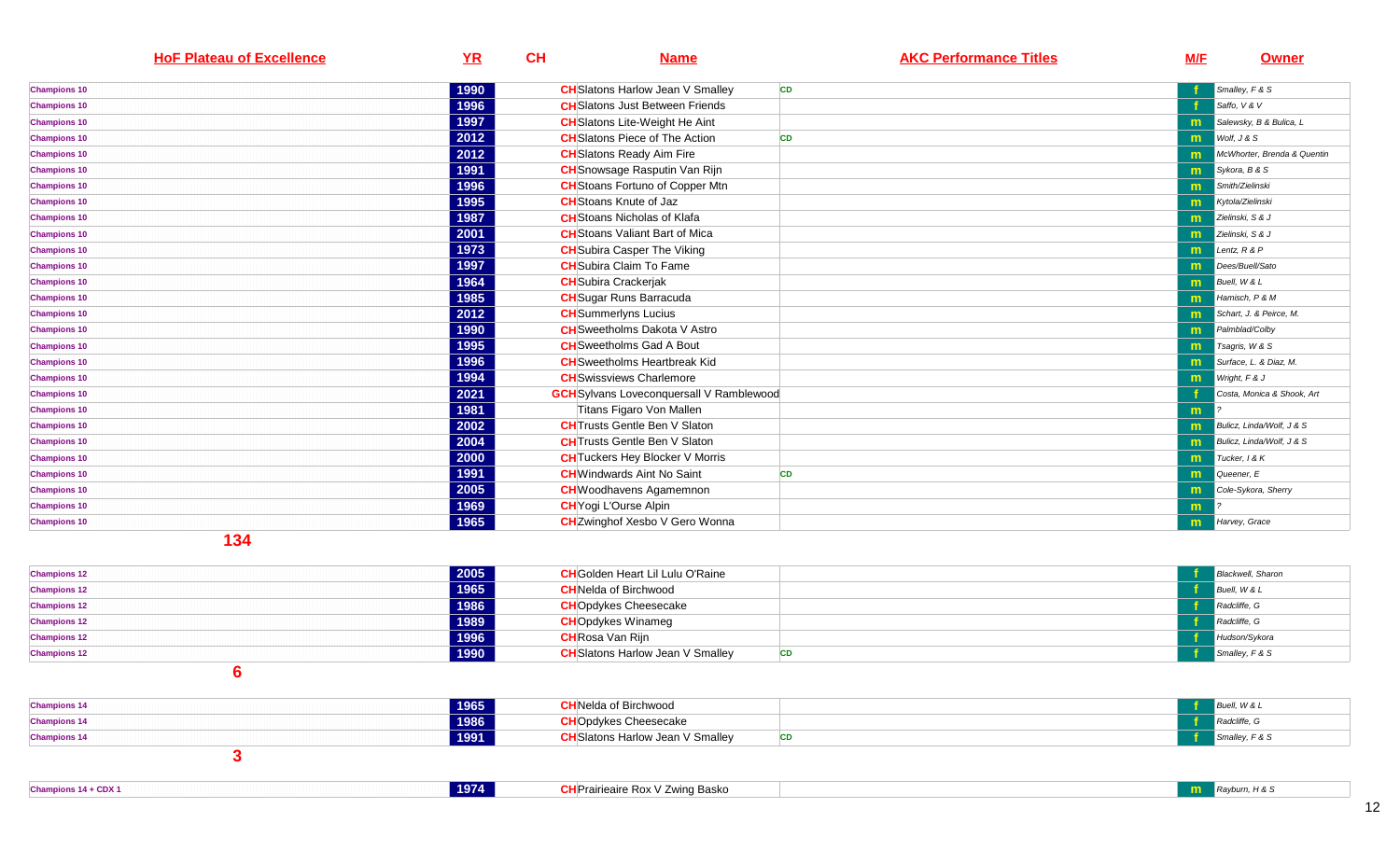| <b>HoF Plateau of Excellence</b> | YR   | CH | <b>Name</b>                              | <b>AKC Performance Titles</b> | <b>M/F</b>   | <b>Owner</b>                   |
|----------------------------------|------|----|------------------------------------------|-------------------------------|--------------|--------------------------------|
| Champions 14 + CDX 1             | 1977 |    | Sanctuary Woods Yondo U Ole              |                               | m            | Wilson, R & C                  |
| Champions 14 + CDX 1             | 1973 |    | <b>CH</b> Sanctuary Woods You Lucky Boy  |                               | m            | Knight, Bea                    |
| $\mathbf{3}$                     |      |    |                                          |                               |              |                                |
| Champions 14 + TD 1              | 1977 |    | <b>CH</b> Stanridges Hugo V Habsburg     |                               | m.           | Ridgway/Stanek                 |
|                                  |      |    |                                          |                               |              |                                |
| <b>Champions 15</b>              | 1987 |    | <b>CH</b> Abbeyshires Mork               |                               | m            | Hamisch, P & M                 |
| <b>Champions 15</b>              | 1991 |    | <b>CH</b> Benbarons Yondo Von Gizer      |                               | m            | Beninger, B & A                |
| <b>Champions 15</b>              | 2009 |    | <b>CH</b> Bruton Van Rijn                |                               | m            | Sykora, B & S                  |
| <b>Champions 15</b>              | 2006 |    | <b>CH</b> Cache Retreat Academy Host     |                               | m            | Hathaway, Pam & Palmblad, Ivan |
| <b>Champions 15</b>              | 1996 |    | <b>CH</b> Cache Retreat Dakota Dr. of LT |                               | m            | Palmblad, Ivan                 |
| <b>Champions 15</b>              | 2006 |    | <b>CH</b> Cache Retreat Malone           |                               | m            | Hathaway, Pam & Palmblad, Ivan |
| <b>Champions 15</b>              | 2008 |    | <b>CH</b> Cache Retreat Quest For Gold   |                               | m            | Hathaway, Pam & Palmblad, Ivan |
| <b>Champions 15</b>              | 2005 |    | <b>CH</b> Cache Retreat Taj Mahal        |                               | m            | Johnson, Jamie                 |
| <b>Champions 15</b>              | 2000 |    | <b>CH</b> Cache Retreat Targhee          |                               | m            | Palmblad, Ivan                 |
| <b>Champions 15</b>              | 1998 |    | <b>CH</b> Castor Van Rijn                |                               | m            | Sykora, Sherry                 |
| <b>Champions 15</b>              | 2018 |    | <b>GCHB</b> Cornerstones O Henry         |                               | m            | Balikowski, Marilyn            |
| <b>Champions 15</b>              | 1982 |    | <b>CH</b> Cronus V D Seekbacher-Ho       |                               | m            | Hamisch, P & M                 |
| <b>Champions 15</b>              | 2007 |    | <b>CH</b> Eastgates Baron V Lite         |                               | m            | Cooper, Elaine                 |
| <b>Champions 15</b>              | 1967 |    | <b>CH</b> Friedas Al-Ver-Don-Frausty     |                               | m            | Roberts, Betty                 |
| <b>Champions 15</b>              | 1956 |    | <b>CH</b> Gerd V D Lueg V Edelweiss      |                               | m            | Fleischli, Joe                 |
| <b>Champions 15</b>              | 1955 |    | <b>CH</b> Gero Oenz V Edelweiss          |                               | m            | Fleischli, Joe                 |
| <b>Champions 15</b>              | 1965 |    | <b>CH</b> Harveys Zwingo Barri V Banz    |                               | m            | Harvey, Grace                  |
| <b>Champions 15</b>              | 1976 |    | <b>CH</b> Hunk Von Mardonof              |                               | m            | Hagel, William                 |
| <b>Champions 15</b>              | 1980 |    | <b>CH</b> Kutus Little Boy Brandy        |                               | m            | Carter, D & M                  |
| <b>Champions 15</b>              | 2010 |    | <b>CH</b> Lasquites Eddie The Iceman     |                               | m            | Beninger, B & T                |
| <b>Champions 15</b>              | 1991 |    | <b>CH</b> Lenwardofs Garfield            |                               | m            | Palmblad/Colby                 |
| <b>Champions 15</b>              | 1993 |    | <b>CH</b> Lynchcreeks Ace V Stoan        |                               | m            | Blancher, B & C                |
| <b>Champions 15</b>              | 1999 |    | <b>CH</b> Lynchcreeks Executive          |                               | m            | Dunphy, C                      |
| <b>Champions 15</b>              | 1965 |    | <b>CH</b> Ma-Bobs Mighty Moe V Zwingo    |                               | m            | Cloyd, Bob                     |
| <b>Champions 15</b>              | 1983 |    | Mar-Dons Quarterback                     |                               | m            | Carter, D & M                  |
| <b>Champions 15</b>              | 2020 |    | <b>CH</b> Napoleo Indingo Blue De Slaton |                               | m            | Wolf, J & S                    |
| <b>Champions 15</b>              | 2002 |    | <b>CH</b> Opdykes Anthony                |                               | m            | Radcliffe, G                   |
| <b>Champions 15</b>              | 1997 |    | <b>CH</b> Opdykes Lancaster              |                               | m            | Radcliffe, G                   |
| <b>Champions 15</b>              | 1989 |    | <b>CH</b> Opdykes Rascal                 |                               | m            | Radcliffe, G                   |
| <b>Champions 15</b>              | 2003 |    | <b>CH</b> Opdykes Roosevelt              |                               | $\mathbf{m}$ | Radcliffe, Glenn & Leslie      |
| <b>Champions 15</b>              | 1989 |    | <b>CH</b> Orovales Kramer V Opdyke       |                               | m            | Radcliffe, G                   |
| <b>Champions 15</b>              | 1998 |    | Osages Taurus                            |                               | m            | Radcliffe, G                   |
| <b>Champions 15</b>              | 1996 |    | <b>CH</b> Raphael Van Rijn               |                               | m            | Sykora, B & S                  |
| <b>Champions 15</b>              | 2001 |    | <b>CH</b> Revilos Quincy                 | CD                            | m            | Oliver, Bill & Diana           |
| <b>Champions 15</b>              | 2006 |    | <b>CH</b> Scandias Simon                 |                               | m            | Boorsma, Paul                  |
| <b>Champions 15</b>              | 2002 |    | <b>CH</b> Sky Meadows Renegade           |                               | m            | Landgraf, J & D                |
| <b>Champions 15</b>              | 2018 |    | <b>CH</b> Slatons Artful Move            |                               | m            | Wolf, J & S                    |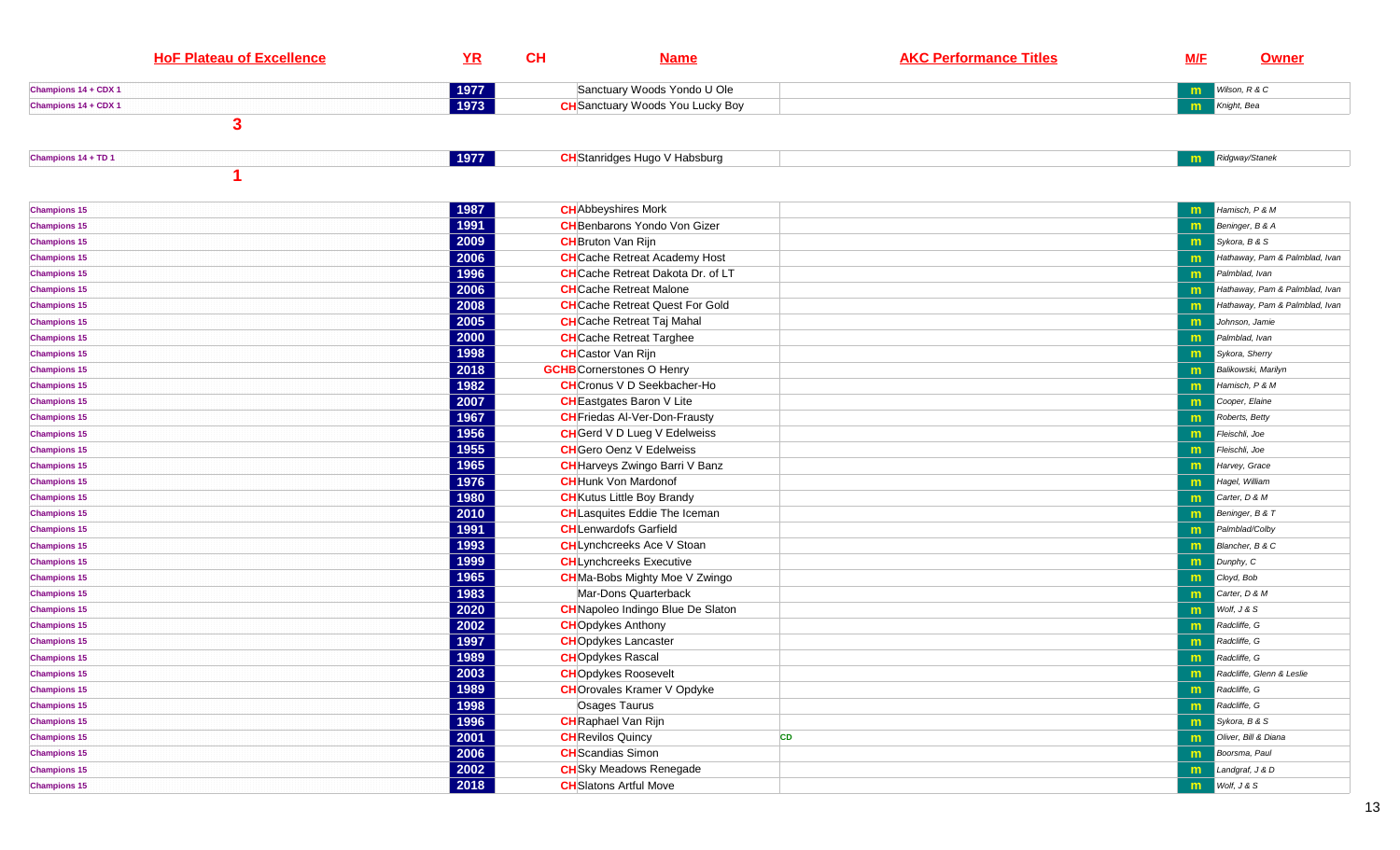| <b>HoF Plateau of Excellence</b>           | <u>YR</u>    | <b>CH</b> | <u>Name</u>                              | <b>AKC Performance Titles</b> | <b>M/E</b> | <u>Owner</u>                    |
|--------------------------------------------|--------------|-----------|------------------------------------------|-------------------------------|------------|---------------------------------|
| <b>Champions 15</b>                        | 1998         |           | <b>CH</b> Slatons Lite-Weight He Aint    |                               | m          | Salewsky, B & Bulica, L         |
| <b>Champions 15</b>                        | 1992         |           | <b>CH</b> Snowsage Rasputin Van Rijn     |                               | m          | Sykora, B & S                   |
| <b>Champions 15</b>                        | 1998         |           | <b>CH</b> Stoans Fortuno of Copper Mtn   |                               | m          | Smith/Zielinski                 |
| <b>Champions 15</b>                        | 1998         |           | <b>CH</b> Subira Claim To Fame           |                               | m          | Dees/Buell/Sato                 |
| <b>Champions 15</b>                        | 1966         |           | <b>CH</b> Subira Crackerjak              |                               | m          | Buell, W & L                    |
| <b>Champions 15</b>                        | 1987         |           | <b>CH</b> Sugar Runs Barracuda           |                               | m          | Hamisch, P & M                  |
| <b>Champions 15</b>                        | 2013         |           | <b>CH</b> Summerlyns Lucius              |                               | m          | Schart, J. & Peirce, M.         |
| <b>Champions 15</b>                        | 1993         |           | <b>CH</b> Sweetholms Dakota V Astro      |                               | m          | Palmblad/Colby                  |
| <b>Champions 15</b>                        | 1996         |           | <b>CH</b> Sweetholms Heartbreak Kid      |                               | m          | Surface, L. & Diaz, M.          |
| <b>Champions 15</b>                        | 1994         |           | <b>CH</b> Windwards Aint No Saint        | <b>CD</b>                     | m          | Queener, E                      |
| 47                                         |              |           |                                          |                               |            |                                 |
| <b>Champions 16</b>                        | 1966         |           | <b>CH</b> Nelda of Birchwood             |                               |            | Buell, W & L                    |
| <b>Champions 16</b>                        | 1992         |           | <b>CH</b> Slatons Harlow Jean V Smalley  | <b>CD</b>                     |            | Smalley, F & S                  |
| $\overline{2}$                             |              |           |                                          |                               |            |                                 |
| <b>Champions 18</b>                        | 1967         |           | <b>CH</b> Nelda of Birchwood             |                               |            | Buell, W & L                    |
| <b>Champions 18</b>                        | 1993         |           | <b>CH</b> Slatons Harlow Jean V Smalley  | <b>CD</b>                     |            | Wolf, Shirley                   |
| $\overline{2}$<br>Champions 19 + CDX 1     | 1983         |           | <b>CH</b> Cronus V D Seekbacher-Ho       |                               |            | Hamisch, P & M                  |
| Champions 19 + CDX 1                       | 1980         |           | Sanctuary Woods Yondo U Ole              |                               | m<br>m     | Wilson, R & C                   |
| $\overline{2}$                             |              |           |                                          |                               |            |                                 |
|                                            |              |           |                                          |                               |            |                                 |
| <b>Champions 20</b>                        | 2006         |           | <b>CH</b> Benbarons Yondo Von Gizer      |                               | m          | Beninger, B & A                 |
| <b>Champions 20</b>                        | 2006         |           | <b>CH</b> Cache Retreat Dakota Dr. of LT |                               | m          | Palmblad, Ivan                  |
| <b>Champions 20</b>                        | 2010         |           | <b>CH</b> Cache Retreat Quest For Gold   |                               | m          | Hathaway, Pam & Palmblad, Ivan  |
| <b>Champions 20</b>                        | 2001         |           | <b>CH</b> Cache Retreat Targhee          |                               | m          | Palmblad, Ivan                  |
| <b>Champions 20</b>                        | 1977         |           | <b>CH</b> Hunk Von Mardonof              |                               | m          | Hagel, William                  |
| <b>Champions 20</b>                        | 1992         |           | <b>CH</b> Lenwardofs Garfield            |                               | m          | Palmblad/Colby                  |
| <b>Champions 20</b>                        | 1995         |           | <b>CH</b> Lynchcreeks Ace V Stoan        |                               | m          | Blancher, B & C<br>Buell, W & L |
| <b>Champions 20</b>                        | 1967<br>2004 |           | <b>CH</b> Nelda of Birchwood             |                               |            | Radcliffe, G                    |
| <b>Champions 20</b>                        | 1991         |           | <b>CH</b> Opdykes Anthony                |                               | m          | Radcliffe, G                    |
| <b>Champions 20</b><br><b>Champions 20</b> | 1999         |           | <b>CHOpdykes Rascal</b><br>Osages Taurus |                               | m          | Radcliffe, G                    |
| <b>Champions 20</b>                        | 1997         |           | <b>CH</b> Raphael Van Rijn               |                               | m<br>m     | Sykora, B & S                   |
| <b>Champions 20</b>                        | 2003         |           | <b>CH</b> Revilos Quincy                 | <b>CD</b>                     | m          | Oliver, Bill & Diana            |
| <b>Champions 20</b>                        | 1994         |           | <b>CH</b> Slatons Harlow Jean V Smalley  | <b>CD</b>                     |            | Wolf, Shirley                   |
| <b>Champions 20</b>                        | 2014         |           | <b>CH</b> Slatons Lite-Weight He Aint    |                               | m          | Salewsky, B & Bulica, L         |
| <b>Champions 20</b>                        | 1993         |           | <b>CH</b> Snowsage Rasputin Van Rijn     |                               | m          | Sykora, B & S                   |
| <b>Champions 20</b>                        | 1967         |           | <b>CH</b> Subira Crackerjak              |                               | m          | Buell, W & L                    |
| <b>Champions 20</b>                        | 1997         |           | <b>CH</b> Sweetholms Heartbreak Kid      |                               | m          | Surface, L. & Diaz, M.          |
| $\overline{1}$                             |              |           |                                          |                               |            |                                 |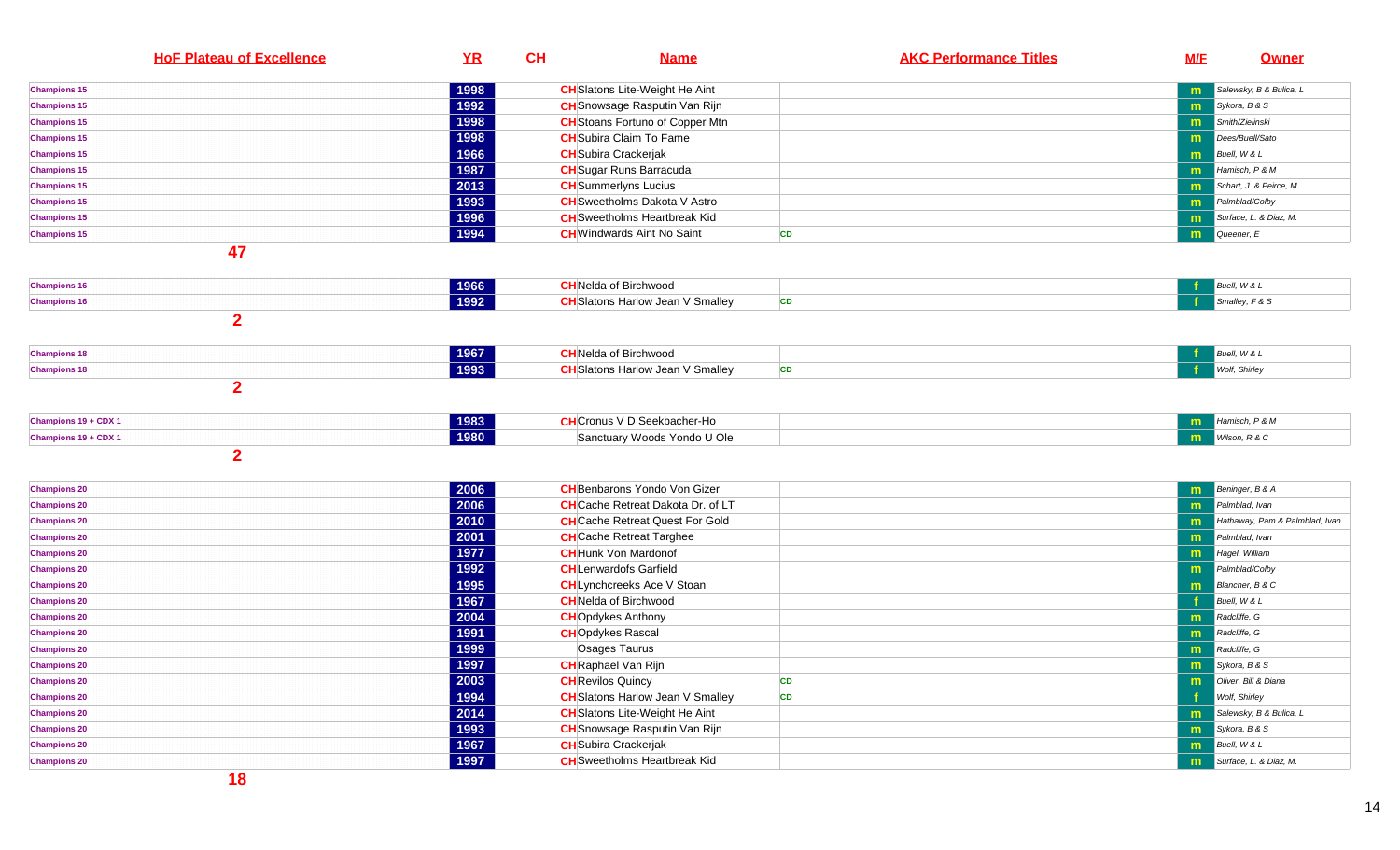| <b>HoF Plateau of Excellence</b>            | YR             | CH | <b>Name</b>                                    | <b>AKC Performance Titles</b>   | <b>M/F</b> | <b>Owner</b>                   |
|---------------------------------------------|----------------|----|------------------------------------------------|---------------------------------|------------|--------------------------------|
| <b>Champions 22</b>                         | 1968           |    | <b>CH</b> Nelda of Birchwood                   |                                 |            | Buell, W & L                   |
| <b>Champions 22</b>                         | 1994           |    | <b>CH</b> Slatons Harlow Jean V Smalley        | CD                              |            | Wolf, Shirley                  |
| $\overline{2}$                              |                |    |                                                |                                 |            |                                |
| <b>Champions 24</b>                         | 1995           |    | <b>CH</b> Slatons Harlow Jean V Smalley        | CD                              |            | Wolf, Shirley                  |
|                                             |                |    |                                                |                                 |            |                                |
| Champions 24 + CDX 1                        | 1987           |    | <b>CH</b> Cronus V D Seekbacher-Ho             |                                 | m          | Hamisch, P & M                 |
| Champions 24 + CDX 1                        | 2004           |    | <b>CH</b> Revilos Quincy                       | <b>CD</b>                       | m          | Oliver, Bill & Diana           |
| $\overline{2}$                              |                |    |                                                |                                 |            |                                |
| <b>Champions 25</b>                         | 2014           |    | <b>CH</b> Benbarons Yondo Von Gizer            |                                 | m          | Beninger, B & A                |
| <b>Champions 25</b>                         | $\boxed{2021}$ |    | <b>CH</b> Cache Retreat Quest For Gold         |                                 | m          | Hathaway, Pam & Palmblad, Ivan |
| <b>Champions 25</b>                         | 1977           |    | <b>CH</b> Hunk Von Mardonof                    |                                 | m          | Hagel, William                 |
| <b>Champions 25</b>                         | 1998           |    | <b>CH</b> Raphael Van Rijn                     |                                 | m          | Sykora, B & S                  |
| <b>Champions 25</b>                         | 1999           |    | <b>CH</b> Sweetholms Heartbreak Kid            |                                 | m          | Surface, L. & Diaz, M.         |
| 5                                           |                |    |                                                |                                 |            |                                |
| <b>Champions 26</b>                         | 1998           |    | <b>CH</b> Slatons Harlow Jean V Smalley        | <b>CD</b>                       |            | Wolf, Shirley                  |
|                                             |                |    |                                                |                                 |            |                                |
| Champions 29 + CDX 1                        | $ 2007\rangle$ |    | <b>CH</b> Revilos Quincy                       | <b>CD</b>                       | m          | Oliver, Bill & Diana           |
|                                             |                |    |                                                |                                 |            |                                |
| <b>Champions 30</b>                         | 1981           |    | <b>CH</b> Hunk Von Mardonof                    |                                 | m          | Hagel, William                 |
| <b>Champions 30</b>                         | 2000           |    | <b>CH</b> Raphael Van Rijn                     |                                 | m          | Sykora, B & S                  |
| $\mathbf{2}$                                |                |    |                                                |                                 |            |                                |
| <b>Champion + SBCA Working Dog Champion</b> | 2010           |    | <b>CH/WDCH</b> Benbarons Tinker of Yondo       | <b>CDX DD WPX</b>               |            | Roland, Barry                  |
| <b>Champion + SBCA Working Dog Champion</b> | 2008           |    | <b>CH/WDCH</b> Eastgates Remember The Knight   | <b>CDX RE DD</b>                | m          | Roland, Barry                  |
| <b>Champion + SBCA Working Dog Champion</b> | 2009           |    | <b>CH/WDCH</b> Echos Xtra Sweetie V Eddy       | <b>CDX TD DD</b>                |            | Olbirch, Lovey                 |
| <b>Champion + SBCA Working Dog Champion</b> | 1994           |    | <b>CH/WDCH</b> Stoans Dudley Do-Right of Jay-U | <b>CDX DD WPX</b>               | m          | Greendale, Lia/Zielinski, S    |
| <b>Champion + SBCA Working Dog Champion</b> | 2000           |    | <b>CH/WDCH</b> Stoans Glysa of Adax            | <b>CDX DD WPX</b>               |            | Griffin, L/Graves/Zielinski    |
| <b>Champion + SBCA Working Dog Champion</b> | 2001           |    | <b>CH/WDCH</b> Vicdorys Amber Ice V Stoan      | <b>CDX DD WPX</b>               |            | Graves, V & Jaeger, D          |
| <b>Champion + SBCA Working Dog Champion</b> | 2013           |    | <b>CH/WDCH</b> Vicdorys Lump O'Coal            | <b>CDX GN RE DD WPS</b>         | m          | Cowen, Graves, Scott, Lowrie   |
| <b>Champion + SBCA Working Dog Champion</b> | 2002           |    | <b>CH/WDCH</b> XmaxKris Van 'T Hof Ten Eynder  | <b>See Performance Database</b> | m          | Cox, John & Suzanne            |
| 8                                           |                |    |                                                |                                 |            |                                |

| <b>Group Firsts 05</b> | 2001 | <b>CH</b> Cache Retreat Bucktoe Maggie    | andore & Deborah Waltz |
|------------------------|------|-------------------------------------------|------------------------|
| <b>Group Firsts 05</b> | 1949 | <b>CH</b> Gerda V D Lueg V Alpine Plateau | Haves, Arung           |
| <b>Group Firsts 05</b> | 2014 | <b>GCHG</b> Gliddens Lady Isabella        | Glidden, Kathey        |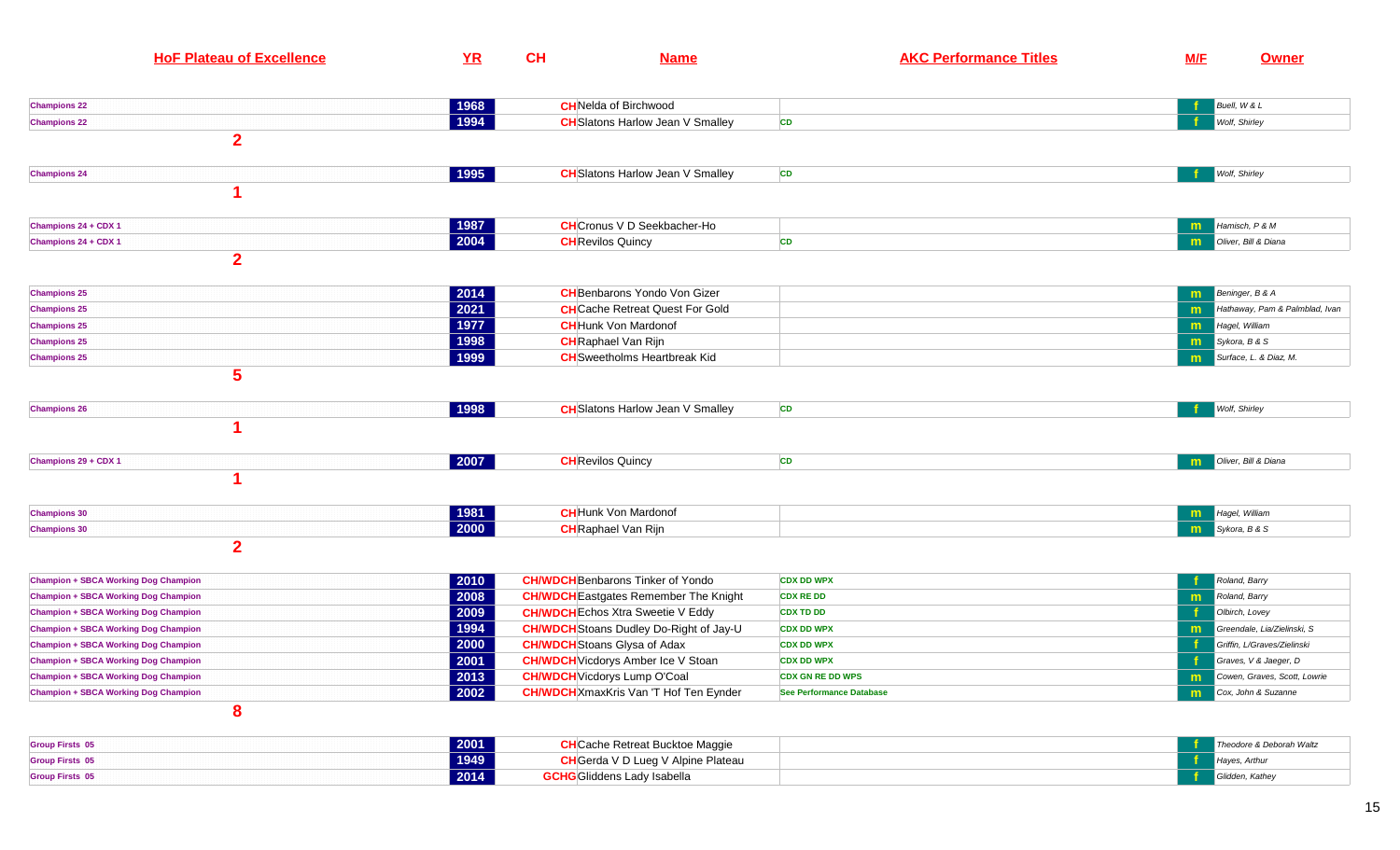| <b>HoF Plateau of Excellence</b> | YR               | CH<br><b>Name</b>                      | <b>AKC Performance Titles</b> | <b>M/F</b> | <b>Owner</b>                         |
|----------------------------------|------------------|----------------------------------------|-------------------------------|------------|--------------------------------------|
| <b>Group Firsts 05</b>           | 1998             | <b>CH</b> Majestics Cenicienta         |                               |            | Salmi-Kirkbride, Melody              |
| <b>Group Firsts 05</b>           | 1966             | <b>CH</b> Rudes Hi Jinks V Buster      |                               |            | Rude, Stan                           |
| <b>Group Firsts 05</b>           | 2019             | <b>GCHS</b> Oakridge Brown Eyed Girl   |                               |            | Bifolchi J & K & Salewsky, E & Bulio |
| $6\phantom{1}$                   |                  |                                        |                               |            |                                      |
| <b>Group Firsts 07</b>           | 1998             | <b>CH</b> Majestics Cenicienta         |                               |            | Salmi-Kirkbride, Melody              |
| <b>Group Firsts 07</b>           | 1966             | <b>CH</b> Rudes Hi Jinks V Buster      |                               |            | Rude, Stan                           |
| $\overline{2}$                   |                  |                                        |                               |            |                                      |
| <b>Group Firsts 09</b>           | 1998             | <b>CH</b> Majestics Cenicienta         |                               |            | Salmi-Kirkbride, Melody              |
| <b>Group Firsts 09</b>           | 1967             | <b>CH</b> Rudes Hi Jinks V Buster      |                               |            | Rude, Stan                           |
| $\overline{2}$                   |                  |                                        |                               |            |                                      |
| <b>Group Firsts 11</b>           | 1999             | <b>CH</b> Majestics Cenicienta         |                               |            | Salmi-Kirkbride, Melody              |
| <b>Group Firsts 11</b>           | 1967             | <b>CH</b> Rudes Hi Jinks V Buster      |                               |            | Rude, Stan                           |
| $\overline{2}$                   |                  |                                        |                               |            |                                      |
| <b>Group Firsts 13</b>           | 1999             | <b>CH</b> Majestics Cenicienta         |                               |            | Salmi-Kirkbride, Melody              |
| <b>Group Firsts 13</b>           | 1967             | <b>CH</b> Rudes Hi Jinks V Buster      |                               |            | Rude, Stan                           |
| $\overline{2}$                   |                  |                                        |                               |            |                                      |
| <b>Group Firsts 15</b>           | 1999             | <b>CH</b> Majestics Cenicienta         |                               |            | Salmi-Kirkbride, Melody              |
| <b>Group Firsts 15</b>           | 1967             | <b>CH</b> Rudes Hi Jinks V Buster      |                               |            | Rude, Stan                           |
| $\overline{2}$                   |                  |                                        |                               |            |                                      |
| <b>Group Firsts 17</b>           | 1999             | <b>CH</b> Majestics Cenicienta         |                               |            | Salmi-Kirkbride, Melody              |
| 1                                |                  |                                        |                               |            |                                      |
| <b>Group Firsts 19</b>           | $ 1999\rangle$   | <b>CH</b> Majestics Cenicienta         |                               |            | Salmi-Kirkbride, Melody              |
| 1                                |                  |                                        |                               |            |                                      |
| <b>Group Firsts 20</b>           | 1968             | <b>CH</b> Bowser Waller                |                               | m          | Roberts, W & E                       |
| <b>Group Firsts 20</b>           | 1975             | <b>CH</b> Da-Lu's Red Eagle            |                               | m          | Wolf, J & C                          |
| <b>Group Firsts 20</b>           | 2018             | <b>GCHP</b> Elbas Aristo Presto        | <b>CGCA</b>                   | m          | Baker, Edward & Linda                |
| <b>Group Firsts 20</b>           | 1984             | <b>CH</b> Elbas Simeon V Mallen        |                               | m          | Baker, Branden                       |
| <b>Group Firsts 20</b>           | 1979             | <b>CH</b> Folly Barns Dexter           |                               | m          | Ferguson, Wayne                      |
| <b>Group Firsts 20</b>           | $\frac{1}{1950}$ | <b>CH</b> Gerd V D Lueg V Edelweiss    |                               | m          | Fleischli, Joe                       |
| <b>Group Firsts 20</b>           | 1965             | <b>CH</b> Gero Christopher Skycroft    |                               | m          | Cox, Shirley                         |
| <b>Group Firsts 20</b>           | 1966             | <b>CH</b> Harry No Buddy               |                               | m          | Gallup, Ann                          |
| <b>Group Firsts 20</b>           | 1955             | <b>CH</b> Heilmans Kris V Gero         |                               | m          | Breyfogle, Dr.                       |
| <b>Group Firsts 20</b>           | $\boxed{2012}$   | <b>GCHG</b> Jamelles Aristocrat V Elba | <b>RN</b>                     | m          | Baker, Edward & Linda                |
| <b>Group Firsts 20</b>           | 2021             | <b>GCHS</b> Kris Kountry Poker Face    | <b>CGCA TKN</b>               | m          | Libsack, Gregory, Glover, Hennagin   |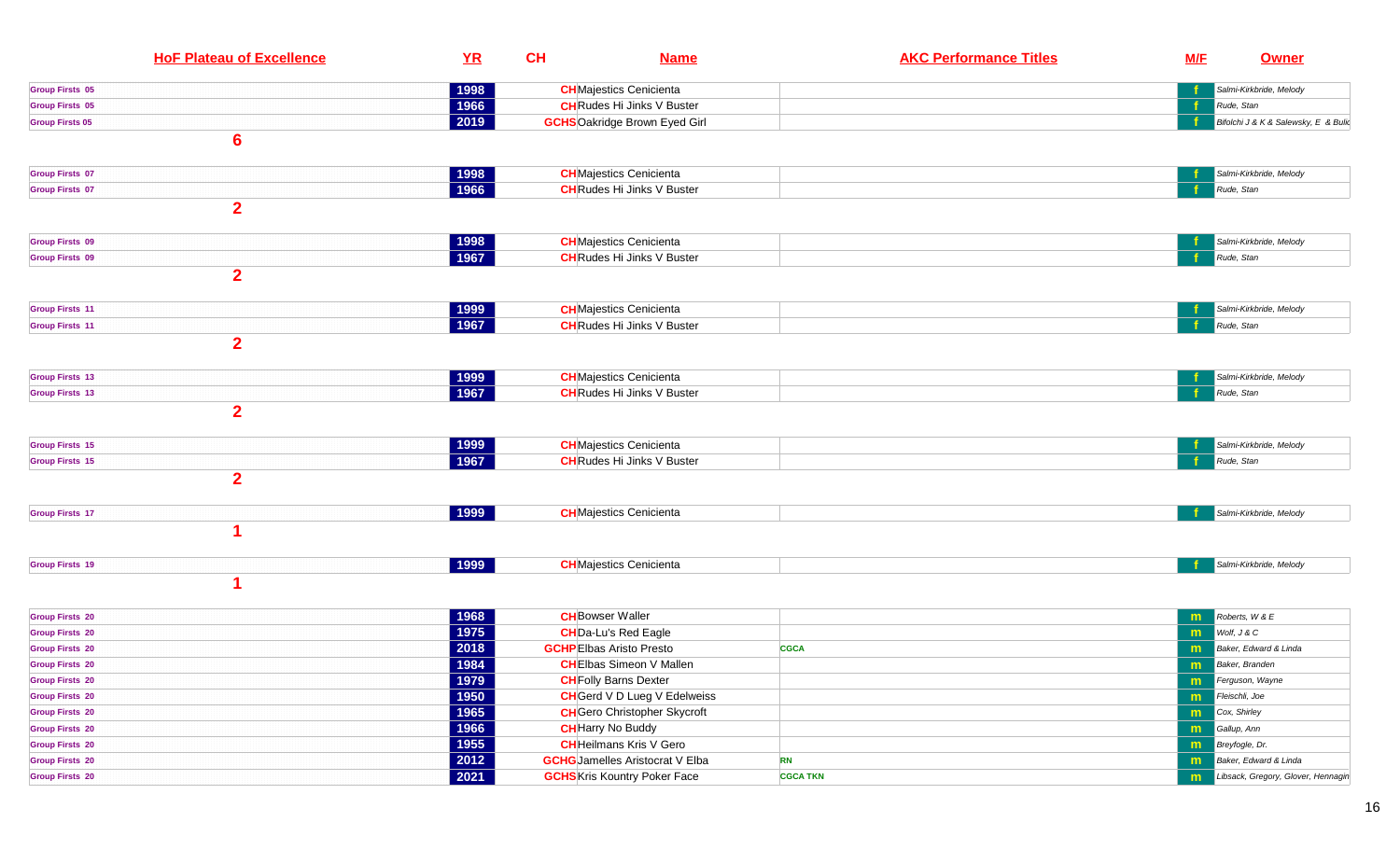| <b>HoF Plateau of Excellence</b> | YR            | CH | <b>Name</b>                            | <b>AKC Performance Titles</b> | <b>M/F</b> | <b>Owner</b>              |
|----------------------------------|---------------|----|----------------------------------------|-------------------------------|------------|---------------------------|
| <b>Group Firsts 20</b>           | 1995          |    | <b>CH</b> Lynchcreeks Executive        |                               | m          | Dunphy, C                 |
| <b>Group Firsts 20</b>           | 1978          |    | <b>CH</b> Mar-Dons Buckpasser V Opdyke |                               | m          | Carter/Brezaeale          |
| <b>Group Firsts 20</b>           | 1977          |    | <b>CHO</b> pdykes Hair                 |                               | m          | Carter, D & M             |
| <b>Group Firsts 20</b>           | 1984          |    | <b>CH</b> RRR's Super Samson           |                               | m          | Rush, Mr. & Mrs.          |
| <b>Group Firsts 20</b>           | 1961          |    | <b>CH</b> Sanctuary Woods Better Times |                               | m          | Gilley, Bruce             |
| <b>Group Firsts 20</b>           | 1995          |    | <b>CH</b> Slatons Piece of The Action  | <b>CD</b>                     | m          | Wolf, J & S               |
| <b>Group Firsts 20</b>           | 1991          |    | <b>CH</b> Subira Claim To Fame         |                               | m          | Dees/Buell/Sato           |
| <b>Group Firsts 20</b>           | 1999          |    | <b>CH</b> Trusts Gentle Ben V Slaton   |                               | m          | Bulicz, Linda/Wolf, J & S |
| 19                               |               |    |                                        |                               |            |                           |
| <b>Group Firsts 21</b>           | $\sqrt{1999}$ |    | <b>CH</b> Majestics Cenicienta         |                               |            | Salmi-Kirkbride, Melody   |
| и                                |               |    |                                        |                               |            |                           |
| <b>Group Firsts 23</b>           | 1999          |    | <b>CH</b> Majestics Cenicienta         |                               |            | Salmi-Kirkbride, Melody   |
| и                                |               |    |                                        |                               |            |                           |
| <b>Group Firsts 25</b>           | 1999          |    | <b>CH</b> Majestics Cenicienta         |                               |            | Salmi-Kirkbride, Melody   |
| и                                |               |    |                                        |                               |            |                           |
| <b>Group Firsts 27</b>           | $\sqrt{1999}$ |    | <b>CH</b> Majestics Cenicienta         |                               |            | Salmi-Kirkbride, Melody   |
| и                                |               |    |                                        |                               |            |                           |
| <b>Group Firsts 29</b>           | 1999          |    | <b>CH</b> Majestics Cenicienta         |                               |            | Salmi-Kirkbride, Melody   |
| 1                                |               |    |                                        |                               |            |                           |
| <b>Group Firsts 30</b>           | 1977          |    | <b>CH</b> Da-Lu's Red Eagle            |                               | m          | Wolf, J & C               |
| <b>Group Firsts 30</b>           | 2019          |    | <b>GCHP</b> Elbas Aristo Presto        | <b>BN RN CGCA</b>             | m          | Baker, Edward & Linda     |
| <b>Group Firsts 30</b>           | 1984          |    | <b>CH</b> Elbas Simeon V Mallen        |                               | m          | Baker, Branden            |
| <b>Group Firsts 30</b>           | 1979          |    | <b>CH</b> Folly Barns Dexter           |                               | m          | Ferguson, Wayne           |
| <b>Group Firsts 30</b>           | 1950          |    | <b>CH</b> Gerd V D Lueg V Edelweiss    |                               | m          | Fleischli, Joe            |
| <b>Group Firsts 30</b>           | 2013          |    | <b>GCHG</b> Jamelles Aristocrat V Elba | <b>RN</b>                     | m          | Baker, Edward & Linda     |
| <b>Group Firsts 30</b>           | 1996          |    | <b>CH</b> Lynchcreeks Executive        |                               | m          | Dunphy, C                 |
| <b>Group Firsts 30</b>           | 1978          |    | <b>CH</b> Opdykes Hair                 |                               | m          | Carter, D & M             |
| <b>Group Firsts 30</b>           | 1984          |    | <b>CH</b> RRR's Super Samson           |                               | m          | Rush, Mr. & Mrs.          |
| <b>Group Firsts 30</b>           | 1995          |    | <b>CH</b> Slatons Piece of The Action  | CD                            | m          | Wolf, J & S               |
| <b>Group Firsts 30</b>           | 1992          |    | <b>CH</b> Subira Claim To Fame         |                               | m          | Dees/Buell/Sato           |
| <b>Group Firsts 30</b>           | 1999          |    | <b>CH</b> Trusts Gentle Ben V Slaton   |                               | m          | Bulicz, Linda/Wolf, J & S |
| 12                               |               |    |                                        |                               |            |                           |
| <b>Group Firsts 31</b>           | 2000          |    | <b>CH</b> Majestics Cenicienta         |                               |            | Salmi-Kirkbride, Melody   |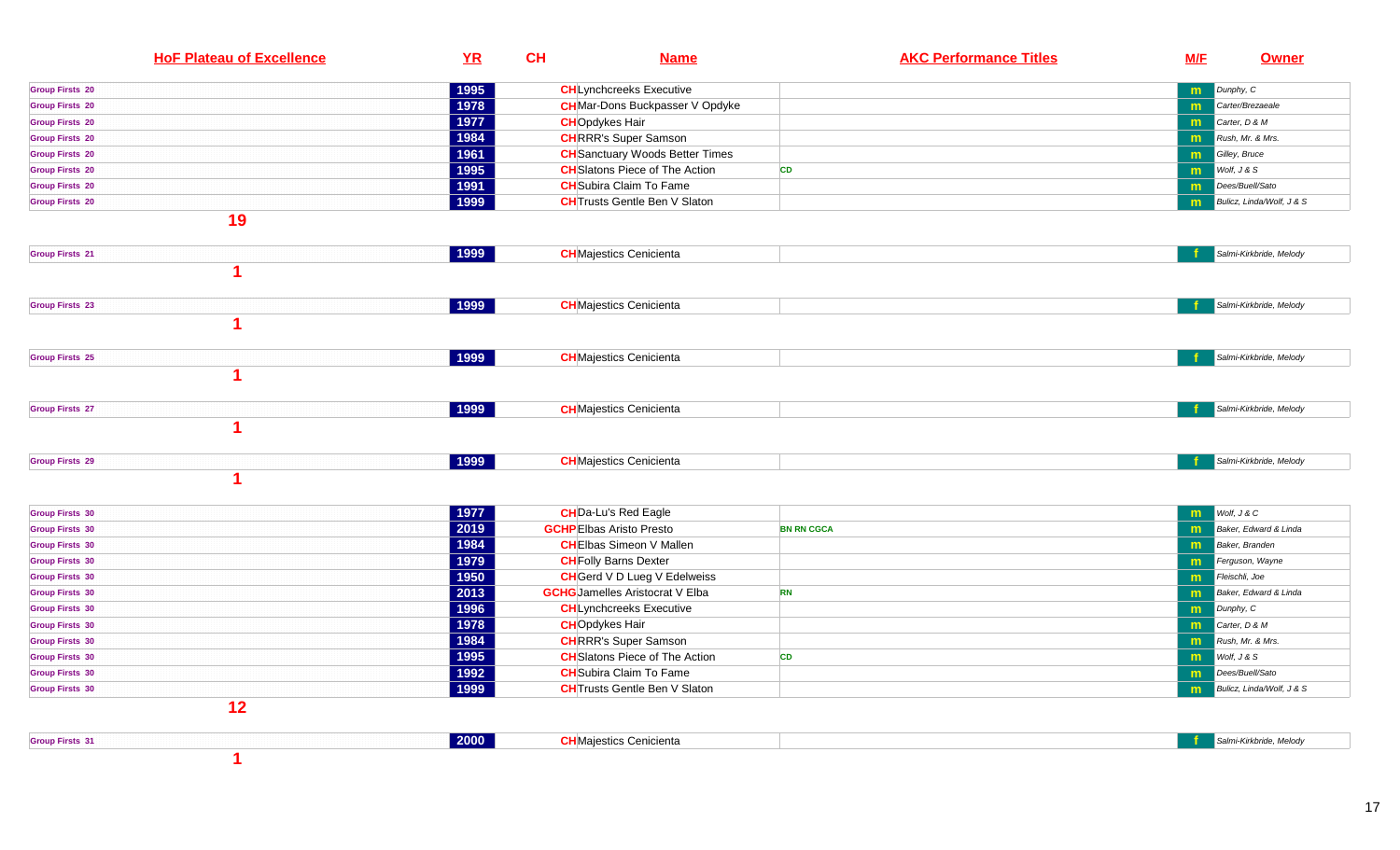| <b>HoF Plateau of Excellence</b> | YR                   | CH | <b>Name</b>                            | <b>AKC Performance Titles</b> | <b>M/F</b> | <b>Owner</b>                          |
|----------------------------------|----------------------|----|----------------------------------------|-------------------------------|------------|---------------------------------------|
|                                  |                      |    |                                        |                               |            |                                       |
| <b>Group Firsts 33</b>           | $ 2000\rangle$       |    | <b>CH</b> Majestics Cenicienta         |                               |            | Salmi-Kirkbride, Melody               |
|                                  |                      |    |                                        |                               |            |                                       |
| <b>Group Firsts 35</b>           | 2001                 |    | <b>CH</b> Majestics Cenicienta         |                               |            | Salmi-Kirkbride, Melody               |
|                                  |                      |    |                                        |                               |            |                                       |
| <b>Group Firsts 37</b>           | 2001                 |    | <b>CH</b> Majestics Cenicienta         |                               |            | Salmi-Kirkbride, Melody               |
|                                  |                      |    |                                        |                               |            |                                       |
| <b>Group Firsts 40</b>           | 1978                 |    | <b>CH</b> Da-Lu's Red Eagle            |                               | m          | Wolf, J & C                           |
| <b>Group Firsts 40</b>           | 2019                 |    | <b>GCHP</b> Elbas Aristo Presto        | <b>BN RN CGCA</b>             | m          | Baker, Edward & Linda                 |
| <b>Group Firsts 40</b>           | 1985                 |    | <b>CH</b> Elbas Simeon V Mallen        |                               | m          | Baker, Branden                        |
| <b>Group Firsts 40</b>           | 1952                 |    | <b>CH</b> Gerd V D Lueg V Edelweiss    |                               | m          | Fleischli, Joe                        |
| <b>Group Firsts 40</b>           | 2013                 |    | <b>GCHG</b> Jamelles Aristocrat V Elba | <b>RN</b>                     | m          | Baker, Edward & Linda                 |
| <b>Group Firsts 40</b>           | 1985                 |    | <b>CH</b> RRR's Super Samson           |                               | m          | Rush, Mr. & Mrs.                      |
| <b>Group Firsts 40</b>           | 1995                 |    | <b>CH</b> Slatons Piece of The Action  | CD                            | m          | Wolf, J & S                           |
| <b>Group Firsts 40</b>           | 2000                 |    | <b>CH</b> Trusts Gentle Ben V Slaton   |                               | m          | Bulicz, Linda/Wolf, J & S             |
| 8                                |                      |    |                                        |                               |            |                                       |
| <b>Group Firsts 50</b>           | 1986                 |    | <b>CH</b> Elbas Simeon V Mallen        |                               | m          | <b>Baker</b> , Branden                |
| <b>Group Firsts 50</b>           | 1985                 |    | <b>CH</b> RRR's Super Samson           |                               | m          | Rush, Mr. & Mrs.                      |
| <b>Group Firsts 50</b>           | 1996                 |    | <b>CH</b> Slatons Piece of The Action  | CD                            | m          | Wolf, J & S                           |
| <b>Group Firsts 50</b>           | 2000                 |    | <b>CH</b> Trusts Gentle Ben V Slaton   |                               | m          | Bulicz, Linda/Wolf, J & S             |
| 4                                |                      |    |                                        |                               |            |                                       |
| <b>Group Firsts 60</b>           | 1986                 |    | <b>CH</b> RRR's Super Samson           |                               | m          | Rush, Mr. & Mrs.                      |
| <b>Group Firsts 60</b>           | 1996                 |    | <b>CH</b> Slatons Piece of The Action  | <b>CD</b>                     | m          | Wolf, J & S                           |
| <b>Group Firsts 60</b>           | 2000                 |    | <b>CH</b> Trusts Gentle Ben V Slaton   |                               | m          | Bulicz, Linda/Wolf, J & S             |
| $\mathbf{3}$                     |                      |    |                                        |                               |            |                                       |
| <b>Group Firsts 70</b>           | 1996                 |    | <b>CH</b> Slatons Piece of The Action  | <b>CD</b>                     | m          | Wolf, J & S                           |
| <b>Group Firsts 70</b>           | 2000                 |    | <b>CH</b> Trusts Gentle Ben V Slaton   |                               | m          | Bulicz, Linda/Wolf, J & S             |
| $\overline{2}$                   |                      |    |                                        |                               |            |                                       |
| <b>Group Firsts 80</b>           | 2000                 |    | <b>CH</b> Trusts Gentle Ben V Slaton   |                               |            | <b>n</b> Bulicz, Linda/Wolf, $J & S$  |
|                                  |                      |    |                                        |                               |            |                                       |
| <b>Group Firsts 90</b>           | 2000                 |    | <b>CH</b> Trusts Gentle Ben V Slaton   |                               | m          | Bulicz, Linda/Wolf, J & S             |
|                                  |                      |    |                                        |                               |            |                                       |
| <b>Group Firsts 100</b>          | $\vert$ 2001 $\vert$ |    | <b>CH</b> Trusts Gentle Ben V Slaton   |                               |            | <b>n</b> Bulicz, Linda/Wolf, $J \& S$ |
|                                  |                      |    |                                        |                               |            |                                       |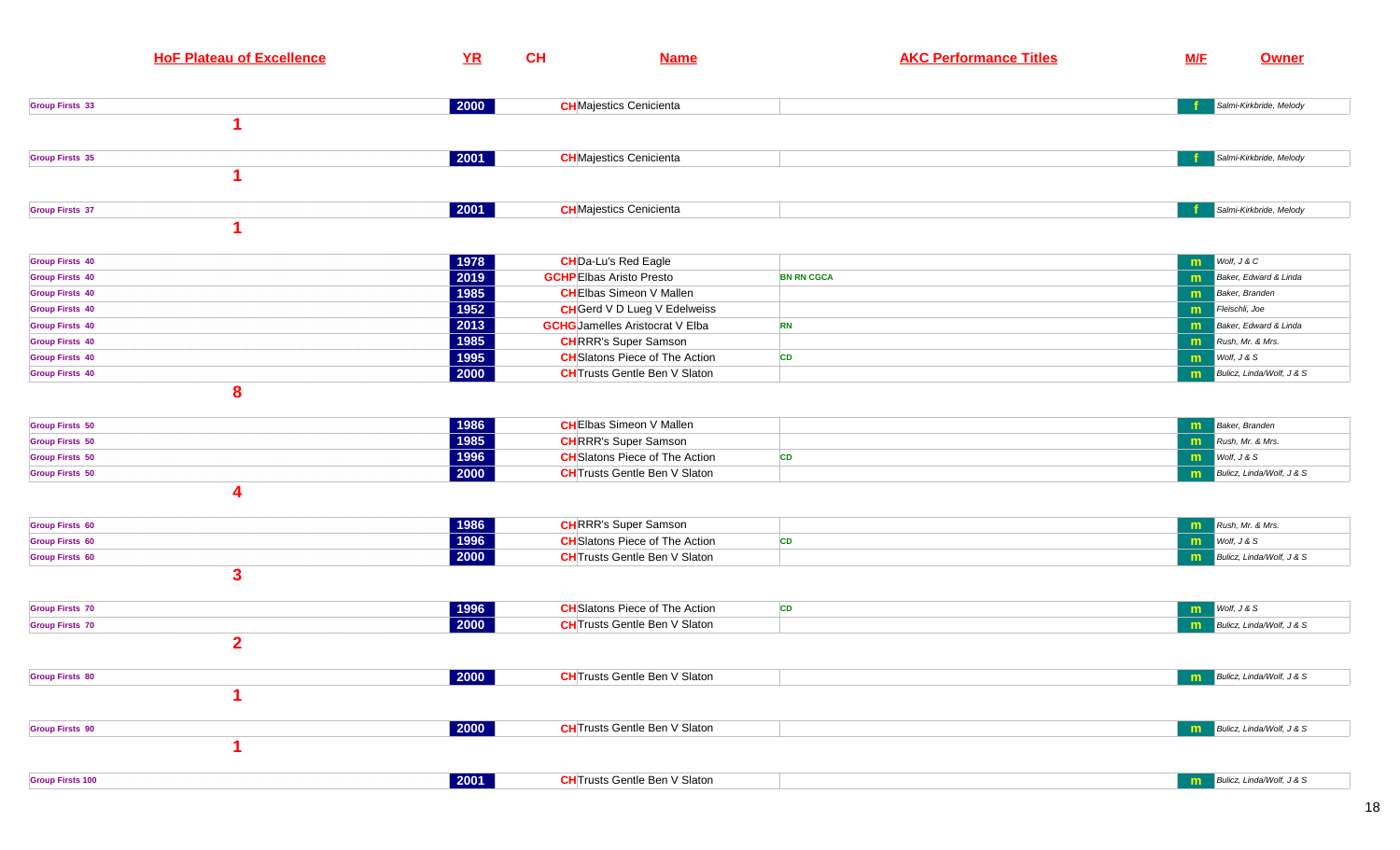| <b>HoF Plateau of Excellence</b>       | YR                   | CH | <b>Name</b>                          | <b>AKC Performance Titles</b> | <b>M/F</b> | <b>Owner</b>                       |
|----------------------------------------|----------------------|----|--------------------------------------|-------------------------------|------------|------------------------------------|
|                                        |                      |    |                                      |                               |            |                                    |
| <b>Group Firsts 110</b>                | 2001                 |    | <b>CH</b> Trusts Gentle Ben V Slaton |                               | m          | Bulicz, Linda/Wolf, J & S          |
|                                        |                      |    |                                      |                               |            |                                    |
| <b>Group Firsts 120</b>                | 2001                 |    | <b>CH</b> Trusts Gentle Ben V Slaton |                               |            | <b>m</b> Bulicz, Linda/Wolf, J & S |
|                                        |                      |    |                                      |                               |            |                                    |
| <b>Group Firsts 130</b>                | $ 2001\rangle$       |    | <b>CH</b> Trusts Gentle Ben V Slaton |                               | m          | Bulicz, Linda/Wolf, J & S          |
| <b>Group Firsts 140</b>                | 2001                 |    | <b>CH</b> Trusts Gentle Ben V Slaton |                               | m          | Bulicz, Linda/Wolf, J & S          |
|                                        |                      |    |                                      |                               |            |                                    |
| <b>Group Firsts 150</b>                | $ 2001\rangle$       |    | <b>CH</b> Trusts Gentle Ben V Slaton |                               | m          | Bulicz, Linda/Wolf, J & S          |
|                                        |                      |    |                                      |                               |            |                                    |
| <b>Group Firsts 160</b>                | 2001                 |    | <b>CH</b> Trusts Gentle Ben V Slaton |                               |            | <b>m</b> Bulicz, Linda/Wolf, J & S |
| 1                                      |                      |    |                                      |                               |            |                                    |
| <b>Group Firsts 170</b><br>1           | $ 2001\rangle$       |    | <b>CH</b> Trusts Gentle Ben V Slaton |                               | m          | Bulicz, Linda/Wolf, J & S          |
| <b>Group Firsts 180</b>                | $ 2002\rangle$       |    | <b>CH</b> Trusts Gentle Ben V Slaton |                               |            | Bulicz, Linda/Wolf, J & S          |
| 1                                      |                      |    |                                      |                               | m          |                                    |
| <b>Group Firsts 190</b>                | $ 2002\rangle$       |    | <b>CH</b> Trusts Gentle Ben V Slaton |                               | m          | Bulicz, Linda/Wolf, J & S          |
|                                        |                      |    |                                      |                               |            |                                    |
| <b>Group Firsts 200</b>                | 2002                 |    | <b>CH</b> Trusts Gentle Ben V Slaton |                               | m          | Bulicz, Linda/Wolf, J & S          |
|                                        |                      |    |                                      |                               |            |                                    |
| <b>Group Firsts 210</b><br>$\mathbf 1$ | $ 2002\rangle$       |    | <b>CH</b> Trusts Gentle Ben V Slaton |                               |            | Bulicz, Linda/Wolf, J & S          |
| <b>Group Firsts 220</b>                | $\sqrt{2002}$        |    | <b>CH</b> Trusts Gentle Ben V Slaton |                               |            | <b>n</b> Bulicz, Linda/Wolf, J & S |
| 1                                      |                      |    |                                      |                               |            |                                    |
| <b>Group Firsts 230</b>                | $\vert$ 2002 $\vert$ |    | <b>CH</b> Trusts Gentle Ben V Slaton |                               |            | <b>m</b> Bulicz, Linda/Wolf, J & S |
|                                        |                      |    |                                      |                               |            |                                    |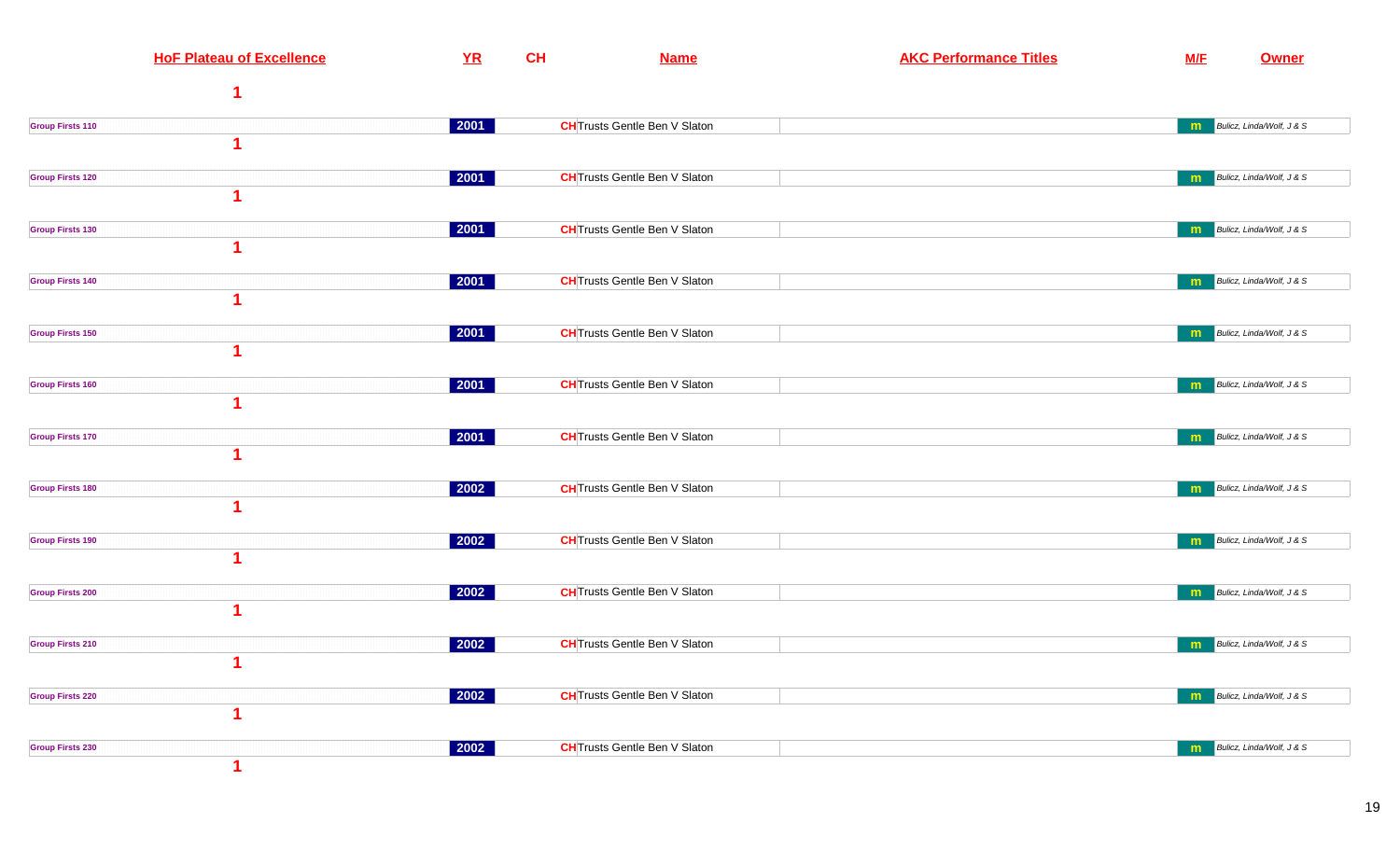| <b>HoF Plateau of Excellence</b> | YR   | <b>CH</b> | <b>Name</b>                          | <b>AKC Performance Titles</b> | <u>M/F</u> | <b>Owner</b>                       |
|----------------------------------|------|-----------|--------------------------------------|-------------------------------|------------|------------------------------------|
|                                  |      |           |                                      |                               |            |                                    |
| <b>Group Firsts 240</b>          | 2003 |           | <b>CH</b> Trusts Gentle Ben V Slaton |                               |            | <b>n</b> Bulicz, Linda/Wolf, J & S |
| <b>Group Firsts 250</b>          | 2003 |           | <b>CH</b> Trusts Gentle Ben V Slaton |                               |            | <b>Bulicz</b> , Linda/Wolf, J & S  |
| <b>Group Firsts 260</b>          | 2003 |           | <b>CH</b> Trusts Gentle Ben V Slaton |                               |            | <b>m</b> Bulicz, Linda/Wolf, J & S |
|                                  |      |           |                                      |                               |            |                                    |

| 04 AKC Titles - GCHS | 2014 | <b>GCHS</b> Aksalas Peyton                          | <b>CGCA</b>       | m  | Baker, Edward & Linda                 |
|----------------------|------|-----------------------------------------------------|-------------------|----|---------------------------------------|
| 04 AKC Titles - GCHS | 2018 | <b>GCHS</b> Alpine Mtn Abigial                      |                   |    | C. & M. Whiting                       |
| 04 AKC Titles - GCHS | 2014 | <b>GCHS</b> Belle Isles Cookie V Cretan             | <b>CGC</b>        |    | Patterson Jr., R. & Little, John      |
| 04 AKC Titles - GCHS | 2016 | <b>GCHS</b> Elbas Aristo Presto                     |                   | m  | Baker, Edward & Linda                 |
| 04 AKC Titles - GCHS | 2013 | <b>GCHS</b> Gliddens Lady Isabella                  |                   |    | Glidden, Kathey                       |
| 04 AKC Titles - GCHS | 2019 | <b>GCHS</b> Gliddens Wild Is The Wind In The Barnya |                   |    | Popela. V. Ketelsen D. & K.           |
| 04 AKC Titles - GCHS | 2011 | <b>GCHS</b> Jamelles Aristocrat V Elba              | <b>BN RN CGCA</b> | m  | Baker, Edward & Linda                 |
| 04 AKC Titles - GCHS | 2019 | <b>GCHS</b> Kris Kountry Poker Face                 | <b>CGCA</b>       |    | Libsack, Gregory, Glover, Hennagin    |
| 04 AKC Titles - GCHS | 2021 | <b>GCHS</b> Lasquites Ian of Rolando                | <b>CGC</b>        |    | Butler, & Bratcher, & Smith, & Ebert  |
| 04 AKC Titles - GCHS | 2019 | <b>GCHB</b> Lasquites Yours Mine And Ours           |                   | m  | Brandau, Pam & Brandau, Stacy         |
| 04 AKC Titles - GCHS | 2017 | <b>GCHS</b> Mahoganys Domino Effect                 |                   |    | Palmer, Luanne                        |
| 04 AKC Titles - GCHS | 2018 | <b>GCHS</b> Noble Creeks Don'T Stop Believin        |                   |    | Anderson, Shelby Porter               |
| 04 AKC Titles - GCHS | 2019 | <b>GCHB</b> Oakridge Brown Eyed Girl                |                   |    | Bifolchi J & K & Salewsky, E & Bulic  |
| 04 AKC Titles - GCHS | 2021 | <b>GCHS</b> Opdykes Sesto Elemento                  |                   |    | Enjamuri Varun & Cataldo, Carolyn     |
| 04 AKC Titles - GCHS | 2013 | <b>GCHS</b> Revilos Liquid Asset From Redside       |                   | m  | Oliver, Bill & Diana                  |
| 04 AKC Titles - GCHS | 2016 | <b>GCHS</b> Sandcastles Indecent Proposal           |                   |    | Mead, B. & Glover, M. & Hennagin,     |
| 04 AKC Titles - GCHS | 2017 | <b>GCHS</b> Sandrimars Buffett Rocks Revillo        | <b>CGCA</b>       | m  | Martin. Rick & Sarah                  |
| 04 AKC Titles - GCHS | 2014 | <b>GCHS</b> Sleepy Hollows Ice Slicer               |                   |    | Sleep, Tonya                          |
| 04 AKC Titles - GCHS | 2014 | <b>GCHS</b> Starbrites Olive V Northpointe          |                   |    | Ertle, Rachel & Zwerk, Maureen        |
| 04 AKC Titles - GCHS | 2021 | <b>GCHS</b> Stars Just Jillin                       |                   |    | Vitale, Dr. Karla Sue                 |
| 04 AKC Titles - GCHS | 2011 | <b>GCHS</b> Summerlyns Keeping It Real              |                   | m  | Buell III & Schart & Brunette & Peirc |
| 04 AKC Titles - GCHS | 2017 | <b>GCHS</b> Swisstars Moondoggie                    |                   | m  | Ghering, George & Carol               |
| 04 AKC Titles - GCHS | 2015 | <b>GCHS</b> Szajdas Neverending Story               | <b>CGC</b>        |    | Szajda, A. & Quagliaroli, B.          |
| 04 AKC Titles - GCHS | 2019 | <b>GCHS</b> Thunderhills Hazel of Cannery Row       |                   |    | Osher, Michael & Susan                |
| 04 AKC Titles - GCHS | 2015 | <b>GCHS</b> Trademarks A Reed & Barton Von Jov      |                   | m. | Joy, Jim & Frances                    |
| 04 AKC Titles - GCHS | 2016 | <b>GCHS</b> Trademarks Aphrodite V Kashi            | <b>BN RN</b>      |    | Hower, Robert & Laura                 |
| 04 AKC Titles - GCHS | 2017 | <b>GCHS</b> Trademarks Redhot Star Gazer            |                   | m  | Bosch, N & J & Shook, A               |
| 04 AKC Titles - GCHS | 2013 | <b>GCHS</b> Twin Branchs Red Bull of Empty Keq      |                   | m  | Boyd, David & Becky                   |
| 04 AKC Titles - GCHS | 2014 | <b>GCHS</b> Twin Hickory Americas Anderson Coopel   |                   | m  | Scarl Jr., Robert                     |
| 04 AKC Titles - GCHS | 2016 | <b>GCHS</b> Vicdorys Unleash The Dark Knight        | <b>CGC</b>        |    | Graves, V. & Jaeger, D. & Scott, K.   |
| 04 AKC Titles - GCHS | 2018 | <b>GCHS</b> Westhavens When You Wish Upon A St      |                   |    | Dr. Jackson MD, Billy Joe             |
| 04 AKC Titles - GCHS | 2015 | <b>GCHS</b> Wintercrest Joy To The World            |                   |    | Engelbach, Patrick & Vanessa          |
|                      |      |                                                     |                   |    |                                       |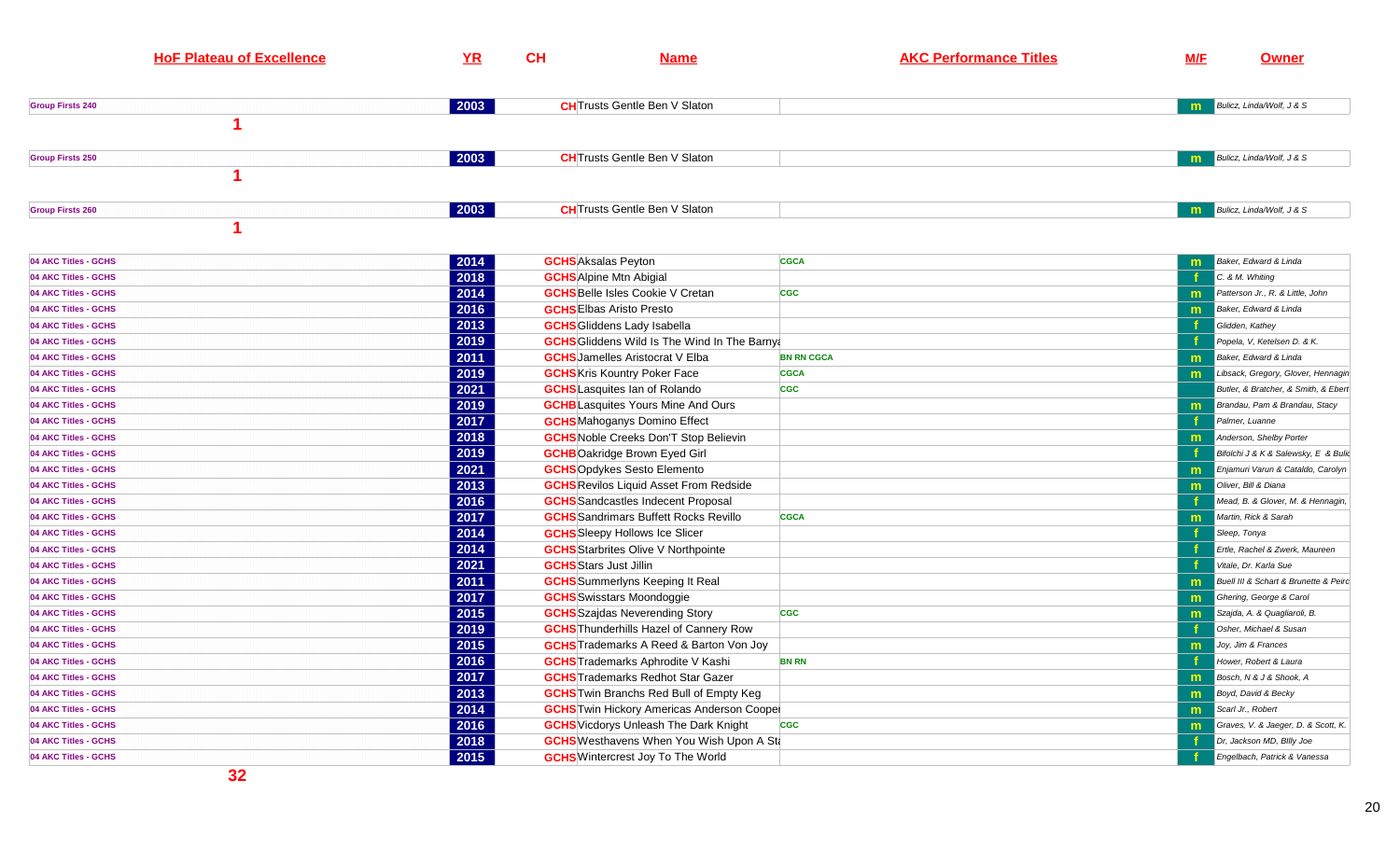| <b>HoF Plateau of Excellence</b> | YR             | CH                              | <b>Name</b>                                                | <b>AKC Performance Titles</b> | M/E | <b>Owner</b>                        |
|----------------------------------|----------------|---------------------------------|------------------------------------------------------------|-------------------------------|-----|-------------------------------------|
|                                  |                |                                 |                                                            |                               |     |                                     |
| 05 AKC Titles - GCHG             | 2015           | <b>GCHG</b> Aksalas Peyton      |                                                            | <b>CGCA</b>                   | m   | Baker, Edward & Linda               |
| 05 AKC Titles - GCHG             | $\boxed{2014}$ |                                 | <b>GCHG</b> Belle Isles Cookie V Cretan                    | <b>CGC</b>                    | m   | Patterson Jr., R. & Little, John    |
| 05 AKC Titles - GCHG             | 2017           | <b>GCHG</b> Elbas Aristo Presto |                                                            |                               | m   | Baker, Edward & Linda               |
| 05 AKC Titles - GCHG             | 2014           |                                 | <b>GCHG</b> Gliddens Lady Isabella                         |                               |     | Glidden, Kathey                     |
| 05 AKC Titles - GCHG             | 2020           |                                 | <b>GCHG</b> Gliddens Wild Is The Wind In The Barnya        |                               |     | Popels, Vicki & Ketelsen Dante & Ki |
| 05 AKC Titles - GCHG             | 2012           |                                 | <b>GCHG</b> Jamelles Aristocrat V Elba                     | <b>BN RN CGCA</b>             | m   | Baker, Edward & Linda               |
| 05 AKC Titles - GCHG             | 2020           |                                 | <b>GCHG</b> Kris Kountry Poker Face                        | <b>CGCA TKN</b>               | m   | Libsack, Gregory, Glover, Hennagin  |
| 05 AKC Titles - GCHG             | 2021           |                                 | <b>GCHS</b> Opdykes Sesto Elemento                         |                               | m   | Enjamuri Varun & Cataldo, Carolyn   |
| 05 AKC Titles - GCHG             | 2015           |                                 | <b>GCHG</b> Revilos Liquid Asset From Redside              |                               | m   | Oliver, Bill & Diana                |
| 05 AKC Titles - GCHG             | 2018           |                                 | <b>GCHG</b> Trademarks Aphrodite V Kashi                   | <b>BN RA</b>                  |     | Hower, Robert & Laura               |
| 05 AKC Titles - GCHG             | 2017           |                                 | <b>GCHG</b> Twin Hickory Americas Anderson Coopel          |                               | m   | Scarl Jr., Robert                   |
| 05 AKC Titles - GCHG             | 2017           |                                 | <b>GCHG</b> Vicdorys Unleash The Dark Knight               | <b>CGCA</b>                   | m   | Graves, V. & Jaeger, D. & Scott, K. |
| 05 AKC Titles - GCHG             | 2019           |                                 | <b>GCHG</b> Westhavens When You Wish Upn A Stal            |                               |     | West, Susan                         |
| 13                               |                |                                 |                                                            |                               |     |                                     |
| 06 AKC Titles - GCHP             | 2018           | <b>GCHP</b> Elbas Aristo Presto |                                                            |                               | m   | Baker, Edward & Linda               |
| 06 AKC Titles - GCHP             | 2014           |                                 | <b>GCHP</b> Jamelles Aristocrat V Elba                     | <b>BN RN CGCA</b>             | m   | Baker, Edward & Linda               |
| 06 AKC Titles - GCHP             | 2022           |                                 | <b>GCHG</b> Kris Kountry Poker Face                        | <b>CGCA TKN</b>               | m   | Libsack, Gregory, Glover, Hennagin  |
| 06 AKC Titles - GCHP             | 2021           |                                 | <b>GCHP</b> Vicdorys Unleash The Dark Knight               | <b>RN CGCA</b>                | m   | Graves, V. & Jaeger, D. & Holberg,  |
|                                  |                |                                 |                                                            |                               |     |                                     |
| 4                                |                |                                 |                                                            |                               |     |                                     |
| 04 AKC Titles - CH GCH CD        | 2019           |                                 | <b>GCHB</b> Starbrites Ellington V Cedar                   | <b>CD BN RI CGC</b>           | m   | Seymour, N & M & Zwerk, M           |
| 04 AKC Titles - CH GCH GCHB CD   | 2017           |                                 | <b>GCHB</b> Vicdorys Pretty In Pink Diamonds               | <b>CD BN RA</b>               |     | V. Graves, D. Jaeger, N. & K. Scott |
| 04 AKC Titles - GCH CD PCD       | 2014           |                                 | <b>GCHB</b> Lasquites May of Denver                        | <b>CD BN PCD</b>              |     | Smith, Mlynn & Cox, John            |
| 04 AKC Titles - GCHB CD          | 2010           |                                 | <b>GCHB</b> Alta Vistas Billion Kilowatt                   | <b>CD RN</b>                  | m   | Brown, H&V & Tsagris W&S            |
| 04 AKC Titles - GCHB CD          | 2016           |                                 | <b>GCHB</b> Country Haven Cleopatra V Kings Row CD RN CGCA |                               |     | Brown, H & P                        |
| 5                                |                |                                 |                                                            |                               |     |                                     |
| 05 AKC Titles - GCH CD PCD GN    | 2014           |                                 | <b>GCHB</b> Lasquites May of Denver                        | <b>CD BN PCD GN</b>           |     | Smith, Mlynn & Cox, John            |
| 05 AKC Titles - GCHS CD          | $\boxed{2011}$ |                                 | <b>GCHS</b> Alta Vistas Billion Kilowatt                   | <b>CD RN</b>                  | m   | Brown, H&V & Tsagris W&S            |
| 05 AKC Titles - GCHS CD          | 2020           |                                 | <b>GCHS</b> Starbrites Ellington V Cedar                   | <b>CD BN RA CGC</b>           | m   | Seymour, N & M & Zwerk, M           |
| 3                                |                |                                 |                                                            |                               |     |                                     |

| 2014<br>06 AKC Titles - GCH CDX PCD GN       | <b>GCHB</b> Lasquites May of Denver | <b>CD BN PCD GN</b>   | Smith, Mlynn & Cox, John |
|----------------------------------------------|-------------------------------------|-----------------------|--------------------------|
|                                              |                                     |                       |                          |
| 2014<br>07 AKC Titles - GCHB CDX PCD GN      | <b>GCHB</b> Lasquites May of Denver | <b>CDX BN PCD GN</b>  | Smith, Mlynn & Cox, John |
|                                              |                                     |                       |                          |
| 2014<br>08 AKC Titles - GCHB CDX PCD PCDX GN | <b>GCHB</b> Lasquites May of Denver | <b>CDX BN GN PCDX</b> | Smith, Mlynn & Cox, John |
|                                              |                                     |                       |                          |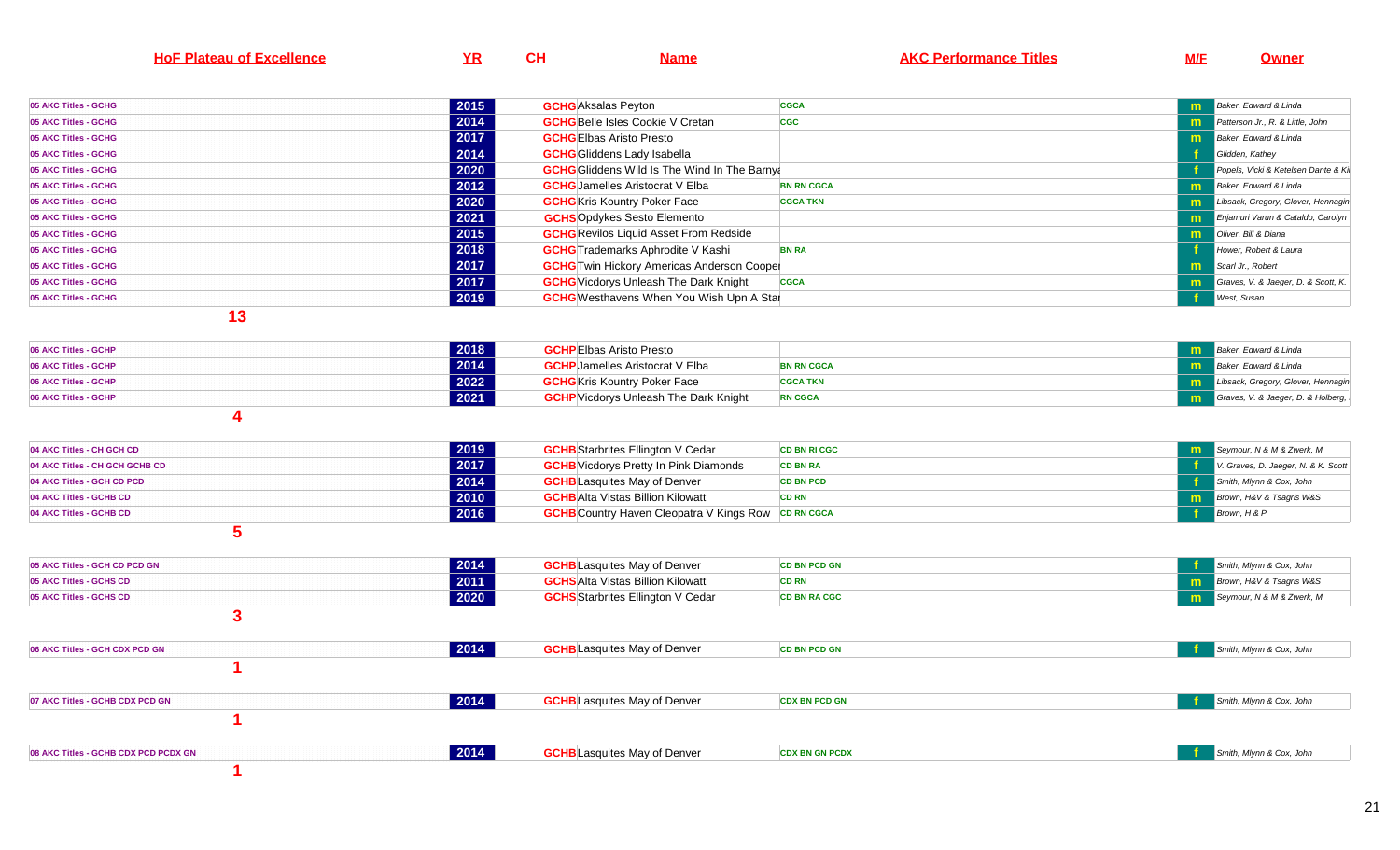| <b>HoF Plateau of Excellence</b>                  | YR   | CH                                   | <b>Name</b>                                 | <b>AKC Performance Titles</b>   | <b>M/F</b>   | Owner                          |
|---------------------------------------------------|------|--------------------------------------|---------------------------------------------|---------------------------------|--------------|--------------------------------|
|                                                   |      |                                      |                                             |                                 |              |                                |
| <b>Grand Champion + SBCA Working Dog Champion</b> | 2013 | <b>GCH/WDCH</b> Vicdorys Lump O'Coal |                                             | <b>CDX GN RE DD WPS</b>         | m            | Cowen, Graves, Scott, Lowrie   |
|                                                   |      |                                      |                                             |                                 |              |                                |
| 03 AKC Titles - CD CDX RAE                        | 2011 |                                      | Roberts A-B Normal                          | <b>CDX RAE</b>                  | m            | Trunk, James                   |
| 03 AKC Titles - CD RAE2                           | 2013 |                                      | Alpine Mtns Danc'N With The Starz           | <b>CD RAE2</b>                  | m            | Schubert, Carla                |
| 03 AKC Titles - CD RAE2                           | 2014 |                                      | Howe Ranch Golden Sam-R-I                   | <b>CD RAE2</b>                  |              | Trosino, Norman & Dorothy      |
| 03 AKC Titles - CD RAE2                           | 2016 |                                      | Kings Mills Jazzabelle                      | <b>CD RAE2</b>                  |              | Schubert, Carla & Wilson Lacey |
| 4                                                 |      |                                      |                                             |                                 |              |                                |
| 03 AKC Titles - CD RAE2                           | 2018 |                                      | Blue Collars Once To Every Woman            | <b>CD RAE2</b>                  | m            | Trunk, James                   |
| 04 AKC Titles - CD CDX RAE2                       | 2012 |                                      | Roberts A-B Normal                          | <b>CDX RAE2</b>                 | $\mathbf{m}$ | Trunk, James                   |
| 04 AKC Titles - CD GN OAP                         | 2011 |                                      | Snowy Pines Tundra                          | <b>CD GN RE OAP</b>             |              | Popish, Teresa                 |
| 04 AKC Titles - CD PCD NFP OFP                    | 2021 |                                      | Snowy Pines Athena                          | <b>CD PDC NFP NJP</b>           |              | Popish, Teresa                 |
| 04 AKC Titles - CD RAE NJP NFP                    | 2010 |                                      | Snowy Pines Hummer                          | <b>See Performance Database</b> | m            | Popish, Teresa                 |
| 04 AKC Titles - CD RAE NJP NFP                    | 2011 |                                      | Shadow Mtn Quidditch V Vicdory              | <b>CD RAE NJP NFP</b>           |              | Hayes, Jann & Prentice         |
| 04 AKC Titles - CD RAE3                           | 2016 |                                      | Alpine Mtns Danc'N With The Starz           | <b>CD RAE3</b>                  | m            | Schubert, Carla                |
| 04 AKC Titles - CD RAE3                           | 2016 |                                      | Howe Ranch Golden Sam-R-I                   | <b>CD RAE3</b>                  |              | Trosino, Norman & Dorothy      |
| 04 AKC Titles - CD RAE3                           | 2017 |                                      | Kings Mills Jazzabelle                      | <b>CD RAE3</b>                  |              | Schubert, Carla & Wilson Lacey |
| 04 AKC Titles - CD TD NA NAJ                      | 2003 |                                      | Echos Utmost                                | <b>CD TD NA NAJ</b>             |              | Olbirch, Lovey                 |
| 04 AKC Titles - CDX GN TD                         | 2012 |                                      | Shadow Mtn Playit Again V Reema             | <b>CDX GN RE TD</b>             |              | Olbirch, Lovey                 |
| 04 AKC Titles - CDX NA NAJ                        | 2001 |                                      | <b>Brandy Stations Almost N Angel</b>       | <b>CDX NA NAJ</b>               |              | Jahnke, Rebecca                |
| 04 AKC Titles - CH UD                             | 1975 |                                      | <b>CH</b> Cherryacres Nicklus V Hyden       | <b>UD</b>                       | m            | Cox, John                      |
| 04 AKC Titles - CH UD                             | 1985 |                                      | <b>CH</b> Excaliburs Lady Anastasia         | <b>UD</b>                       |              | Roland, B & J                  |
| 04 AKC Titles - CH UD                             | 1977 | <b>CH</b> Felicidads Tigger          |                                             | UD                              |              | Collier, K & P                 |
| 04 AKC Titles - CH UD                             | 1986 |                                      | <b>CH</b> Kings Row Snowjob                 | <b>UD</b>                       | m            | Urbina, J & L                  |
| 04 AKC Titles - CH UD                             | 1981 |                                      | <b>CH</b> Schnitzers Kunstwerk              | <b>UD</b>                       |              | Harris, Robert                 |
| 04 AKC Titles - CH UD                             | 1972 |                                      | <b>CH</b> Stoans Beau Zeau                  | <b>UD</b>                       | m            | Zielinski, S & J               |
| 04 AKC Titles - CH UD                             | 2002 |                                      | <b>CH</b> XmaxKris Van 'T Hof Ten Eynder    | <b>See Performance Database</b> | $\mathsf{m}$ | Cox, John & Suzanne            |
| 04 AKC Titles - CH CD PCD RM                      | 2019 |                                      | <b>CH</b> Mistihil Pollyanna Rules          | <b>CH CD PCD RM</b>             |              | Hall, Cornelius & Allison      |
| 04 AKC Titles - GCH CD CDX                        | 2013 | <b>GCH/WDCH</b> Vicdorys Lump O'Coal |                                             | <b>CDX GN RE</b>                | $\mathsf{m}$ | Cowen, Graves, Scott, Lowrie   |
| 04 AKC Titles - GCH CD GN                         | 2011 |                                      | <b>GCH</b> Vicdorys Lump O'Coal             | <b>CD GN RE</b>                 | m            | Cowen, Graves, Scott, Lowrie   |
| 04 AKC Titles - GCH CD PCD                        | 2014 |                                      | <b>GCH</b> Shadow Mtn Playboy Atlarge Reema | <b>CD PCD RN</b>                | m            | Bodeving, Paul & Karen         |
| 04 AKC Titles - NA NAP NAJ NJP                    | 2008 |                                      | Almshaus Joshua Kool Diamond                | <b>NA NAP NAJ NJP</b>           | m            | Slish, R & B                   |
| 04 AKC Titles - NAP NJP NFP OFP                   | 2020 |                                      | Swissmiss Shayna Snowflake                  | <b>See Performance Database</b> |              | Friedlander, Sarah             |
| 04 AKC Titles - OA OAJ                            | 2001 |                                      | Sir Hennessy Cognac                         | <b>OA OAJ</b>                   | m            | Slish, Ray & Barbara           |
| 04 AKC Titles - OTCH                              | 1986 |                                      | <b>OTCH</b> Highpoints Mundys Muse          | <b>UD</b>                       |              | Brenneman, B                   |
| 04 AKC Titles - SCA SEA SBA SIA                   | 2021 | Rammus                               |                                             | <b>See Performance Database</b> | m            | Lynch, Ryan                    |
| 04 AKC Titles - UDT                               | 1977 |                                      | Cianciolos Lucky Lucinda                    | <b>UDT</b>                      |              | Cianciolo, Mary                |
| 04 AKC Titles - UDT                               | 1976 |                                      | Frederick Von Hyden                         | <b>UDT</b>                      | m            | Cox, John                      |
| 04 AKC Titles - UDT                               | 1977 |                                      | George Oliver Bernardi                      | <b>UDT</b>                      | m            | Douglas, P & R                 |
| 04 AKC Titles - UDT                               | 1976 |                                      | Lady Kathy V Brandendale                    | <b>UDT</b>                      |              | Brandenburg, M                 |
| 04 AKC Titles - UDT                               | 1978 |                                      | Lovecrafts Nita Nicklus                     | <b>UDT</b>                      |              | Sanderson, J                   |
| 04 AKC Titles - UDT                               | 1974 |                                      | Ludwig Van Beethoven                        | <b>UDT</b>                      | m            | Wolf, S. Ken                   |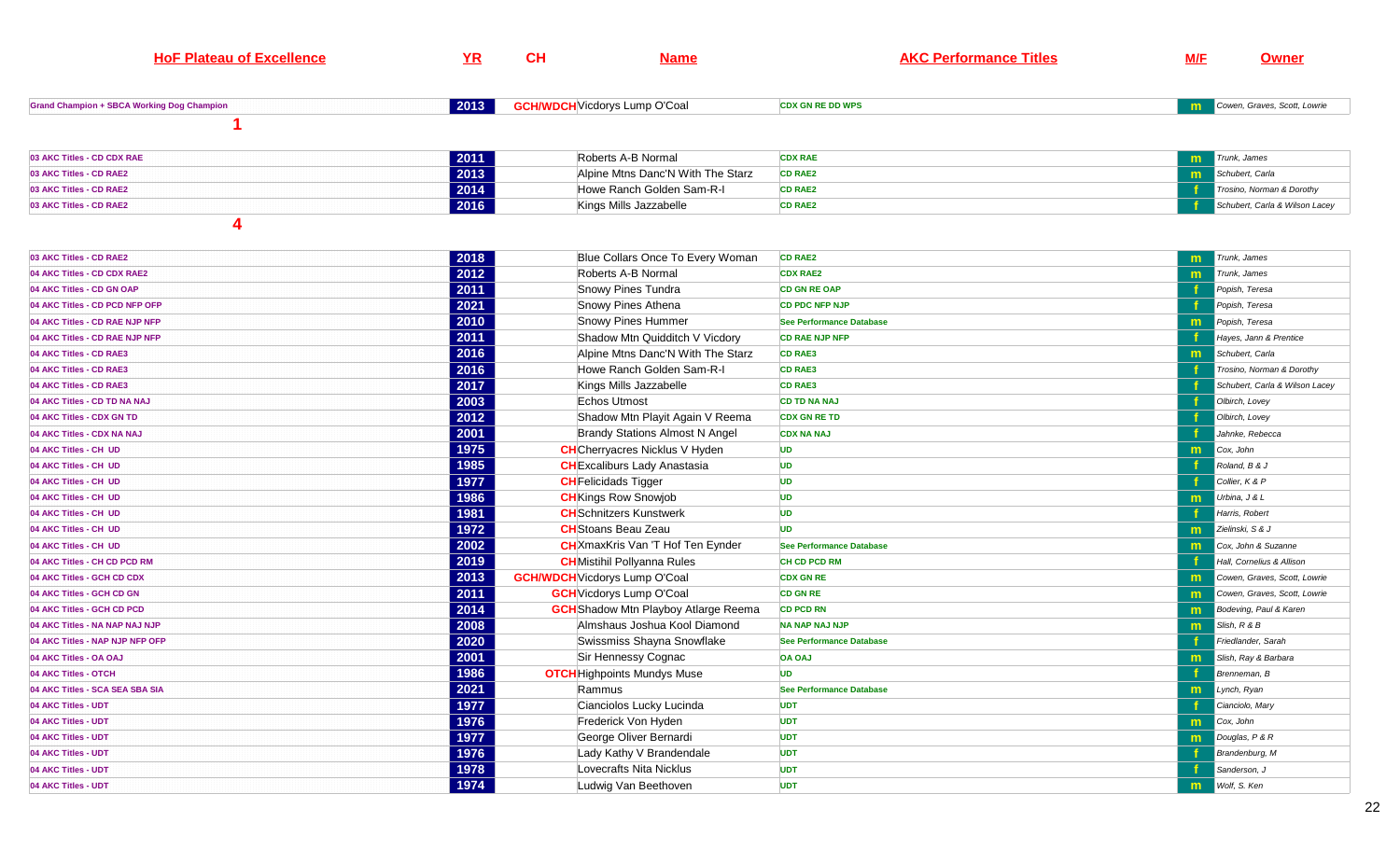| <b>HoF Plateau of Excellence</b> | <u>YR</u> | CH | <b>Name</b>                                                   |            | <b>AKC Performance Titles</b> | <b>M/F</b> | <b>Owner</b>           |
|----------------------------------|-----------|----|---------------------------------------------------------------|------------|-------------------------------|------------|------------------------|
| 04 AKC Titles - UDT              | 1989      |    | <b>WDCH</b> Mar-Wils Markus V Hyden                           | <b>UDT</b> |                               | m          | Cox, John              |
| 04 AKC Titles - UDT              | 1979      |    | Saltys Happy Harry                                            | <b>UDT</b> |                               | m          | Saltrese, D & E        |
| 04 AKC Titles - UDT              | 1968      |    | Schon Hiedie V Toro                                           | UDT        |                               |            | Nelson, K & B          |
| 04 AKC Titles - UDT              | 2012      |    | Stoans One Hit Wonder                                         | <b>UDT</b> |                               |            | Lee, W & Keenley, M    |
| 04 AKC Titles - UDT              | 1975      |    | Twin Oaks Cinnamon Bear                                       | <b>UDT</b> |                               |            | Buxton, K & D          |
| 04 AKC Titles - UDT              | 1981      |    | Twin Oaks Honey Bear                                          | <b>UDT</b> |                               |            | Buxton, K & D          |
| 04 AKC Titles - UDX              | 1999      |    | Nerthus Chrissys Alpen Joy                                    | <b>UDX</b> |                               |            | Kowal, N & C           |
| 04 AKC Titles - UDX              | 2003      |    | Nerthus Philys Chances R Good                                 | <b>UDX</b> |                               | m.         | Kowal, N & C           |
| 04 Titles - NAP NAJ OAP SCA      | 2019      |    | Brandau Ridge Takn A Walk Thru Ur He&See Performance Database |            |                               |            | Hoffman-Preucil, Shari |

| 04 AKC Titles - CD RAE2 RM          | 2018 | Blue Collars Once To Every Woman                              | <b>CD RAE2 RM</b>               |    | Trunk, James                 |
|-------------------------------------|------|---------------------------------------------------------------|---------------------------------|----|------------------------------|
| 05 AKC Titles - CD CDX UD RAE2      | 2014 | Roberts A-B Normal                                            | <b>UD RAE2</b>                  |    | Trunk. James                 |
| 05 AKC Titles - CD GN OAP NJP       | 2011 | Snowy Pines Tundra                                            | <b>CD GN RE OAP NJP</b>         |    | Popish, Teresa               |
| 05 AKC Titles - CD GO RAE NJP NFP   | 2010 | Snowy Pines Hummer                                            | <b>See Performance Database</b> | m. | Popish, Teresa               |
| 05 AKC Titles - CD PCD NJP NFP OFP  | 2021 | Snowy Pines Athena                                            | <b>CD PDC NFP OFP NJP</b>       |    | Popish, Teresa               |
| 05 AKC Titles - CD RAE NAP NJP NFP  | 2011 | Shadow Mtn Quidditch V Vicdory                                | <b>CD RAE NAP NJP NFP</b>       |    | Hayes, Jann & Prentice       |
| 05 AKC Titles - CD RAE4             | 2017 | Howe Ranch Golden Sam-R-I                                     | <b>CD RAE4</b>                  |    | Trosino, Norman & Dorothy    |
| 05 AKC Titles - CDX GN TDX          | 2013 | <b>WDCH</b> Shadow Mtn Playit Again V Reema                   | <b>CDX GN RE TDX</b>            |    | Olbirch, Lovey               |
| 05 AKC Titles - CDX OA NAJ          | 2001 | <b>Brandy Stations Almost N Angel</b>                         | <b>CDX OA NAJ</b>               |    | Jahnke, Rebecca              |
| 05 AKC Titles - CDX RAE2 RM         | 2018 | Blue Collars Once To Every Woman                              | <b>CDX RAE2 RM</b>              |    | Trunk. James                 |
| 05 AKC Titles - CH UD NAP           | 2002 | <b>CH</b> XmaxKris Van 'T Hof Ten Eynder                      | <b>See Performance Database</b> |    | Cox, John & Suzanne          |
| 05 AKC Titles - CH UDT              | 1976 | <b>CH</b> Twin Oaks Cinnamon Bear                             | <b>UDT</b>                      |    | Buxton, K & D                |
| 05 AKC Titles - GCH CD CDX GN       | 2013 | <b>GCH</b> Vicdorys Lump O'Coal                               | <b>CDX GN RE</b>                |    | Cowen, Graves, Scott, Lowrie |
| 05 AKC Titles - NAP NJP NFP OFP XFP | 2020 | Swissmiss Shayna Snowflake                                    | <b>See Performance Database</b> |    | Friedlander, Sarah           |
| 05 AKC Titles - OA OAJ NJP          | 2002 | <b>WDCH</b> Sir Hennessy Cognac                               | <b>OA OAJ NJP</b>               |    | Slish, Ray & Barbara         |
| 05 AKC Titles - SCA SEA SBA SIA SWA | 2021 | Rammus                                                        | <b>See Performance Database</b> | m. | Lynch, Ryan                  |
| 05 AKC Titles - UDX2                | 2001 | Nerthus Chrissys Alpen Joy                                    | UDX <sub>2</sub>                |    | Kowal, N & C                 |
| 05 AKC Titles - VCD1                | 2003 | Echos Utmost                                                  | VCD <sub>1</sub>                |    | Olbirch, Lovey               |
| 05 Titles - NAP NAJ OAP SCA SIA     | 2019 | Brandau Ridge Takn A Walk Thru Ur Hetsee Performance Database |                                 |    | Hoffman-Preucil, Shari       |

| 06 AKC Titles - CD CDX UD RAE3          | 2014 | Roberts A-B Normal                          | <b>UD RAE3</b>            | m  | Trunk, James              |
|-----------------------------------------|------|---------------------------------------------|---------------------------|----|---------------------------|
| 06 AKC Titles - CD GN GO RAE NJP NFP    | 2010 | Snowy Pines Hummer                          | See Performance Database  | m. | Popish, Teresa            |
| 06 AKC Titles - CD GN OAP OJP           | 2011 | Snowy Pines Tundra                          | <b>CD GN RE OAP OJP</b>   |    | Popish, Teresa            |
| 06 AKC Titles - CD RAE NAP OJP NFP      | 2011 | Shadow Mtn Quidditch V Vicdory              | <b>CD RAE NAP OJP NFP</b> |    | Hayes, Jann & Prentice    |
| 06 AKC Titles - CD RAE5                 | 2017 | Howe Ranch Golden Sam-R-I                   | <b>CD RAE5</b>            |    | Trosino, Norman & Dorothy |
| 06 AKC Titles - CDX OA OAJ              | 2002 | <b>Brandy Stations Almost N Angel</b>       | <b>CDX OA OAJ</b>         |    | Jahnke, Rebecca           |
| 06 AKC Titles - CH UD NAP NJP           | 2002 | <b>CH</b> XmaxKris Van 'T Hof Ten Eynder    | See Performance Database  | m  | Cox, John & Suzanne       |
| 06 AKC Titles - GN RAE TDX              | 2013 | <b>WDCH</b> Shadow Mtn Playit Again V Reema | <b>CDX GN RAE TDX</b>     |    | Olbirch, Lovey            |
| 06 AKC Titles - NAP OAP NJP NFP OFP XFP | 2020 | Swissmiss Shayna Snowflake                  | See Performance Database  |    | Friedlander, Sarah        |
| 06 AKC Titles - OA NAP OAJ NJP          | 2002 | <b>WDCH</b> Sir Hennessy Cognac             | <b>OA NAP OAJ NJP</b>     | m. | Slish, Ray & Barbara      |
| 06 AKC Titles - SCA SEA SBA SIA SWA SEE | 2021 | Rammus                                      | See Performance Database  | m  | Lynch, Ryan               |
| 06 AKC Titles - VCD1 OA                 | 2003 | Echos Utmost                                | VCD1 OA                   |    | Olbirch, Lovey            |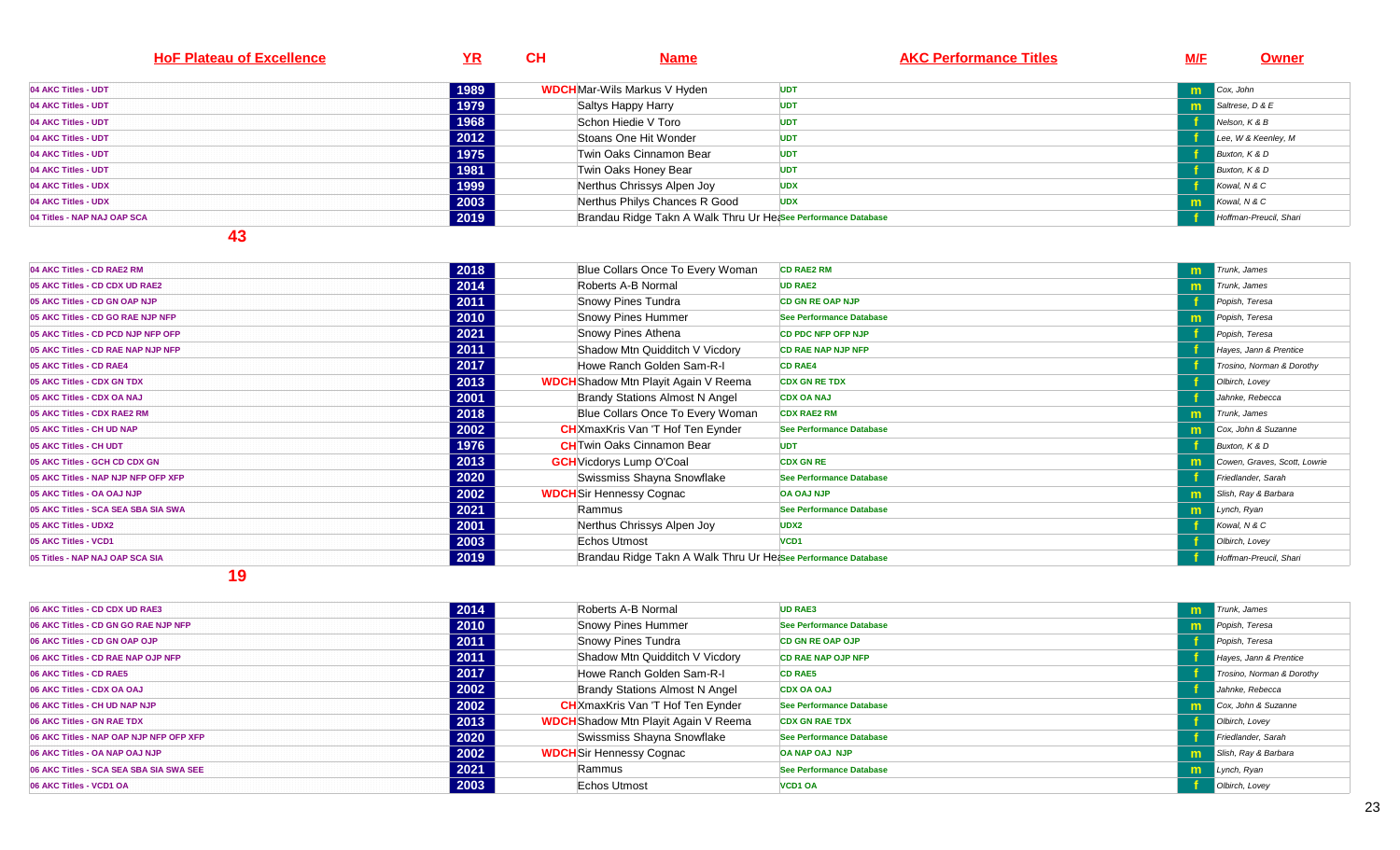| <b>HoF Plateau of Excellence</b>            | ΥR   | <b>CH</b> | <b>Name</b>                                                   | <b>AKC Performance Titles</b>   | M/F          | Owner                  |
|---------------------------------------------|------|-----------|---------------------------------------------------------------|---------------------------------|--------------|------------------------|
| 06 Titles - NAP NAJ OAP SCA SIA SBA         | 2020 |           | Brandau Ridge Takn A Walk Thru Ur Hetsee Performance Database |                                 |              | Hoffman-Preucil, Shari |
| 13                                          |      |           |                                                               |                                 |              |                        |
| 07 AKC Titles - CD GN GO VER RAE NJP NFP    | 2010 |           | Snowy Pines Hummer                                            | See Performance Database        | m            | Popish, Teresa         |
| 07 AKC Titles - CD GN OAP AJP               | 2011 |           | Snowy Pines Tundra                                            | <b>CD GN RE OAP AJP</b>         |              | Popish, Teresa         |
| 07 AKC Titles - CD RAE OAP OJP NFP          | 2011 |           | Shadow Mtn Quidditch V Vicdory                                | <b>CD RAE OAP OJP NFP</b>       |              | Hayes, Jann & Prentice |
| 07 AKC Titles - CDX OA OAJ NJP              | 2002 |           | <b>Brandy Stations Almost N Angel</b>                         | <b>CDX OA OAJ NJP</b>           |              | Jahnke, Rebecca        |
| 07 AKC Titles - CH UDT NAP NJP              | 2002 |           | <b>CH</b> XmaxKris Van 'T Hof Ten Eynder                      | <b>See Performance Database</b> | $\mathsf{m}$ | Cox, John & Suzanne    |
| 07 AKC Titles - OA OAP OAJ NJP              | 2002 |           | <b>WDCH</b> Sir Hennessy Cognac                               | OA OAP OAJ NAP                  | m            | Slish, Ray & Barbara   |
| 07 AKC Titles - RM NAP OAP NJP NFP OFP XFP  | 2021 |           | Swissmiss Shayna Snowflake                                    | See Performance Database        |              | Friedlander, Sarah     |
| 07 AKC Titles - SCA SEA SBA SIA SWA SEE SBE | 2021 |           | Rammus                                                        | See Performance Database        | m            | Lynch, Ryan            |
| 07 AKC Titles - UD GN RAE TDX               | 2013 |           | <b>WDCH</b> Shadow Mtn Playit Again V Reema                   | <b>UD GN RAE TDX</b>            |              | Olbirch, Lovey         |
| 07 AKC Titles - VCD1 CDX OA                 | 2003 |           | Echos Utmost                                                  | <b>VCD1 CDX OA</b>              |              | Olbirch, Lovey         |
| 07 Titles - NAP NAJ OAP SIA SBA SCAE        | 2020 |           | Brandau Ridge Takn A Walk Thru Ur Hetsee Performance Database |                                 |              | Hoffman-Preucil, Shari |

| 08 AKC Titles - CD GN OAP AJP NFP               | 2011 | <b>Snowy Pines Tundra</b>                                     | <b>CD GN RE OAP AJP NFP</b> | Popish, Teresa         |
|-------------------------------------------------|------|---------------------------------------------------------------|-----------------------------|------------------------|
| 08 AKC Titles - CDX GN GO VER RAE NJP NFP       | 2010 | Snowy Pines Hummer                                            | See Performance Database    | Popish, Teresa         |
| 08 AKC Titles - CDX OA NAP OAJ NJP              | 2002 | Brandy Stations Almost N Angel                                | <b>CDX OA NAP OAJ NJP</b>   | Jahnke, Rebecca        |
| 08 AKC Titles - CH VCD1 UD                      | 2002 | <b>CH/WDCH</b> XmaxKris Van 'T Hof Ten Eynder                 | See Performance Database    | Cox, John & Suzanne    |
| 08 AKC Titles - OA OAP OAJ OJP                  | 2002 | <b>WDCH</b> Sir Hennessy Cognac                               | <b>OA OAP OAJ OJP</b>       | Slish, Ray & Barbara   |
| 08 AKC Titles - RM RAE NAP OAP NJP NFP OFP XFP  | 2021 | Swissmiss Shayna Snowflake                                    | See Performance Database    | Friedlander, Sarah     |
| 08 AKC Titles - SCA SCE SEA SBA SIA SWA SEE SBE | 2021 | Rammus                                                        | See Performance Database    | $L$ ynch, Ryan         |
| 08 AKC Titles - UDX GN RAE TDX                  | 2014 | <b>WDCH</b> Shadow Mtn Playit Again V Reema                   | <b>UDX GN RAE TDX</b>       | Olbirch, Lovey         |
| 08 AKC Titles - VCD2 CDX OAJ                    | 2004 | <b>WDCH</b> Echos Utmost                                      | <b>VCD2 CDX OA OAJ</b>      | Olbirch, Lovey         |
| 08 Titles - NAP NAJ OAP SIA SBA SCAE SEA        | 2020 | Brandau Ridge Takn A Walk Thru Ur He&See Performance Database |                             | Hoffman-Preucil, Shari |

### **10**

| 08 AKC Titles - CD RAE OAP OJP OFP                  | 2011 | Shadow Mtn Quidditch V Vicdory                               | <b>CD RAE OAP OJP OFP</b>   | Hayes, Jann & Prentice |
|-----------------------------------------------------|------|--------------------------------------------------------------|-----------------------------|------------------------|
| 09 AKC Titles - CD GN AXP AJP NFP                   | 2012 | Snowy Pines Tundra                                           | <b>CD GN RE AXP AJP NFP</b> | Popish, Teresa         |
| 09 AKC Titles - CD OA OAP OAJ OJP                   | 2003 | <b>WDCH</b> Sir Hennessy Cognac                              | <b>CD OA OAP OAJ OJP</b>    | Slish, Ray & Barbara   |
| 09 AKC Titles - CD RM RAE NAP OAP NJP NFP OFP XFP   | 2021 | Swissmiss Shayna Snowflake                                   | See Performance Database    | Friedlander, Sarah     |
| 09 AKC Titles - CH VCD1 UD OAP                      | 2002 | <b>CH/WDCH</b> XmaxKris Van 'T Hof Ten Eynder                | See Performance Database    | Cox, John & Suzanne    |
| 09 AKC Titles - SCA SCE SEA SBA SIA SIE SWA SEE SBE | 2021 | Rammus                                                       | See Performance Database    | Lynch, Ryan            |
| 09 AKC Titles - UD GN GO VER RAE NJP NFP            | 2010 | Snowy Pines Hummer                                           | See Performance Database    | Popish, Teresa         |
| 09 AKC Titles - UDX OM1 GN RAE TDX                  | 2014 | <b>WDCH</b> Shadow Mtn Playit Again V Reema                  | <b>UDX OM1 GN RAE TDX</b>   | Olbirch, Lovey         |
| 09 AKC Titles - VCD2                                | 2004 | <b>WDCH</b> Echos Utmost                                     | VCD <sub>2</sub>            | Olbirch, Lovey         |
| 09 Titles - NAP NAJ OAP SIA SBA SCAE SEA SIAE       | 2020 | Brandau Ridge Takn A Walk Thru Ur Hease Performance Database |                             | Hoffman-Preucil, Shari |

| 09 AKC Titles - CD RAE OAP AJP OFP | 2012 | Shadow Mtn Quidditch V Vicdory  | <b>CD RAE OAP AJP OFP</b> | Hayes, Jann & Prentice        |
|------------------------------------|------|---------------------------------|---------------------------|-------------------------------|
| 10 AKC Titles - CD GN AXP AJP OFP  | 2012 | Snowy Pines Tundra              | CD GN RE AXP AJP OFP      | Popish, Teresa                |
| 10 AKC Titles - CD OA OAP OAJ AJP  | 2003 | <b>WDCH</b> Sir Hennessy Cognac | <b>CD OA OAP OAJ AJP</b>  | <b>m</b> Slish, Ray & Barbara |
|                                    |      |                                 |                           |                               |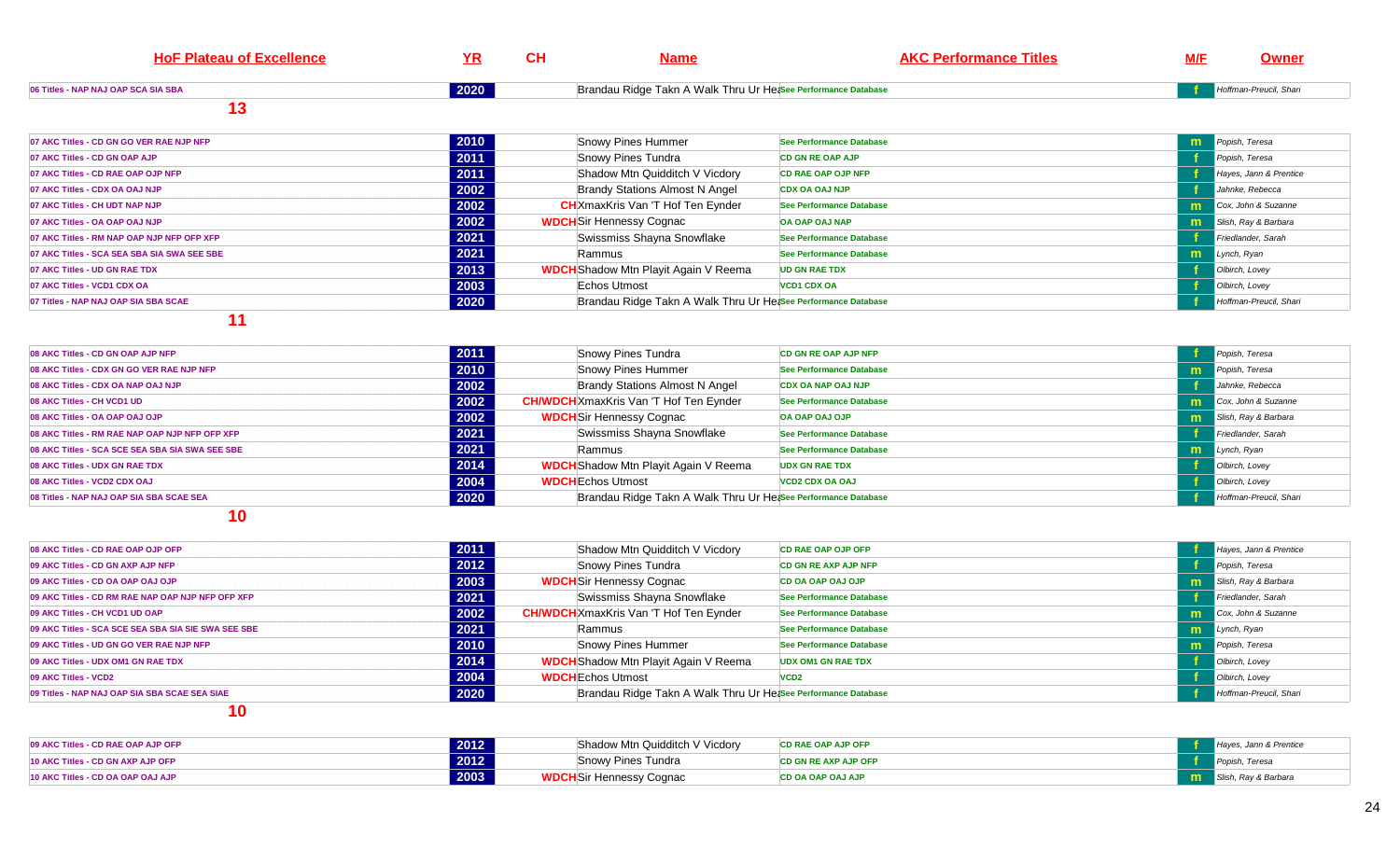| <b>HoF Plateau of Excellence</b>                      |      | <b>CH</b> | <b>Name</b>                                                   | <b>AKC Performance Titles</b> | <u>M/F</u> | <b>Owner</b>           |
|-------------------------------------------------------|------|-----------|---------------------------------------------------------------|-------------------------------|------------|------------------------|
| 10 AKC Titles - CD RM RAE NAP OAP NJP OJP NFP OFP XFP | 2021 |           | Swissmiss Shayna Snowflake                                    | See Performance Database      |            | Friedlander, Sarah     |
| 10 AKC Titles - CH VCD1 UD OAP OJP                    | 2002 |           | <b>CH/WDCH</b> XmaxKris Van 'T Hof Ten Eynder                 | See Performance Database      |            | Cox, John & Suzanne    |
| 10 AKC Titles - SCA SCE SEA SBA SIA SWA SWE SEE SBE   | 2021 |           | Rammus                                                        | See Performance Database      |            | <b>m</b> Lynch, Ryan   |
| 10 AKC Titles - UD GN GO VER RAE NAP NJP NFP          | 2010 |           | Snowy Pines Hummer                                            | See Performance Database      |            | Popish, Teresa         |
| 10 AKC Titles - UDX OM1 VER RAE GN TDX                | 2014 |           | <b>WDCH</b> Shadow Mtn Playit Again V Reema                   | <b>UDX OM1 GN VER RAE TDX</b> |            | Olbirch, Lovey         |
| 10 AKC Titles - VCD2 UD                               | 2004 |           | Echos Utmost                                                  | <b>VCD2 UD</b>                |            | Olbirch, Lovey         |
| 10 Titles - NAP NAJ OAP SIA SBA SCAE SEA SIAE SWA     | 2020 |           | Brandau Ridge Takn A Walk Thru Ur He;See Performance Database |                               |            | Hoffman-Preucil, Shari |

| 10 AKC Titles - CD RAE AXP AJP OFP                        | 2012 | Shadow Mtn Quidditch V Vicdory                                | <b>CD RAE AXP AJP OFP</b>   | Hayes, Jann & Prentice             |
|-----------------------------------------------------------|------|---------------------------------------------------------------|-----------------------------|------------------------------------|
| 11 AKC Titles - CD GN MXP AJP OFP                         | 2013 | <b>WDCH</b> Snowy Pines Tundra                                | <b>CD GN RE MXP AJP OFP</b> | Popish, Teresa                     |
| 11 AKC Titles - CD OA AXP OAJ AJP                         | 2004 | <b>WDCH</b> Sir Hennessy Cognac                               | <b>CD OA AXP OAJ AJP</b>    | Slish, Ray & Barbara               |
| 11 AKC Titles - CD RM RAE NAP OAP AXP NJP OJP NFP OFP XFP | 2021 | Swissmiss Shayna Snowflake                                    | See Performance Database    | Friedlander, Sarah                 |
| 11 AKC Titles - CH VCD2 UD                                | 2002 | <b>CH/WDCH</b> XmaxKris Van 'T Hof Ten Eynder                 | See Performance Database    | <b>natural</b> Cox, John & Suzanne |
| 11 AKC Titles - UD GN GO VER RAE NAP OJP NFP              | 2010 | Snowy Pines Hummer                                            | See Performance Database    | <b>m</b> Popish, Teresa            |
| 11 AKC Titles - VCD2 UDTX                                 | 2005 | <b>WDCH</b> Echos Utmost                                      | <b>VCD2 UDTDX</b>           | Olbirch, Lovey                     |
| 11 Titles - "NAP NAJ OAP SBA SEA SIAE SWA SCE             | 2020 | Brandau Ridge Takn A Walk Thru Ur Hetsee Performance Database |                             | Hoffman-Preucil, Shari             |
|                                                           |      |                                                               |                             |                                    |

**8** 

| 11 AKC Titles - CD RAE2 AXP AJP OFP                           | 2012 | Shadow Mtn Quidditch V Vicdory                                | <b>CD RAE2 AXP AJP OFP</b>   | Hayes, Jann & Prentice |
|---------------------------------------------------------------|------|---------------------------------------------------------------|------------------------------|------------------------|
| 12 AKC Titles - CD OA AXP AXJ AJP                             | 2004 | <b>WDCH</b> Sir Hennessy Cognac                               | <b>CD OA AXP AXJ AJP</b>     | Slish, Ray & Barbara   |
| 12 AKC Titles - CD RM RAE NAP OAP AXP NJP OJP NFP OFP XFP MFP | 2021 | Swissmiss Shayna Snowflake                                    | See Performance Database     | Friedlander, Sarah     |
| 12 AKC Titles - CDX GN MXP AJP OFP                            | 2013 | <b>WDCH</b> Snowy Pines Tundra                                | <b>CDX GN RE MXP AJP OFP</b> | Popish, Teresa         |
| 12 AKC Titles - CH VCD2 UD OAP AJP                            | 2003 | <b>CH/WDCH</b> XmaxKris Van 'T Hof Ten Eynder                 | See Performance Database     | Cox, John & Suzanne    |
| 12 AKC Titles - UD GN GO VER RAE NAP OJP OFP                  | 2010 | Snowy Pines Hummer                                            | See Performance Database     | Popish, Teresa         |
| 12 Titles - NAP NAJ OAP SBA SEA SWA SCE SIE                   | 2021 | Brandau Ridge Takn A Walk Thru Ur Heasee Performance Database |                              | Hoffman-Preucil, Shari |
|                                                               |      |                                                               |                              |                        |

**12 AKC Titles - CD RAE3 AXP AJP OFP2012 Shadow Mtn Quidditch V Vicdory**<br>**2005 WDCH** Sir Hennessy Cognac **CD RAE3 AXP AJP OFP** *CD RAE3 AXP AJP OFP f f Hayes, Jann & Prentice* **13 AKC Titles - CD AX AXP AXJ AJP 2005 WDCH**Sir Hennessy Cognac **CD AX AXP AXJ AJP <sup>m</sup>M** Slish, Ray & Barbara<br>**f** Friedlander, Sarah **13 AKC Titles - CD RM RM2 RAE NAP OAP AXP NJP OJP NFP OFP XFP MFP2021 Example Swissmiss Shayna Snowflake**<br>**2013 WDCH** Snowy Pines Tundra **See Performance Database f** Friedlander, Sarah **Friedlander, Sarah CDX GN RE MXP2 AJP OFP f Friedlander**, Sarah **CDX GN RE MXP2 AJP OFP f P**opish, Teresa **13 AKC Titles - CDX GN MXP2 AJP OFPWDCH**Snowy Pines Tundra **CDX GN RE MXP2 AJP OFP <sup>f</sup>** Popish, Teresa **13 AKC Titles - CH VCD2 UD AXP AJP2003 CH/WDCH**XmaxKris Van 'T Hof Ten Eynder **m** Cox, John & Suzanne<br>**m** Popish, Teresa **13 AKC Titles - UD GN GO VER RAE OAP OJP OFP 2011 WDCH**Snowy Pines Hummer **See Performance Database <sup>m</sup>** Popish, Teresa **13 Titles - NAP NAJ OAP SWA SCE SIE SBAE2021** Brandau Ridge Takn A Walk Thru Ur Hease Performance Database Hoffman-Preucil, Shari **7** 

**14 AKC Titles - CD RM RM2 RAE2 NAP OAP AXP NJP OJP NFP OFP XFP MFP2021 COLLANSING SWISSMISS Shayna Snowflake**<br>**2014 WDCH** Snowy Pines Tundra **See Performance Database f** Friedlander, Sarah **f** Friedlander, Sarah **f** Friedlander, Sarah **f** Popish, Teresa **14 AKC Titles - CDX GN MXP2 MXPB AJP OFP 2014 WDCH**Snowy Pines Tundra**CDX GN RE MXP2 MXPB AJP OFP**<br>See Performance Database **14 AKC Titles - CH VCD2 UD MXP AJP 2003 CH/WDCH**XmaxKris Van 'T Hof Ten Eynder **See Performance Database <sup>m</sup>m** Cox, John & Suzanne<br>**m** Popish, Teresa **14 AKC Titles - UD GN GO VER RAE OAP AJP OFP 2011 WDCH**Snowy Pines Hummer **See Performance Database <sup>m</sup>** Popish, Teresa **14 Titles - NAP NAJ OAP SWA SCE SIE SBAE SEAE2021** Brandau Ridge Takn A Walk Thru Ur Hease Performance Database Hoffman-Preucil, Shari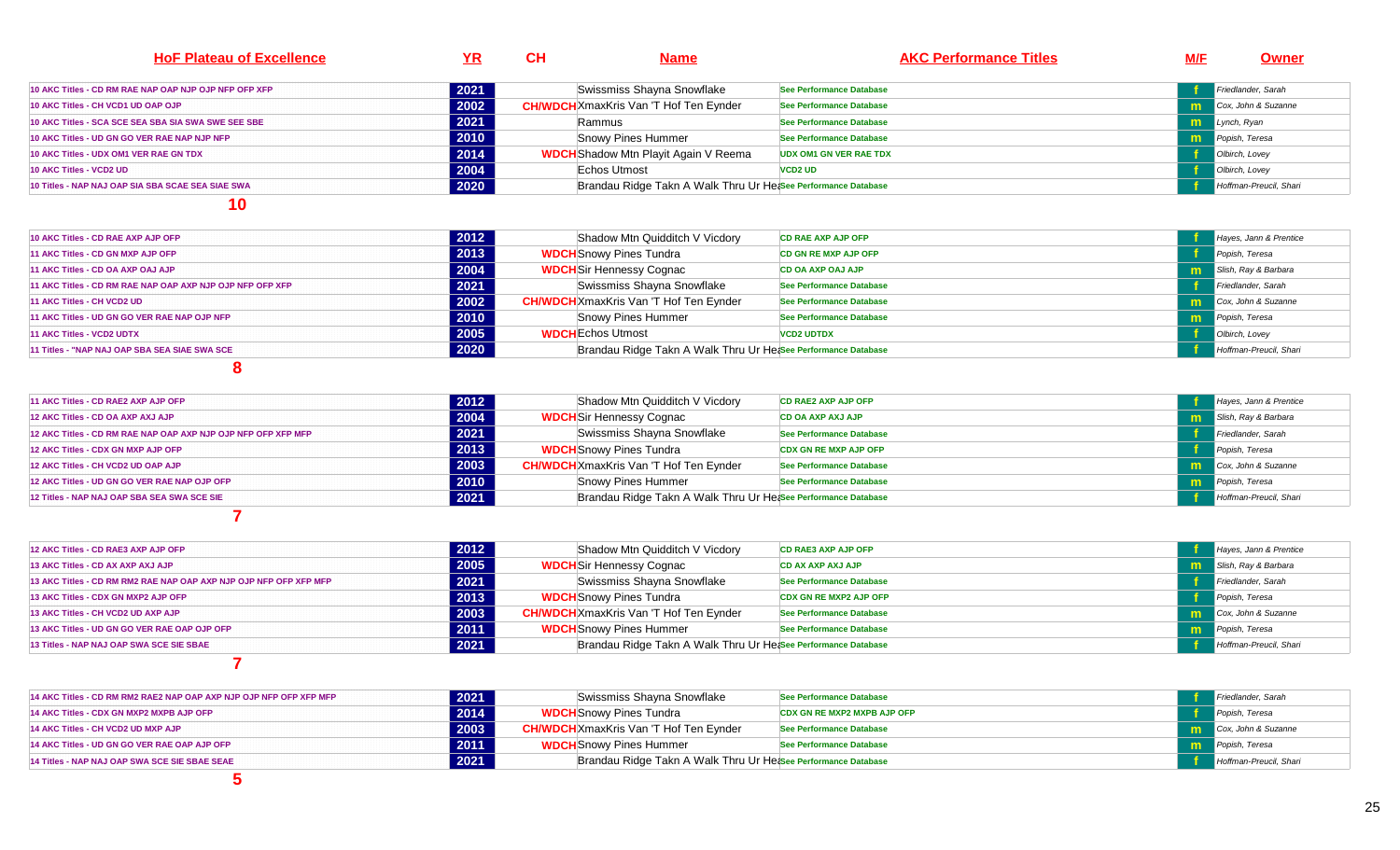| ною<br>-----<br>-11. | vı. | $\sim$<br>. . |  | . | M/F |  |
|----------------------|-----|---------------|--|---|-----|--|
|----------------------|-----|---------------|--|---|-----|--|

| 15 AKC Titles - CD RM RM2 RAE2 NAP OAP AXP NJP OJP AJP NFP OFP XFP MFP | 2021 | Swissmiss Shayna Snowflake                                     | See Performance Database           | Friedlander, Sarah           |
|------------------------------------------------------------------------|------|----------------------------------------------------------------|------------------------------------|------------------------------|
| 15 AKC Titles - CDX GN MXP3 MXPB AJP OFP                               | 2015 | <b>WDCH</b> Snowy Pines Tundra                                 | <b>CDX GN RE MXP3 MXPB AJP OFP</b> | Popish, Teresa               |
| 15 AKC Titles - CH VCD2 UD MXP MJP                                     | 2003 | <b>CH/WDCH</b> XmaxKris Van 'T Hof Ten Eynder                  | See Performance Database           | <b>m</b> Cox, John & Suzanne |
| 15 AKC Titles - UD GN GO VER RAE OAP AJP XFP                           | 2011 | <b>WDCH</b> Snowy Pines Hummer                                 | See Performance Database           | Popish, Teresa               |
| 15 Titles - NAP NAJ OAP SCE SIE SBAE SEAE SWAE                         | 2021 | Brandau Ridge Takn A Walk Thru Ur Het See Performance Database |                                    | Hoffman-Preucil, Shari       |
|                                                                        |      |                                                                |                                    |                              |

| 16 AKC Titles - CD RM RM2 RM3 RAE2 NAP OAP AXP NJP OJP AJP NFP OFP XFP MFP | 2022 | Swissmiss Shayna Snowflake                                    | <b>See Performance Database</b> | <b>Friedlander</b> , Sarah     |
|----------------------------------------------------------------------------|------|---------------------------------------------------------------|---------------------------------|--------------------------------|
| <b>16 AKC Titles - CDX GN MXP3 MXPB AJP XFP</b>                            | 2015 | <b>WDCH</b> Snowy Pines Tundra                                | CDX GN RE MXP3 MXPB AJP XFP     | Popish, Teresa                 |
| <b>16 AKC Titles - CH VCD2 UDX MXP MJP</b>                                 | 2004 | <b>CH/WDCH</b> XmaxKris Van 'T Hof Ten Evnder                 | See Performance Database        | <b>Cox, John &amp; Suzanne</b> |
| 16 AKC Titles - UD GN GO VER RAE OAP MJP XFP_                              | 2012 | <b>WDCH</b> Snowy Pines Hummer                                | See Performance Database        | <b>m</b> Popish, Teresa        |
| 16 Titles - NAP NAJ OAP SIE SBAE SEAE SWAE SCM                             | 2021 | Brandau Ridge Takn A Walk Thru Ur Hetsee Performance Database |                                 | <b>Hoffman-Preucil, Shari</b>  |

$$
\boxed{5}
$$

| 17 AKC Titles - CD RM RM2 RM3 RAE2 NAP OAP AXP NJP OJP AJP NFP OFP XFP MFP MFPB | 2022 | Swissmiss Shayna Snowflake                                    | See Performance Database | Friedlander, Sarah                    |
|---------------------------------------------------------------------------------|------|---------------------------------------------------------------|--------------------------|---------------------------------------|
| 17 AKC Titles - CH VCD2 UDX MXP2 MJP                                            | 2005 | <b>CH/WDCH</b> XmaxKris Van 'T Hof Ten Eynder                 | See Performance Database | <b>Theory Cox, John &amp; Suzanne</b> |
| 17 AKC Titles - UD GN GO VER RAE OAP MJP XFP                                    | 2012 | <b>WDCH</b> Snowy Pines Hummer                                | See Performance Database | <b>m</b> Popish, Teresa               |
| 17 Titles - NAP NAJ OAP SIE SBAE SEAE SWAE SCM SEE                              | 2021 | Brandau Ridge Takn A Walk Thru Ur Hetsee Performance Database |                          | Hoffman-Preucil, Shari                |
|                                                                                 |      |                                                               |                          |                                       |

| 18 AKC Titles - CH VCD2 UDX MXP2 MJP2                  | 2005 | <b>WDCH</b>  XmaxKris Van 'T Hof Ten Eynder                   | See Performance Database | Cox. John & Suzanne           |
|--------------------------------------------------------|------|---------------------------------------------------------------|--------------------------|-------------------------------|
| 18 AKC Titles - UD GN GO VER RAE2 AXP MJP XFP          | 2012 | <b>WDCH</b> Snowy Pines Hummer                                | ee Performance Databaseذ | Popish, Teresa                |
| 18 Titles - NAP NAJ OAP NFP SIE SBAE SEAE SWAE SCM SEE | 2021 | Brandau Ridge Takn A Walk Thru Ur Hetsee Performance Database |                          | <b>Hoffman-Preucil, Shari</b> |

| 19 AKC Titles - CH VCD2 UDX MXP3 MJP2                   | 2005 | <b>CH/WDCH</b> XmaxKris Van 'T Hof Ten Eynder                 | See Performance Database | Cox, John & Suzanne                     |
|---------------------------------------------------------|------|---------------------------------------------------------------|--------------------------|-----------------------------------------|
| 19 AKC Titles - UD GN GO VER RAE2 AXP MJP2 XFP .        | 2012 | <b>WDCH</b> Snowy Pines Hummer                                | e Performance Database∠  | Popish, Teresa                          |
| 19 Titles - NAP NAJ OAP NFP SIE SBE SEAE SWAE SCM SEE . | 2021 | Brandau Ridge Takn A Walk Thru Ur Heasee Performance Database |                          | <b>Example 3</b> Hoffman-Preucil, Shari |

**3** 

| 20 AKC Titles - CH VCD2 UDX MXP4 MJP2                | 2006 | <b>DCH</b> XmaxKris Van 'T Hof Ten Eynder                     | Performance Database          | Cox, John & Suzanne |
|------------------------------------------------------|------|---------------------------------------------------------------|-------------------------------|---------------------|
| 20 AKC Titles - UD GN GO VER RAE2 AXP MJP2 MJPB XFP  | 2013 | <b>WDCH</b> Snowy Pines Hummer                                | . Performance Database        | ish. Teresa         |
| 20 Titles - NAP NAJ OAP NFP SIE SBE SEAE SWE SCM SEE | 2021 | Brandau Ridge Takn A Walk Thru Ur Hetsee Performance Database | <b>Hoffman-Preucil, Shari</b> |                     |
|                                                      |      |                                                               |                               |                     |

| 2013<br>21 AKC Titles - UD GN GO VER RAE2 AXP MJP2 MJPB XFP T2BP | <b>WDCH</b> Snowy Pines Hummer                                | ↑ Performance Database | Popish, Teresa                |
|------------------------------------------------------------------|---------------------------------------------------------------|------------------------|-------------------------------|
| 2021<br>21 Titles - NAP NAJ OAP NFP SIE SBE SEAE SWE SCM SEM     | Brandau Ridge Takn A Walk Thru Ur Hetsee Performance Database |                        | <b>Hoffman-Preucil, Shari</b> |
|                                                                  |                                                               |                        |                               |

| 22 AKC Titles - CH VCD2 UDX RAE MXP4 MJP3                | 2006 | <b>CH/WDCH</b> XmaxKris Van 'T Hof Ten Eynder                 | 'See Performance Database | Cox, John & Suzanne    |
|----------------------------------------------------------|------|---------------------------------------------------------------|---------------------------|------------------------|
| 22 AKC Titles - UD GN GO VER RAE2 AXP MJP3 MJPB XFP T2BP | 2013 | <b>WDCH</b> Snowy Pines Hummer                                | See Performance Database  | Popish, Teresa         |
| 22 Titles - NAP NAJ OAP NFP SIM SBE SEAE SWE SCM SEM .   | 2022 | Brandau Ridge Takn A Walk Thru Ur Heasee Performance Database |                           | Hoffman-Preucil, Shari |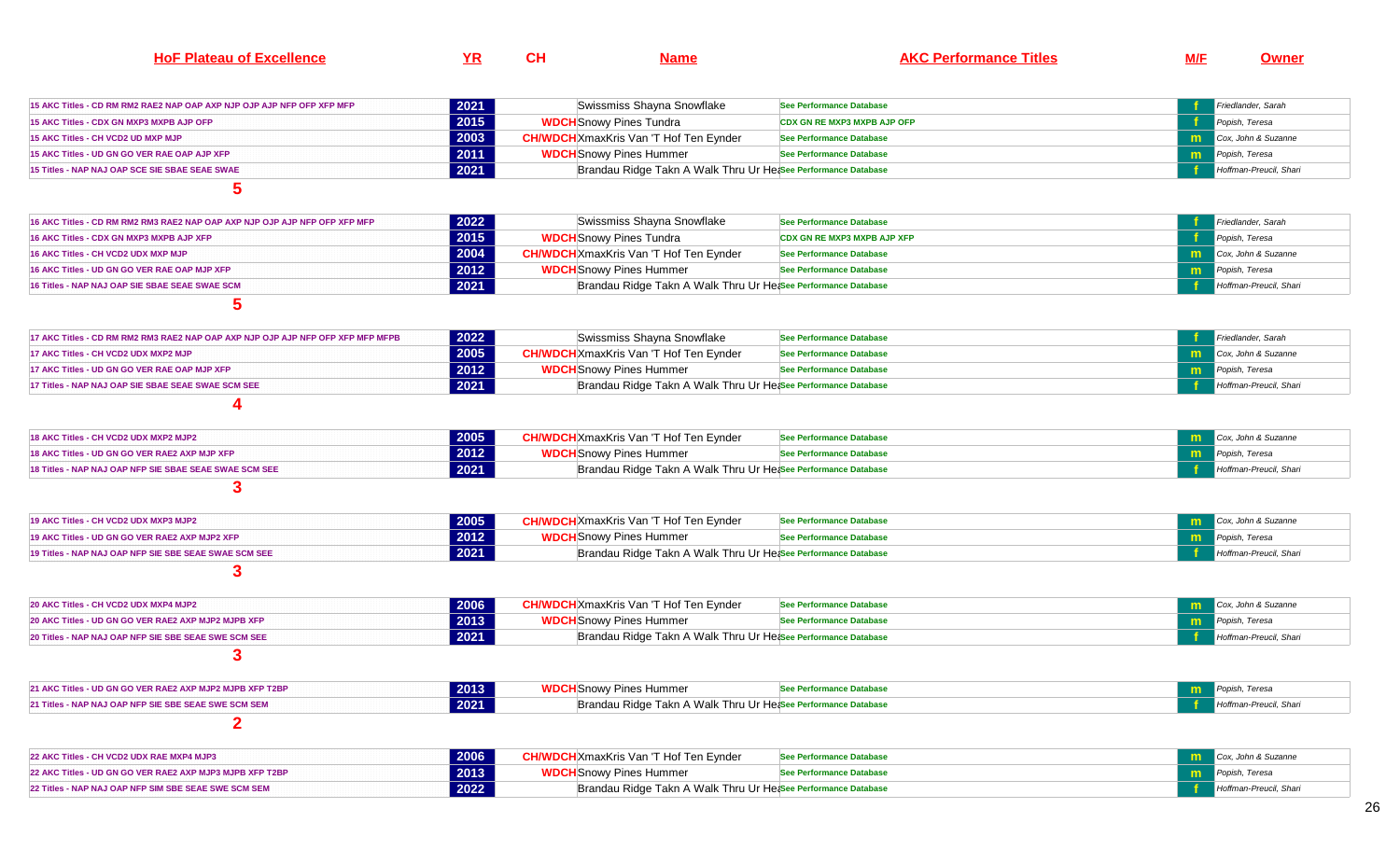| <b>HoF Plateau of Excellence</b>                                    | YR                                                             | <b>CH</b> | <b>Name</b>                                                   |                                 | <b>AKC Performance Titles</b> | M/F          | <b>Owner</b>           |
|---------------------------------------------------------------------|----------------------------------------------------------------|-----------|---------------------------------------------------------------|---------------------------------|-------------------------------|--------------|------------------------|
| 3                                                                   |                                                                |           |                                                               |                                 |                               |              |                        |
| 23 AKC Titles - CH VCD2 UDX RAE MXP4 MJP3 NFP                       | 2007                                                           |           | <b>CH/WDCH</b> XmaxKris Van 'T Hof Ten Eynder                 | <b>See Performance Database</b> |                               |              | Cox, John & Suzanne    |
| 23 AKC Titles - UD GN GO VER RAE2 AXP MJP3 MJPB MFP T2BP            | 2013                                                           |           | <b>WDCH</b> Snowy Pines Hummer                                | <b>See Performance Database</b> |                               | m            | Popish, Teresa         |
| 23 Titles - NAP NAJ OAP NFP SIM SBE SEAE SWE SCME SEM               | 2022                                                           |           | Brandau Ridge Takn A Walk Thru Ur HetSee Performance Database |                                 |                               |              | Hoffman-Preucil, Shari |
| 3                                                                   |                                                                |           |                                                               |                                 |                               |              |                        |
| 24 AKC Titles - CH VCD2 UDX RAE MXP4 MJP4 NFP                       | 2007                                                           |           | <b>CH/WDCH</b> XmaxKris Van 'T Hof Ten Eynder                 | See Performance Database        |                               | m            | Cox, John & Suzanne    |
| 24 AKC Titles - UD GN GO VER RAE2 AXP MJP4 MJPB MFP T2BP            | $\boxed{2013}$                                                 |           | <b>WDCH</b> Snowy Pines Hummer                                | See Performance Database        |                               | m            | Popish, Teresa         |
| $\mathbf 2$                                                         |                                                                |           |                                                               |                                 |                               |              |                        |
| 25 AKC Titles - CH VCD2 UDX RAE MXP4 MJP4 OFP                       | 2007                                                           |           | <b>CH/WDCH</b> XmaxKris Van 'T Hof Ten Eynder                 | See Performance Database        |                               | m            | Cox, John & Suzanne    |
| 25 AKC Titles - UD GN GO VER RAE2 MXP MJP4 MJPB MFP T2BP            | 2013                                                           |           | <b>WDCH</b> Snowy Pines Hummer                                | <b>See Performance Database</b> |                               | m            | Popish, Teresa         |
| $\mathbf 2$                                                         |                                                                |           |                                                               |                                 |                               |              |                        |
| 26 AKC Titles - CH VCD2 UDX RAE MXP5 MJP4 OFP                       | 2007                                                           |           | <b>CH/WDCH</b> XmaxKris Van 'T Hof Ten Eynder                 | <b>See Performance Database</b> |                               | m            | Cox, John & Suzanne    |
| 26 AKC Titles - UD GN GO VER RAE2 MXP MJP4 MJPB MFP T2BP2           | 2013                                                           |           | <b>WDCH</b> Snowy Pines Hummer                                | <b>See Performance Database</b> |                               |              | Popish, Teresa         |
| $\mathbf 2$                                                         |                                                                |           |                                                               |                                 |                               |              |                        |
| 27 AKC Titles - CH VCD2 UDX RAE2 MXP5 MJP4 XFP                      | 2007                                                           |           | <b>CH/WDCH</b> XmaxKris Van 'T Hof Ten Eynder                 | <b>See Performance Database</b> |                               | $\mathbf{m}$ | Cox, John & Suzanne    |
| 27 AKC Titles - UD GN GO VER RAE2 MXP MJP5 MJPB MFP T2BP2           | 2013                                                           |           | <b>WDCH</b> Snowy Pines Hummer                                | <b>See Performance Database</b> |                               | m            | Popish, Teresa         |
| $\overline{2}$                                                      |                                                                |           |                                                               |                                 |                               |              |                        |
| 28 AKC Titles - UD GN GO VER RAE2 MXP MJP5 MJPS MFP T2BP2           | 2013                                                           |           | <b>WDCH</b> Snowy Pines Hummer                                | <b>See Performance Database</b> |                               | m            | Popish, Teresa         |
|                                                                     |                                                                |           |                                                               |                                 |                               |              |                        |
| 29 AKC Titles - UD GN GO VER RAE2 MXP2 MJP5 MJPS MFP T2BP2          | $ 2013\rangle$                                                 |           | <b>WDCH</b> Snowy Pines Hummer                                | <b>See Performance Database</b> |                               | m            | Popish, Teresa         |
| 29 AKC Titles - VCD2 UDX RAE2 MXP5 MJP4 MXPB XFP                    | 2012                                                           |           | <b>CH/WDCH</b> XmaxKris Van 'T Hof Ten Eynder                 | <b>See Performance Database</b> |                               |              | Cox, John & Suzanne    |
| $\mathbf 2$                                                         |                                                                |           |                                                               |                                 |                               |              |                        |
| 30 AKC Titles - UD GN GO VER RAE2 MXP2 MJP6 MJPS MFP T2BP2          | $ 2013\rangle$                                                 |           | <b>WDCH</b> Snowy Pines Hummer                                | <b>See Performance Database</b> |                               | m            | Popish, Teresa         |
| 30 AKC Titles - VCD2 UDX RAE2 MXP5 MJP4 MXPB MJPB XFP               | 2012                                                           |           | <b>CH/WDCH</b> XmaxKris Van 'T Hof Ten Eynder                 | <b>See Performance Database</b> |                               | m            | Cox, John & Suzanne    |
| $\mathbf{2}$                                                        |                                                                |           |                                                               |                                 |                               |              |                        |
| 31 AKC Titles - UD GN GO VER RAE2 MXP2 MXPB MJP6 MJPS MFP T2BP2     | $\begin{array}{ c c c }\n\hline\n2013 & \\\hline\n\end{array}$ |           | <b>WDCH</b> Snowy Pines Hummer                                | <b>See Performance Database</b> |                               | m            | Popish, Teresa         |
| 31 AKC Titles - VCD2 UDX RAE2 MXP5 MJP4 MXPS MJPB XFP               | $2012$                                                         |           | <b>CH/WDCH</b> XmaxKris Van 'T Hof Ten Eynder                 | <b>See Performance Database</b> |                               | m            | Cox, John & Suzanne    |
| $\mathbf{2}$                                                        |                                                                |           |                                                               |                                 |                               |              |                        |
| 32 AKC Titles - UD GN GO VER RAE2 MXP2 MXPB MJP6 MJPS MFP T2BP2     | $\vert$ 2013 $\vert$                                           |           | <b>PACH/WDCH</b> Snowy Pines Hummer                           | <b>See Performance Database</b> |                               | m            | Popish, Teresa         |
|                                                                     |                                                                |           |                                                               |                                 |                               |              |                        |
| 33 AKC Titles - UD GN GO VER RAE2 MXP2 MXPB MJP6 MJPS MFP PAX T2BP2 | 2013                                                           |           | <b>PACH/WDCH</b> Snowy Pines Hummer                           | <b>See Performance Database</b> |                               | m            | Popish, Teresa         |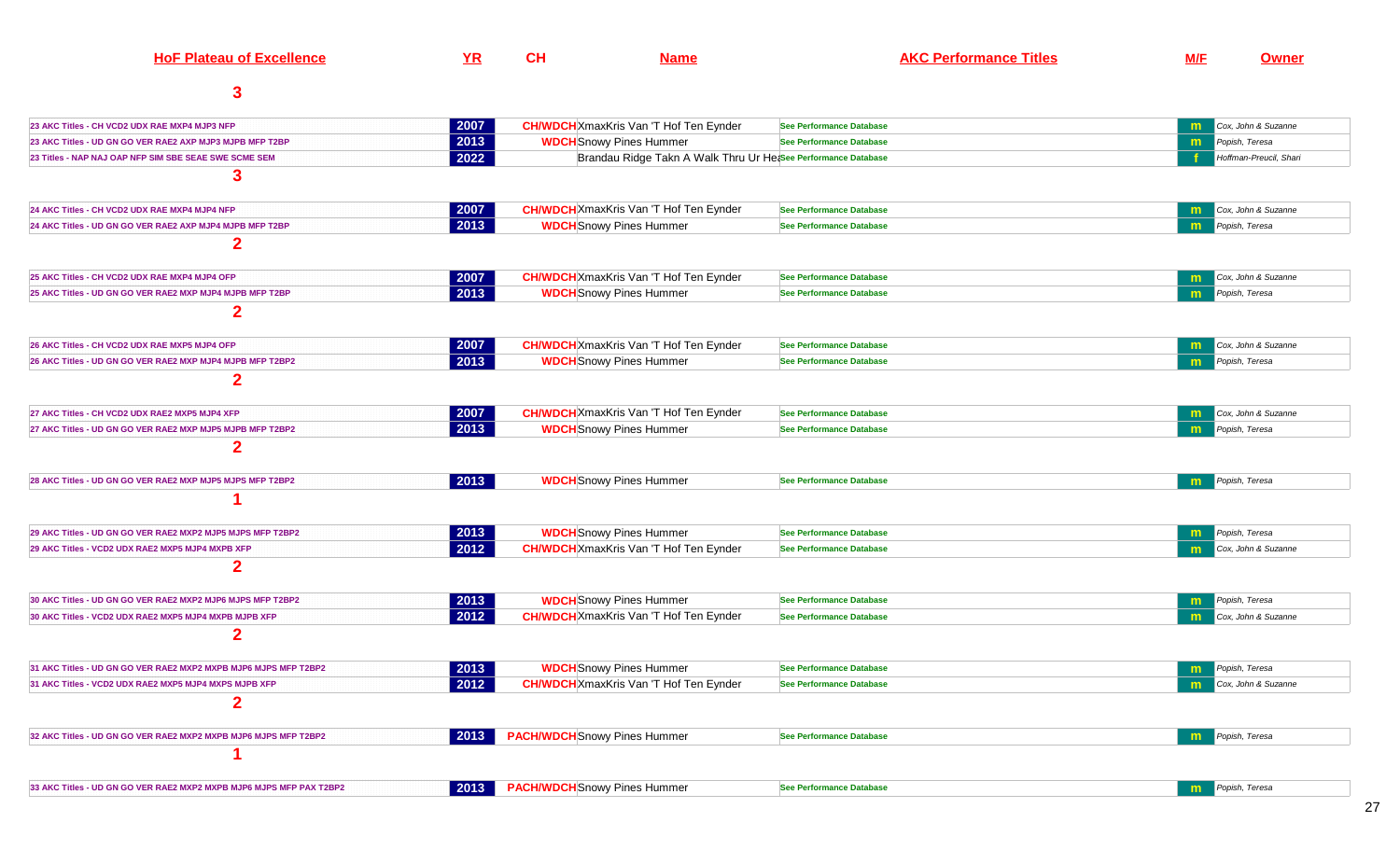| <b>HoF Plateau of Excellence</b>                                     | YR                   | <b>CH</b>                                 | <b>Name</b> | <b>AKC Performance Titles</b>   | <b>M/F</b>   | Owner          |
|----------------------------------------------------------------------|----------------------|-------------------------------------------|-------------|---------------------------------|--------------|----------------|
|                                                                      |                      |                                           |             |                                 |              |                |
| 34 AKC Titles - UD GN GO VER RAE2 MXP2 MXPB MJP6 MJPS MFP PAX T2BP3  | $\vert$ 2013 $\vert$ | <b>PACH/WDCH</b> Snowy Pines Hummer       |             | <b>See Performance Database</b> | m            | Popish, Teresa |
|                                                                      |                      |                                           |             |                                 |              |                |
| 35 AKC Titles - UD GN GO VER RAE2 MXP3 MXPB MJP6 MJPS MFP PAX T2BP3  | 2013                 | <b>PACH/WDCH</b> Snowy Pines Hummer       |             | See Performance Database        | $\mathbf{m}$ | Popish, Teresa |
|                                                                      |                      |                                           |             |                                 |              |                |
| 36 AKC Titles - UD GN GO VER RAE2 MXP3 MXPB MJP7 MJPS MFP PAX T2BP3  | 2013                 | <b>PACH/WDCH</b> Snowy Pines Hummer       |             | See Performance Database        | $\mathbf{m}$ | Popish, Teresa |
|                                                                      |                      |                                           |             |                                 |              |                |
| 37 AKC Titles - UD GN GO VER RAE2 MXP3 MXPG MJP7 MJPG MFP PAX T2BP3  | 2014                 | <b>PACH/WDCH</b> Snowy Pines Hummer       |             | <b>See Performance Database</b> | m            | Popish, Teresa |
|                                                                      |                      |                                           |             |                                 |              |                |
| 38 AKC Titles - UD GN GO VER RAE2 MXP3 MXPB MJP8 MJPG MFP PAX T2BP3  | 2014                 | <b>PACH/WDCH</b> Snowy Pines Hummer       |             | See Performance Database        | $\mathbf{m}$ | Popish, Teresa |
|                                                                      |                      |                                           |             |                                 |              |                |
| 39 AKC Titles - UD GN GO VER RAE2 MXP4 MXPB MJP8 MJPG MFP PAX T2BP3  | 2014                 | <b>PACH/WDCH</b> Snowy Pines Hummer       |             | <b>See Performance Database</b> | m            | Popish, Teresa |
|                                                                      |                      |                                           |             |                                 |              |                |
| 40 AKC Titles - UD GN GO VER RAE2 MXP4 MXPB MJP8 MJPG MFP PAX T2BP4  | 2014                 | <b>PACH/WDCH</b> Snowy Pines Hummer       |             | <b>See Performance Database</b> | $\mathbf{m}$ | Popish, Teresa |
|                                                                      |                      |                                           |             |                                 |              |                |
| 41 AKC Titles - UD GN GO VER RAE2 MXP4 MXPB MJP9 MJPG MFP PAX T2BP4  | 2014                 | <b>PACH/WDCH</b> Snowy Pines Hummer       |             | <b>See Performance Database</b> | m            | Popish, Teresa |
|                                                                      |                      |                                           |             |                                 |              |                |
| 42 AKC Titles - UD GN GO VER RAE2 MXP5 MXPB MJP9 MJPG MFP PAX T2BP4  | 2014                 | <b>PACH/WDCH</b> Snowy Pines Hummer       |             | <b>See Performance Database</b> | m            | Popish, Teresa |
|                                                                      |                      |                                           |             |                                 |              |                |
| 43 AKC Titles - UD GN GO VER RAE2 MXP5 MXPS MJP9 MJPG MFP PAX T2BP4  | 2014                 | <b>PACH/WDCH</b> Snowy Pines Hummer       |             | <b>See Performance Database</b> | $\mathbf{m}$ | Popish, Teresa |
|                                                                      |                      |                                           |             |                                 |              |                |
| 44 AKC Titles - UD GN GO VER RAE2 MXP5 MXPS MJP9 MJPG MFP PAX T2BP4  |                      | 2014 PACH2/WDCH Snowy Pines Hummer        |             | See Performance Database        | m            | Popish, Teresa |
|                                                                      |                      |                                           |             |                                 |              |                |
| 45 AKC Titles - UD GN GO VER RAE2 MXP5 MXPS MJP9 MJPG MFP PAX T2BP4  |                      | <b>2014 PACH2/WDCH</b> Snowy Pines Hummer |             | See Performance Database        | m            | Popish, Teresa |
|                                                                      |                      |                                           |             |                                 |              |                |
| 46 AKC Titles - UD GN GO VER RAE2 MXP5 MXPS MJP9 MJPG MFP PAX2 T3BP5 |                      | 2014 PACH2/WDCH Snowy Pines Hummer        |             | <b>See Performance Database</b> | m            | Popish, Teresa |
|                                                                      |                      |                                           |             |                                 |              |                |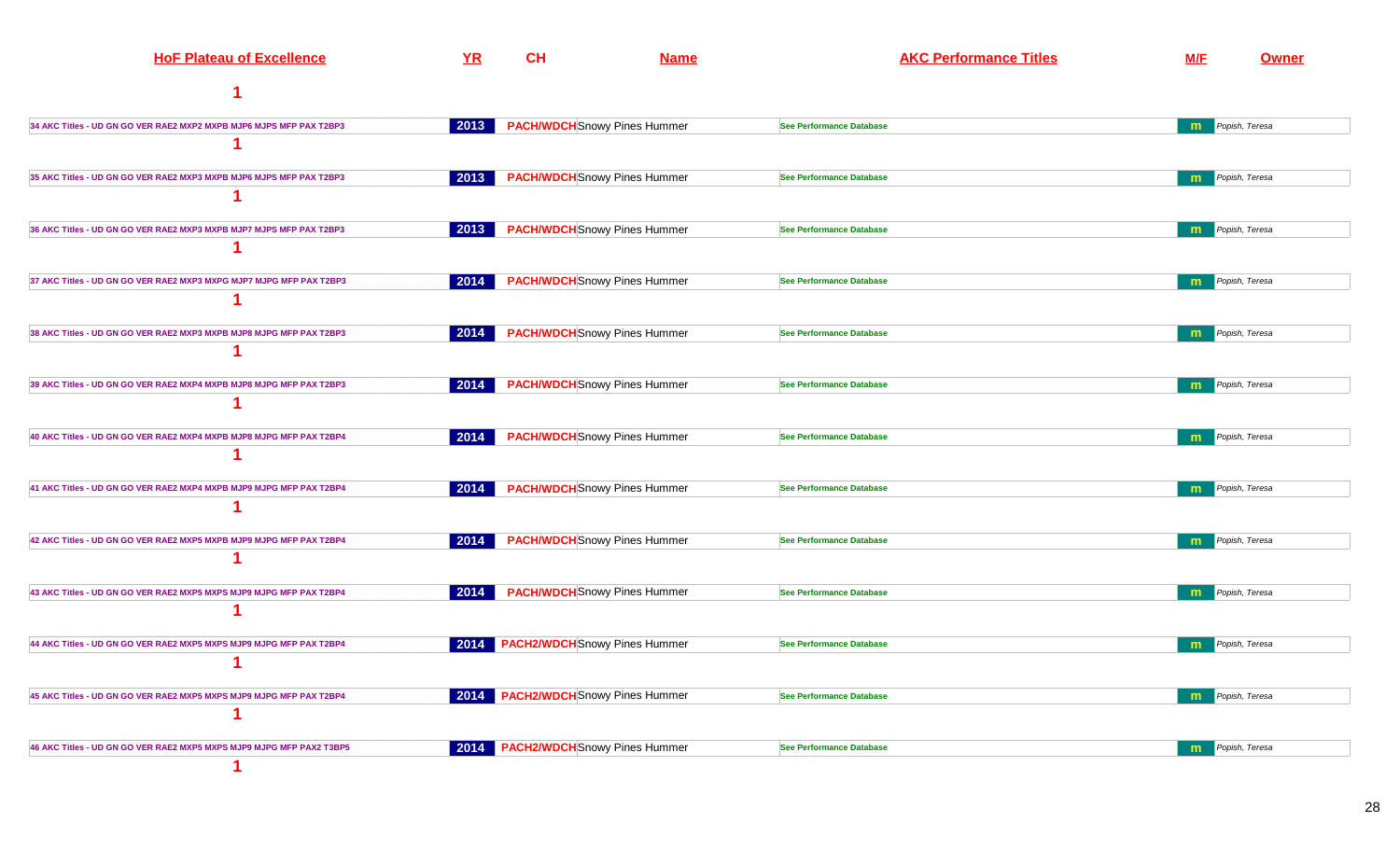| <b>HoF Plateau of Excellence</b>                                                  | YR                   | CH                                   | <b>Name</b> | <b>AKC Performance Titles</b>   | M/F          | <b>Owner</b>            |
|-----------------------------------------------------------------------------------|----------------------|--------------------------------------|-------------|---------------------------------|--------------|-------------------------|
| 47 AKC Titles - UD GN GO VER RAE2 MXP6 MXPS MJP9 MJPG MFP PAX2 T4BP5              | 2014                 | <b>PACH2/WDCH</b> Snowy Pines Hummer |             | <b>See Performance Database</b> |              | Popish, Teresa          |
|                                                                                   |                      |                                      |             |                                 |              |                         |
| 48 AKC Titles - UD GN GO VER RAE2 MXP6 MXPS MJP10 MJPG MFP PAX2 T4BP5             | 2014                 | <b>PACH2/WDCH</b> Snowy Pines Hummer |             | <b>See Performance Database</b> | m            | Popish, Teresa          |
|                                                                                   |                      |                                      |             |                                 |              |                         |
| 49 AKC Titles - UD GN GO VER RAE2 MXP6 MXPS MJP10 MJPC MFP PAX2 T4BP5             | 2014                 | <b>PACH2/WDCH</b> Snowy Pines Hummer |             | <b>See Performance Database</b> | m            | Popish, Teresa          |
|                                                                                   |                      |                                      |             |                                 |              |                         |
| 50 AKC Titles - UD GN GO VER RAE2 MXP6 MXPS MJP10 MJPC MFP PAX2 T4BP5 TXQP        |                      | 2014 PACH2/WDCH Snowy Pines Hummer   |             | <b>See Performance Database</b> | $\mathbf{m}$ | Popish, Teresa          |
|                                                                                   |                      |                                      |             |                                 |              |                         |
| 51 AKC Titles - UD GN GO VER RAE2 MXP6 MXPS MJP11 MJPC MFP PAX2 T4BP5 TQXP        | $\vert$ 2014 $\vert$ | <b>PACH2/WDCH</b> Snowy Pines Hummer |             | <b>See Performance Database</b> | m            | Popish, Teresa          |
|                                                                                   |                      |                                      |             |                                 |              |                         |
| 52 AKC Titles - UD GN GO VER RAE2 MXP6 MXPS MJP11 MJPC MFPB PAX2 T4BP5 TQXP       |                      | 2014 PACH2/WDCH Snowy Pines Hummer   |             | <b>See Performance Database</b> | m            | Popish, Teresa          |
|                                                                                   |                      |                                      |             |                                 |              |                         |
| 53 AKC Titles - UD GN GO VER RAE2 MXP7 MXPS MJP11 MJPC MFPB PAX2 T4BP5 TQXP       | 2014                 | <b>PACH2/WDCH</b> Snowy Pines Hummer |             | <b>See Performance Database</b> | m            | Popish, Teresa          |
|                                                                                   |                      |                                      |             |                                 |              |                         |
| 54 AKC Titles - UD GN GO VER RAE2 MXP7 MXPS MJP12 MJPC MFPB PAX2 T4BP5 TQXP       |                      | 2014 PACH2/WDCH Snowy Pines Hummer   |             | <b>See Performance Database</b> | m            | Popish, Teresa          |
|                                                                                   |                      |                                      |             |                                 |              |                         |
| 55 AKC Titles - UD GN GO VER RAE2 MXP7 MXPG MJP12 MJPC MFPB PAX2 T4BP5 TQXP       |                      | 2015 PACH2/WDCH Snowy Pines Hummer   |             | <b>See Performance Database</b> | m            | Popish, Teresa          |
|                                                                                   |                      |                                      |             |                                 |              |                         |
| 56 AKC Titles - UD GN GO VER RAE2 MXP7 MXPG MJP12 MJPC MFPB PAX2 T4BP5 TQXP       |                      | 2015 PACH3/WDCH Snowy Pines Hummer   |             | <b>See Performance Database</b> |              | Popish, Teresa          |
| 57 AKC Titles - UD GN GO VER RAE2 MXP7 MXPG MJP12 MJPC MFPB PAX3 T4BP5 TQXP       | 2015                 | <b>PACH3/WDCH</b> Snowy Pines Hummer |             | <b>See Performance Database</b> | m            | Popish, Teresa          |
|                                                                                   |                      |                                      |             |                                 |              |                         |
| 58 AKC Titles - UD GN GO VER RAE2 MXP7 MXPG MJP12 MJPB2 MJPC MFPB PAX3 T4BP5 TQXP |                      | 2015 PACH3/WDCH Snowy Pines Hummer   |             | <b>See Performance Database</b> | m            | Popish, Teresa          |
|                                                                                   |                      |                                      |             |                                 |              |                         |
| 59 AKC Titles - UD GN GO VER RAE2 MXP8 MXPG MJP12 MJPB2 MJPC MFPB PAX3 T4BP5 TQXP |                      | 2015 PACH3/WDCH Snowy Pines Hummer   |             | <b>See Performance Database</b> |              | <b>m</b> Popish, Teresa |
|                                                                                   |                      |                                      |             |                                 |              |                         |
| 60 AKC Titles - UD GN GO VER RAE2 MXP8 MXPG MJP13 MJPB2 MJPC MFPB PAX3 T4BP5 TQXP |                      | 2015 PACH3/WDCH Snowy Pines Hummer   |             | <b>See Performance Database</b> | m            | Popish, Teresa          |
|                                                                                   |                      |                                      |             |                                 |              |                         |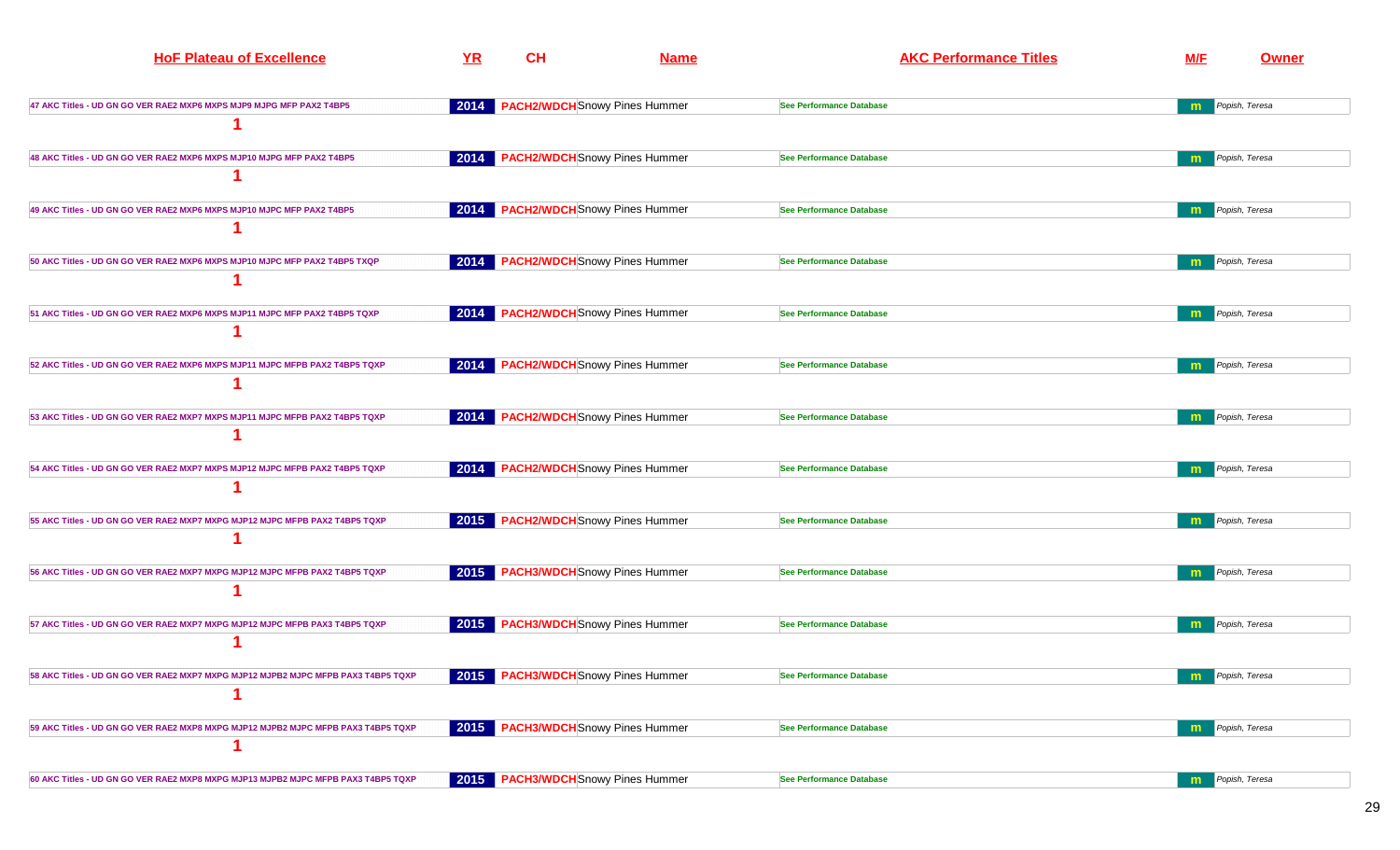| <b>HoF Plateau of Excellence</b>                                                                                            | YR   | <b>CH</b> | <b>Name</b>                        | <b>AKC Performance Titles</b>   | <b>M/F</b>   | <b>Owner</b>   |
|-----------------------------------------------------------------------------------------------------------------------------|------|-----------|------------------------------------|---------------------------------|--------------|----------------|
|                                                                                                                             |      |           |                                    |                                 |              |                |
| 61 AKC Titles - UD GN GO VER RAE2 MXP8 MXPG MJP14 MJPB2 MJPC MFPB PAX3 T4BP5 TQXP                                           |      |           | 2015 PACH3/WDCH Snowy Pines Hummer | <b>See Performance Database</b> | $\mathbf{m}$ | Popish, Teresa |
|                                                                                                                             |      |           |                                    |                                 |              |                |
| 62 AKC Titles - UD GN GO VER RAE2 MXP8 MXPG MJP14 MJPB2 MJPC MFPS PAX3 T4BP5 TQXP                                           |      |           | 2015 PACH3/WDCH Snowy Pines Hummer | <b>See Performance Database</b> | m            | Popish, Teresa |
|                                                                                                                             |      |           |                                    |                                 |              |                |
| 63 AKC Titles - UD GN GO VER RAE2 MXP9 MXPG MJP14 MJPB2 MJPC MFPS PAX3 T4BP5 TQXP                                           |      |           | 2015 PACH3/WDCH Snowy Pines Hummer | <b>See Performance Database</b> | m            | Popish, Teresa |
|                                                                                                                             |      |           |                                    |                                 |              |                |
| 64 AKC Titles - UD GN GO VER RAE2 MXP9 MXPG MJP15 MJPB2 MJPC MFPS PAX3 T4BP5 TQXP                                           |      |           | 2015 PACH3/WDCH Snowy Pines Hummer | <b>See Performance Database</b> | m            | Popish, Teresa |
|                                                                                                                             |      |           |                                    |                                 |              |                |
| 65 AKC Titles - UD GN GO VER RAE2 MXP9 MXPG MJP15 MJPB2 MJPS2 MJPC MFPS PAX3 T4BP5 TQXP 2015 PACH3/WDCHShowy Pines Hummer   |      |           |                                    | <b>See Performance Database</b> | $\mathbf{m}$ | Popish, Teresa |
|                                                                                                                             |      |           |                                    |                                 |              |                |
| 66 AKC Titles - UD GN GO VER RAE2 MXP10 MXPG MJP15 MJPB2 MJPS2 MJPC MFPS PAX3 T4BP5 TQXP 2016 PACH3/WDCHShowy Pines Hummer  |      |           |                                    | <b>See Performance Database</b> | m            | Popish, Teresa |
|                                                                                                                             |      |           |                                    |                                 |              |                |
| 67 AKC Titles - UD GN GO VER RAE2 MXP10 MXPC MJP15 MJPB2 MJPS2 MJPC MFPS PAX3 T4BP5 TQXP 2016 PACH3/WDCHShowy Pines Hummer  |      |           |                                    | <b>See Performance Database</b> | $\mathbf{m}$ | Popish, Teresa |
|                                                                                                                             |      |           |                                    |                                 |              |                |
| 68 AKC Titles - UD GN GO VER RAE2 MXP10 MXPC MJP15 MJPB2 MJPS2 MJPC MFPS PAX3 T4BP6 TQXP 2016 PACH3/WDCH Snowy Pines Hummer |      |           |                                    | <b>See Performance Database</b> | m            | Popish, Teresa |
|                                                                                                                             |      |           |                                    |                                 |              |                |
| 69 AKC Titles - UD GN GO VER RAE2 MXP10 MXPC MJP15 MJPB2 MJPS2 MJPC MFPS PAX4 T4BP6 TQXP 2016 PACH3/WDCHSnowy Pines Hummer  |      |           |                                    | <b>See Performance Database</b> | m            | Popish, Teresa |
|                                                                                                                             |      |           |                                    |                                 |              |                |
| 70 AKC Titles - UD GN GO VER RAE2 MXP10 MXPC MJP15 MJPB2 MJPS2 MJPC MFPS PAX4 T4BP6 TQXP 2016 PACH4/WDCHShowy Pines Hummer  |      |           |                                    | <b>See Performance Database</b> | m            | Popish, Teresa |
|                                                                                                                             |      |           |                                    |                                 |              |                |
| 71 AKC Titles - UD GN GO VER RAE2 MXP10 MXPC MJP16 MJPB2 MJPS2 MJPC MFPS PAX4 T4BP6 TQXP 2016 PACH4/WDCHSnowy Pines Hummer  |      |           |                                    | See Performance Database        |              | Popish, Teresa |
|                                                                                                                             |      |           |                                    |                                 |              |                |
| 72 AKC Titles - UD GN GO VER RAE2 MXP10 MXPC MJP17 MJPB2 MJPS2 MJPC MFPS PAX4 T4BP6 TQXP 2016 PACH4/WDCHShowy Pines Hummer  |      |           |                                    | <b>See Performance Database</b> | m            | Popish, Teresa |
|                                                                                                                             |      |           |                                    |                                 |              |                |
| All-Breed High In Trials 05                                                                                                 | 1985 |           | Highpoints Mundys Muse             | <b>UD</b>                       |              | Brenneman, B   |
| All-Breed High In Trials 05                                                                                                 | 1975 |           | <b>Mistihil Turmwirt</b>           | <b>UD</b>                       |              | McCallister, R |
| $\overline{2}$                                                                                                              |      |           |                                    |                                 |              |                |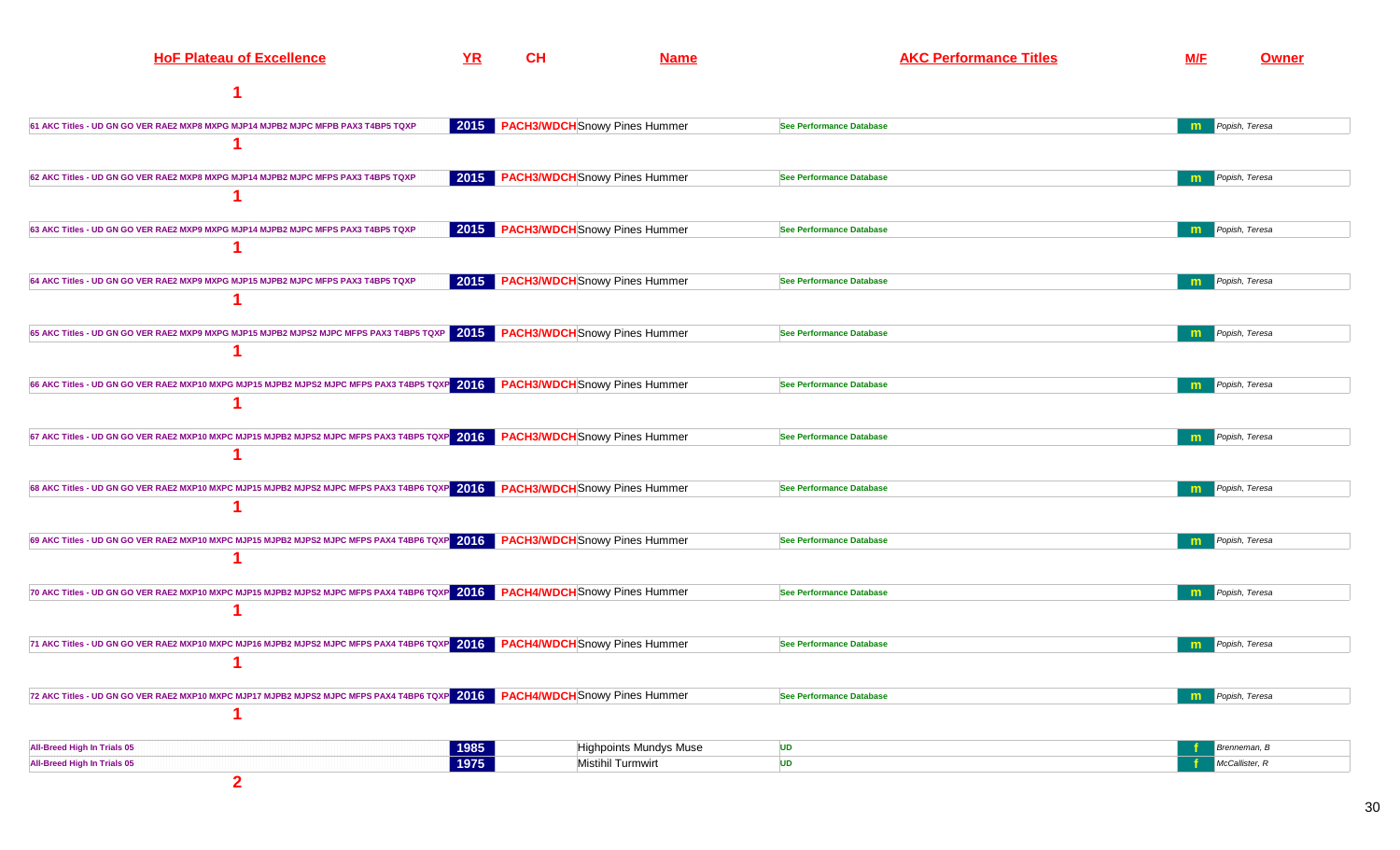| <b>HoF Plateau of Excellence</b>               | YR   | CH<br><b>Name</b>                             | <b>AKC Performance Titles</b>   | <b>M/F</b><br><b>Owner</b> |
|------------------------------------------------|------|-----------------------------------------------|---------------------------------|----------------------------|
| All-Breed High In Trials 10                    | 1976 | Mistihil Turmwirt                             | <b>UD</b>                       | McCallister, R             |
|                                                |      |                                               |                                 |                            |
| <b>Advanced Obedience Scores 50</b>            | 1977 | <b>CH</b> Cherryacres Nicklus V Hyden         | <b>UD</b>                       | Cox, John<br>m             |
| <b>Advanced Obedience Scores 50</b>            | 1985 | <b>OTCH</b> Highpoints Mundys Muse            | <b>UD</b>                       | Brenneman, B               |
| <b>Advanced Obedience Scores 50</b>            | 2001 | Nerthus Chrissys Alpen Joy                    | <b>UDX</b>                      | Kowal, N & C               |
| <b>Advanced Obedience Scores 50</b>            | 1982 | <b>CH</b> Schnitzers Kunstwerk                | <b>UD</b>                       | Harris, Robert             |
| <b>Advanced Obedience Scores 50</b>            | 1976 | Sir Gaylord Fabacker                          | <b>UD</b>                       | Maxwell, Carole<br>m       |
| <b>Advanced Obedience Scores 50</b>            | 1976 | Taylors April Daisy V Palos                   | <b>UD</b>                       | Taylor, L & A              |
| <b>Advanced Obedience Scores 50</b>            | 1979 | Twin Oaks Honey Bear                          | <b>UD</b>                       | Buxton, K & D              |
| <b>Advanced Obedience Scores 50</b>            | 2004 | <b>CH/WDCH</b> XmaxKris Van 'T Hof Ten Eynder | See Performance Database        | Cox, John & Suzanne<br>m   |
| 8                                              |      |                                               |                                 |                            |
| <b>Advanced Obedience Scores 100</b>           | 1985 | <b>OTCH</b> Highpoints Mundys Muse            | <b>UD</b>                       | Brenneman, B               |
| <b>Advanced Obedience Scores 100</b>           | 1981 | Twin Oaks Honey Bear                          | <b>UDT</b>                      | Buxton, K & D              |
| $\overline{2}$                                 |      |                                               |                                 |                            |
| <b>Advanced Obedience Scores 150</b>           | 1986 | <b>OTCH</b> Highpoints Mundys Muse            | <b>UD</b>                       | Brenneman, B               |
|                                                |      |                                               |                                 |                            |
| <b>Combined Obedience Scores 10 - Pre UDX</b>  | 1980 | Frederick Von Hyden                           | <b>UDT</b>                      | Cox, John<br>m             |
| <b>Combined Obedience Scores 10 - Pre UDX</b>  | 1985 | Highpoints Mundys Muse                        | <b>UD</b>                       | Brenneman, B               |
| <b>Combined Obedience Scores 10 - Pre UDX</b>  | 1975 | <b>Mistihil Turmwirt</b>                      | <b>UD</b>                       | McCallister, R             |
| <b>Combined Obedience Scores 10 - Pre UDX</b>  | 1982 | <b>CH</b> Schnitzers Kunstwerk                | <b>UD</b>                       | Harris, Robert             |
| <b>Combined Obedience Scores 10 - Pre UDX</b>  | 1975 | Sir Gaylord Fabacker                          | <b>UD</b>                       | Maxwell, Carole<br>m       |
| <b>Combined Obedience Scores 10 - Pre UDX</b>  | 1979 | Twin Oaks Honey Bear                          | <b>UD</b>                       | Buxton, K & D              |
| <b>Combined Obedience Scores 10 - UDX</b>      | 1999 | Nerthus Chrissys Alpen Joy                    | <b>UDX</b>                      | Kowal, N & C               |
| <b>Combined Obedience Scores 10 - UDX</b>      | 2003 | Nerthus Philys Chances R Good                 | <b>UDX</b>                      | Kowal, N & C<br>m          |
| <b>Combined Obedience Scores 10 - UDX</b>      | 2004 | <b>CH/WDCH</b> XmaxKris Van 'T Hof Ten Eynder | <b>See Performance Database</b> | Cox, John & Suzanne<br>m   |
| 9                                              |      |                                               |                                 |                            |
| <b>Combined Obedience Scores 20 - Pre UDX2</b> | 1985 | <b>Highpoints Mundys Muse</b>                 | <b>UD</b>                       | Brenneman, B               |
| <b>Combined Obedience Scores 20 - Pre UDX2</b> | 1981 | Twin Oaks Honey Bear                          | <b>UDT</b>                      | Buxton, K & D              |
| <b>Combined Obedience Scores 20 - UDX2</b>     | 2001 | Nerthus Chrissys Alpen Joy                    | UDX2                            | Kowal, N & C               |
| 3                                              |      |                                               |                                 |                            |
| <b>Combined Obedience Scores 30 - Pre UDX3</b> | 1985 | Highpoints Mundys Muse                        | <b>UD</b>                       | Brenneman, B               |
|                                                |      |                                               |                                 |                            |
| <b>Combined Obedience Scores 40 - Pre UDX4</b> | 1986 | <b>OTCH</b> Highpoints Mundys Muse            | <b>UD</b>                       | Brenneman, B               |
|                                                |      |                                               |                                 |                            |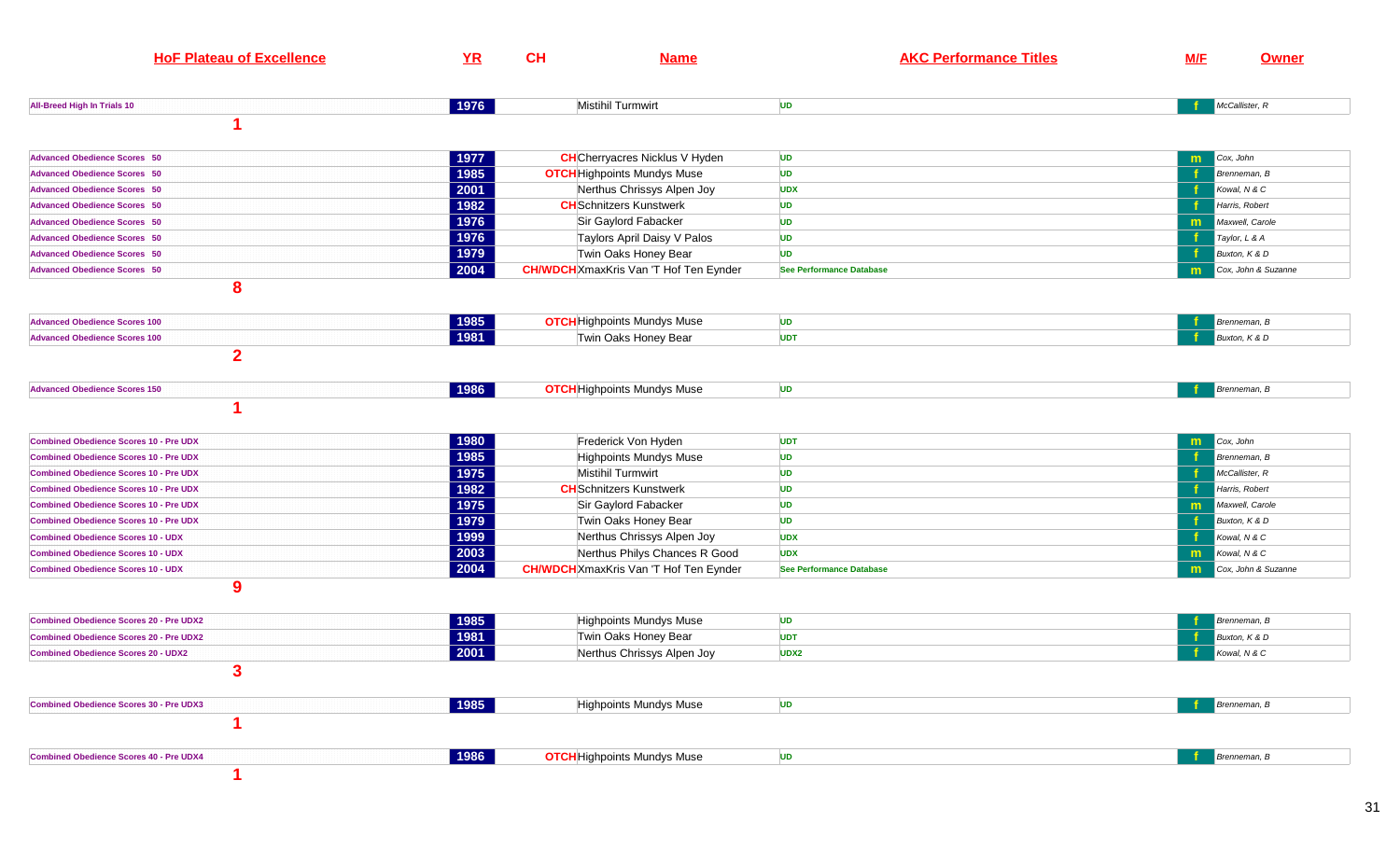| <b>HoF Plateau of Excellence</b>               | $YR$ | <b>CH</b> | <b>Name</b>                                    | <b>AKC Performance Titles</b>   | <b>M/F</b> | <b>Owner</b>                 |
|------------------------------------------------|------|-----------|------------------------------------------------|---------------------------------|------------|------------------------------|
| <b>Combined Obedience Scores 50 - Pre UDX5</b> | 1986 |           | <b>OTCH</b> Highpoints Mundys Muse             | <b>UD</b>                       |            | Brenneman, B                 |
|                                                |      |           |                                                |                                 |            |                              |
| <b>Combined Obedience Scores 60 - Pre UDX6</b> | 1987 |           | <b>OTCH</b> Highpoints Mundys Muse             | <b>UD</b>                       |            | Brenneman, B                 |
|                                                |      |           |                                                |                                 |            |                              |
| <b>SBCA Trial Wins 2 + Specialty Trials 10</b> | 1981 |           | Twin Oaks Honey Bear                           | <b>UDT</b>                      |            | Buxton, K & D                |
|                                                |      |           |                                                |                                 |            |                              |
| <b>SBCA Trial Wins 4</b>                       | 1981 |           | Twin Oaks Honey Bear                           | <b>UDT</b>                      |            | Buxton, K & D                |
|                                                |      |           |                                                |                                 |            |                              |
| <b>Saint Specialty Trial Wins 10</b>           | 1980 |           | Twin Oaks Honey Bear                           | <b>UD</b>                       |            | Buxton, K & D                |
|                                                |      |           |                                                |                                 |            |                              |
| <b>Working Dog Champion</b>                    | 1993 |           | <b>WDCH</b> Amanda Elliott                     | <b>CDX TD DD</b>                |            | Elliott, Janet               |
| <b>Working Dog Champion</b>                    | 2010 |           | <b>CH/WDCH</b> Benbarons Tinker of Yondo       | <b>CDX DD WPX</b>               |            | Roland, Barry                |
| <b>Working Dog Champion</b>                    | 1990 |           | <b>WDCH</b> Cache Retreat U R My Sunshine      | <b>CDX DD WPX</b>               |            | Murphy, Marilyn              |
| <b>Working Dog Champion</b>                    | 2008 |           | <b>CH/WDCH</b> Eastgates Remember The Knight   | <b>CDX RE DD</b>                | m          | Roland, Barry                |
| <b>Working Dog Champion</b>                    | 2004 |           | <b>WDCH</b> Echos Utmost                       | <b>CDX TD OA OAJ DD</b>         |            | Olbirch, Lovey               |
| <b>Working Dog Champion</b>                    | 2009 |           | <b>CH/WDCH</b> Echos Xtra Sweetie V Eddy       | <b>CDX TD DD</b>                |            | Olbirch, Lovey               |
| <b>Working Dog Champion</b>                    | 2015 |           | <b>CH/WDCH</b> Excaliburs Lady of The Lake     | <b>CDX DD WPX</b>               |            | Roland, Barry                |
| <b>Working Dog Champion</b>                    | 2016 |           | <b>WDCH</b> Excaliburs Muse                    | <b>CDX DD WPX</b>               |            | Roland, B & J                |
| <b>Working Dog Champion</b>                    | 1988 |           | <b>WDCH</b> Mar-Wils Markus V Hyden            | <b>CDX TD DD</b>                | m          | Cox, John                    |
| <b>Working Dog Champion</b>                    | 2012 |           | <b>WDCH</b> Shadow Mtn Playit Again V Reema    |                                 |            | Olbirch, Lovey               |
| <b>Working Dog Champion</b>                    | 2001 |           | <b>WDCH</b> Sir Hennessy Cognac                | <b>OA OAJ DD WPS</b>            | m          | Slish, Ray & Barbara         |
| <b>Working Dog Champion</b>                    | 2011 |           | <b>WDCH</b> Snowy Pines Hummer                 | <b>See Performance Database</b> | m          | Popish, Teresa               |
| <b>Working Dog Champion</b>                    | 2013 |           | <b>WDCH</b> Snowy Pines Tundra                 | <b>CDX GN RE MXP AJP OFP DD</b> |            | Popish, Teresa               |
| <b>Working Dog Champion</b>                    | 1994 |           | <b>CH/WDCH</b> Stoans Dudley Do-Right of Jay-U | <b>CDX DD WPX</b>               | m          | Greendale, Lia/Zielinski, S  |
| <b>Working Dog Champion</b>                    | 2000 |           | <b>CH/WDCH</b> Stoans Glysa of Adax            | <b>CDX DD WPX</b>               |            | Griffin, L/Graves/Zielinski  |
| <b>Working Dog Champion</b>                    | 2010 |           | <b>WDCH</b> Stoans One Hit Wonder              | <b>CDX TD DD</b>                | m          | Lee, W & Keenley, M          |
| <b>Working Dog Champion</b>                    | 2001 |           | <b>CH/WDCH</b> Vicdorys Amber Ice V Stoan      | <b>CDX DD WPX</b>               |            | Graves, V & Jaeger, D        |
| <b>Working Dog Champion</b>                    | 2013 |           | <b>GCH/WDCH</b> Vicdorys Lump O'Coal           | <b>CDX GN RE DD WPS</b>         | m          | Cowen, Graves, Scott, Lowrie |
| <b>Working Dog Champion</b>                    | 2002 |           | <b>CH/WDCH</b> XmaxKris Van 'T Hof Ten Eynder  | <b>See Performance Database</b> | m          | Cox, John & Suzanne          |
| 19                                             |      |           |                                                |                                 |            |                              |
| 28 AKC Titles - CH VCD2 UDX RAE2 MXP5 MJP4 XFP | 2007 |           | <b>CH/WDCH</b> XmaxKris Van 'T Hof Ten Eynder  | <b>See Performance Database</b> |            | Cox, John & Suzanne          |
|                                                |      |           |                                                |                                 |            |                              |
| 21 AKC Titles - CH VCD2 UDX RAE MXP4 MJP2      | 2006 |           | <b>CH/WDCH</b> XmaxKris Van 'T Hof Ten Eynder  | <b>See Performance Database</b> |            | Cox, John & Suzanne          |
|                                                |      |           |                                                |                                 |            |                              |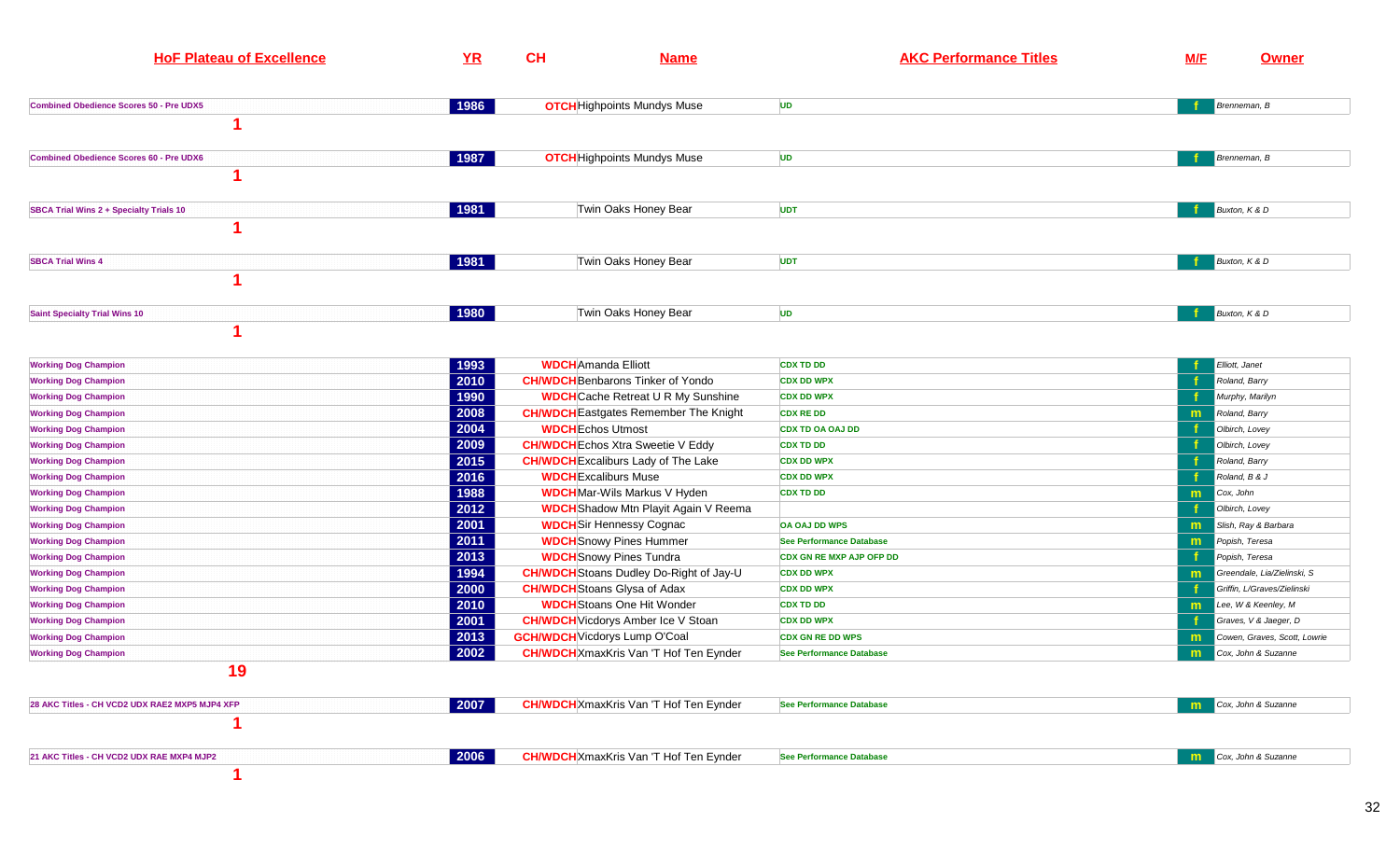| HoF<br>Plateau of<br>чнешсе | YR | ו ו<br>vп | Name | <b>PDARE</b><br><b>Titles</b><br>AKI.<br>--- | M/F | mer |
|-----------------------------|----|-----------|------|----------------------------------------------|-----|-----|
|-----------------------------|----|-----------|------|----------------------------------------------|-----|-----|

| <b>SBCA Show Wins 4</b> | 1952 | <b>CH</b> Gerd V D Lueg V Edelweiss     | <b>Transference</b> Fleischli, Joe |  |
|-------------------------|------|-----------------------------------------|------------------------------------|--|
| <b>SBCA Show Wins 4</b> | 2014 | <b>GCHB</b> Opdykes Your Place Or Mine? | Carolyn Cataldo & Radcliffe, Glenn |  |
| <b>SBCA Show Wins 4</b> | 1982 | <b>CH</b> Sherimins Erica               | Paup, W & C                        |  |
|                         |      |                                         |                                    |  |

| SBCA 1 + Specialty Wins 5 | $\sqrt{2018}$ | <b>GCHS</b> Alpine Mtn Abigial | . & M. Whitina |
|---------------------------|---------------|--------------------------------|----------------|
|                           |               |                                |                |

| SBCA Show Wins 2 + Specialty Wins 10        | 2021 | <b>GCHS</b> Alpine Mtn Abigial            | $C.$ & M. Whiting                 |
|---------------------------------------------|------|-------------------------------------------|-----------------------------------|
| SBCA Show Wins 2 + Specialty Wins 10        | 1992 | <b>CH</b> Cache Retreat On A Clear Day    | Palmblad, Ivan                    |
| <b>SBCA Show Wins 2 + Specialty Wins 10</b> | 1978 | <b>CH</b> High Chateaus Gero              | $V$ ogel, H & W                   |
| <b>SBCA Show Wins 2 + Specialty Wins 10</b> | 2001 | <b>CH</b> Majestics Cenicienta            | Salmi-Kirkbride, Melody           |
| SBCA Show Wins 2 + Specialty Wins 10        | 1990 | <b>CH</b> Opdykes Emerald                 | Radcliffe/Paup                    |
| <b>SBCA Show Wins 2 + Specialty Wins 10</b> | 1977 | <b>CH</b> Opdykes Pure Sugar              | Radcliffe, G                      |
| <b>SBCA Show Wins 2 + Specialty Wins 10</b> | 2021 | <b>GCHS</b> Opdykes Sesto Elemento        | Enjamuri Varun & Cataldo, Carolyn |
| <b>SBCA Show Wins 2 + Specialty Wins 10</b> | 1998 | <b>CH</b> Revilos Quincy                  | Oliver, Bill & Diana              |
| SBCA Show Wins 2 + Specialty Wins 10        | 2017 | <b>GCHS</b> Sandcastles Indecent Proposal | Mead, B. & Glover, M. & Hennagin, |

| SBCA Show Wins 2 + Specialty Wins 20 | 2021 | <b>GCHS</b> Opdykes Sesto Elemento            |                 |    | Enjamuri Varun & Cataldo, Carolyn  |
|--------------------------------------|------|-----------------------------------------------|-----------------|----|------------------------------------|
| <b>Specialty Wins 20</b>             | 2004 | <b>CH</b> Aksalas Arie                        |                 | m. | Baker, E & L & Lewis, S & R        |
| <b>Specialty Wins 20</b>             | 2016 | <b>GCHS</b> Alpine Mtn Abigial                |                 |    | C. & M. Whiting                    |
| <b>Specialty Wins 20</b>             | 2008 | <b>GCH</b> Alta Vistas Billion Kilowatt       | <b>CD</b>       |    | Brown, H&V & Tsagris W&S           |
| <b>Specialty Wins 20</b>             | 1978 | <b>CH</b> Cypress Woods Baccarat              |                 | m. | Young, Bets                        |
| <b>Specialty Wins 20</b>             | 2017 | <b>GCHS</b> Elbas Aristo Presto               |                 | m  | Baker, Edward & Linda              |
| <b>Specialty Wins 20</b>             | 2009 | <b>CH</b> Forever Tsk Tsk Tsk                 |                 |    | Temple, Terry & Sara               |
| <b>Specialty Wins 20</b>             | 2013 | <b>GCHG</b> Jamelles Aristocrat V Elba        | <b>RN</b>       | m  | Baker, Edward & Linda              |
| <b>Specialty Wins 20</b>             | 2007 | <b>CH</b> Jamelles U Outabe In Pictures       |                 |    | Mulligan, J & M                    |
| <b>Specialty Wins 20</b>             | 2011 | <b>CH</b> Kings Mill Lombardi                 |                 | m. | Wilson, Roy & Lacey                |
| <b>Specialty Wins 20</b>             | 2020 | <b>GCHS</b> Kris Kountry Poker Face           | <b>CGCA TKN</b> |    | Libsack, Gregory, Glover, Hennagin |
| <b>Specialty Wins 20</b>             | 2005 | <b>CH</b> Opdykes Cassandra V Mammoth         |                 |    | Roberts, D. & Schart, J.           |
| <b>Specialty Wins 20</b>             | 2006 | <b>CHO</b> pdykes On The Sauce                |                 |    | Carolyn Cataldo & Radcliffe, Glenn |
| <b>Specialty Wins 20</b>             | 1978 | <b>CH</b> Opdykes Pure Sugar                  |                 |    | Radcliffe, G                       |
| <b>Specialty Wins 20</b>             | 2014 | <b>GCHB</b> Opdykes Your Place Or Mine?       |                 |    | Carolyn Cataldo & Radcliffe, Glenn |
| <b>Specialty Wins 20</b>             | 1989 | <b>CH</b> Revilos Bogart V Holly              |                 | m. | Oliver, Bill & Diana               |
| <b>Specialty Wins 20</b>             | 2015 | <b>GCHG</b> Revilos Liquid Asset From Redside |                 |    | Oliver, Bill & Diana               |
| <b>Specialty Wins 20</b>             | 2003 | <b>CH</b> Revilos Quick Pick                  |                 | m. | Oliver, Bill & Diana               |
| <b>Specialty Wins 20</b>             | 1999 | <b>CH</b> Revilos Quincy                      | <b>CD</b>       | m. | Oliver, Bill & Diana               |
| <b>Specialty Wins 20</b>             | 2017 | <b>GCHS</b> Sandcastles Indecent Proposal     |                 |    | Mead, B. & Glover, M. & Hennagin,  |
| <b>Specialty Wins 20</b>             | 2016 | <b>GCHS</b> Sleepy Hollows Ice Slicer         |                 |    | Sleep, Tonya                       |
| <b>Specialty Wins 20</b>             | 1995 | <b>CH</b> Sweetholms Heartbreak Kid           |                 | m  | Surface, L. & Diaz, M.             |
| <b>Specialty Wins 20</b>             | 2001 | <b>CH</b> Trusts Gentle Ben V Slaton          |                 | m  | Bulicz, Linda/Wolf, J & S          |